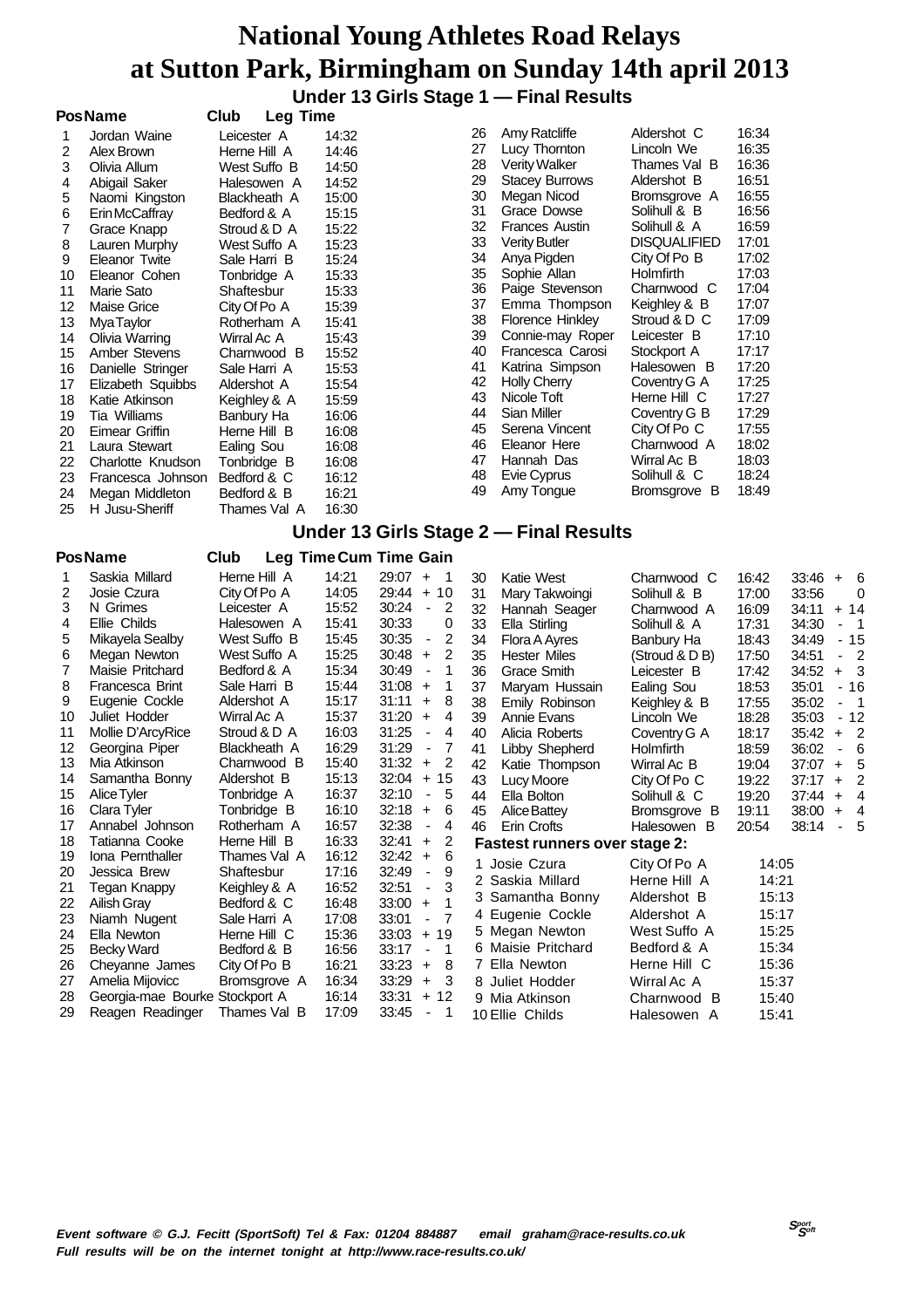#### **Under 13 Girls Stage 3 — Final Results**

|    | <b>PosName</b>           | Club         |       | <b>Leg Time Cum Time Gain</b>          |    |                                      |                  |       |       |                |                          |
|----|--------------------------|--------------|-------|----------------------------------------|----|--------------------------------------|------------------|-------|-------|----------------|--------------------------|
|    | Katy Ann McDonald        | Herne Hill A | 14:04 | 43:11<br>0                             | 30 | Emily Thompson                       | Banbury Ha       | 16:16 | 51:05 | $+$            | $\overline{4}$           |
| 2  | Elizabeth Hedley         | City Of Po A | 15:05 | 44:49<br>0                             | 31 | Katie Farndon                        | Charnwood C      | 17:50 | 51:36 |                | - 1                      |
| 3  | Francesca Green          | Leicester A  | 15:01 | 0<br>45:25                             | 32 | Bethany Halbard                      | Shaftesbur       | 19:19 | 52:08 |                | $-12$                    |
| 4  | Nella Walters            | West Suffo A | 14:45 | $\overline{2}$<br>45:33<br>$+$         | 33 | <b>Taylor Maggs</b>                  | Solihull & B     | 18:24 | 52:20 | ٠              | $\overline{2}$           |
| 5  | Tabatha Walford          | Bedford & A  | 15:12 | $\overline{2}$<br>46:01<br>$+$         | 34 | Clea Butcher                         | Lincoln We       | 17:45 | 52:48 | $+$            | 5                        |
| 6  | Tilly Horton             | Aldershot A  | 15:18 | 3<br>46:29<br>$\ddot{}$                | 35 | T JansenRensburg                     | Solihull & A     | 18:35 | 53:05 | ٠              | $\overline{2}$           |
| 7  | Yasmin Austridge         | Blackheath A | 15:06 | 5<br>46:35<br>$\ddot{+}$               | 36 | Roisin Lynch                         | Ealing Sou       | 18:17 | 53:18 | $\ddot{}$      | $\mathbf 1$              |
| 8  | <b>Holly Bankes</b>      | Stroud & D A | 15:36 | 3<br>47:01<br>$+$                      | 37 | Genevieve Durrans                    | <b>Holmfirth</b> | 17:46 | 53:48 | $\ddot{}$      | - 4                      |
| 9  | Lily Higgins             | Halesowen A  | 16:41 | 5<br>47:14                             | 38 | Constance Farmer                     | Leicester B      | 18:58 | 53:50 | $\blacksquare$ | $\overline{2}$           |
| 10 | Aine Cunningham          | Sale Harri A | 14:37 | 47:38<br>13<br>$+$                     | 39 | Jessica Southwell                    | Coventry G A     | 18:42 | 54:24 | $\ddot{}$      | 1                        |
| 11 | F HackerDavis            | Sale Harri B | 16:37 | 47:45<br>3<br>$\blacksquare$           | 40 | Phoebe Croft                         | Wirral Ac B      | 17:28 | 54:35 | $\ddot{}$      | $\overline{2}$           |
| 12 | Phoebe Barker            | Tonbridge A  | 15:43 | 3<br>47:53<br>$\ddot{}$                | 41 | Cara Hart                            | (Stroud & D B)   | 19:59 | 54:50 |                | 6                        |
| 13 | <b>Tara DeKlerk</b>      | Aldershot B  | 16:17 | 48:21<br>1<br>$+$                      | 42 | Ellen Bowen                          | Bromsgrove B     | 17:54 | 55:54 | $\ddot{}$      | 3                        |
| 14 | Grace Harris             | Rotherham A  | 15:54 | 3<br>48:32<br>$\ddot{}$                | 43 | Zoe Capstick                         | Keighley & B     | 21:02 | 56:04 | ä,             | 5                        |
| 15 | Jasmine Stevens          | Charnwood B  | 17:05 | 48:37<br>2<br>÷,                       | 44 | Ellie Sansom                         | City Of Po C     | 18:54 | 56:11 | ٠              | -1                       |
| 16 | Lily Newton              | Herne Hill C | 15:44 | 48:47<br>8<br>$\ddot{}$                | 45 | Riona Gahan                          | Solihull & C     | 20:37 | 58:21 |                | $\overline{\phantom{1}}$ |
| 17 | Elena Saiu-Bell          | West Suffo B | 18:12 | 48:47<br>12<br>$\blacksquare$          |    | <b>Fastest runners over stage 3:</b> |                  |       |       |                |                          |
| 18 | Laura Knowles            | Keighley & A | 16:03 | 48:54<br>- 3<br>$+$                    |    | 1 Katy Ann McDonald                  | Herne Hill A     | 14:04 |       |                |                          |
| 19 | Jessamie Rattray         | Charnwood A  | 14:45 | 48:56<br>$+13$                         |    | 2 Aine Cunningham                    | Sale Harri A     | 14:37 |       |                |                          |
| 20 | Lucy LeFeuvre            | Wirral Ac A  | 17:38 | 48:58<br>$-10$                         |    | 3 Nella Walters                      | West Suffo A     | 14:45 |       |                |                          |
| 21 | Clarissa Nicholls        | Herne Hill B | 16:46 | 49:27<br>3<br>$\blacksquare$           |    | 4 Jessamie Rattray                   | Charnwood A      | 14:45 |       |                |                          |
| 22 | Lauren Nichols           | Bedford & B  | 16:15 | 3<br>49:32<br>$\ddot{}$                |    | 5 Francesca Green                    | Leicester A      | 15:01 |       |                |                          |
| 23 | Hannah Richardson        | Stockport A  | 16:49 | 5<br>50:20<br>$\ddot{}$                |    |                                      |                  |       |       |                |                          |
| 24 | Olivia Worth             | Bromsgrove A | 16:54 | 3<br>50:23<br>$+$                      |    | 6 Elizabeth Hedley                   | City Of Po A     | 15:05 |       |                |                          |
| 25 | Rosie Fenton             | Tonbridge B  | 18:14 | 50:32<br>9<br>$\blacksquare$           |    | 7 Yasmin Austridge                   | Blackheath A     | 15:06 |       |                |                          |
| 26 | Maddie Wilton            | City Of Po B | 17:11 | 50:34<br>0                             |    | 8 Tabatha Walford                    | Bedford & A      | 15:12 |       |                |                          |
| 27 | <b>Charlotte Buckley</b> | Thames Val A | 17:57 | 50:39<br>8<br>$\overline{\phantom{a}}$ |    | 9 Tilly Horton                       | Aldershot A      | 15:18 |       |                |                          |
| 28 | Mollie Relton            | Bedford & C  | 17:43 | 6<br>50:43<br>$\overline{\phantom{a}}$ |    | 10 Holly Bankes                      | Stroud & D A     | 15:36 |       |                |                          |
| 29 | Matilda Ferrand          | Thames Val B | 17:00 | 0<br>50:45                             |    |                                      |                  |       |       |                |                          |

|   | 1 Katy Ann McDonald Herne Hill |                   | А | 14:04 |
|---|--------------------------------|-------------------|---|-------|
|   | 2 Josie Czura                  | City Of Po        | A | 14:05 |
|   | 3 Saskia Millard               | Herne Hill        | A | 14:21 |
|   | 4 Jordan Waine                 | Leicester         | A | 14:32 |
|   | 5 Aine Cunningham              | Sale Harri        | A | 14:37 |
|   | 6 Jessamie Rattray             | Charnwood         | A | 14:45 |
|   | $=$ Nella Walters              | West Suffo        | A | 14:45 |
|   | 8 Alex Brown                   | Herne Hill        | Α | 14:46 |
| 9 | Olivia Allum                   | <b>West Suffo</b> | в | 14:50 |
|   | 10 Abigail Saker               | Halesowen         | А | 14:52 |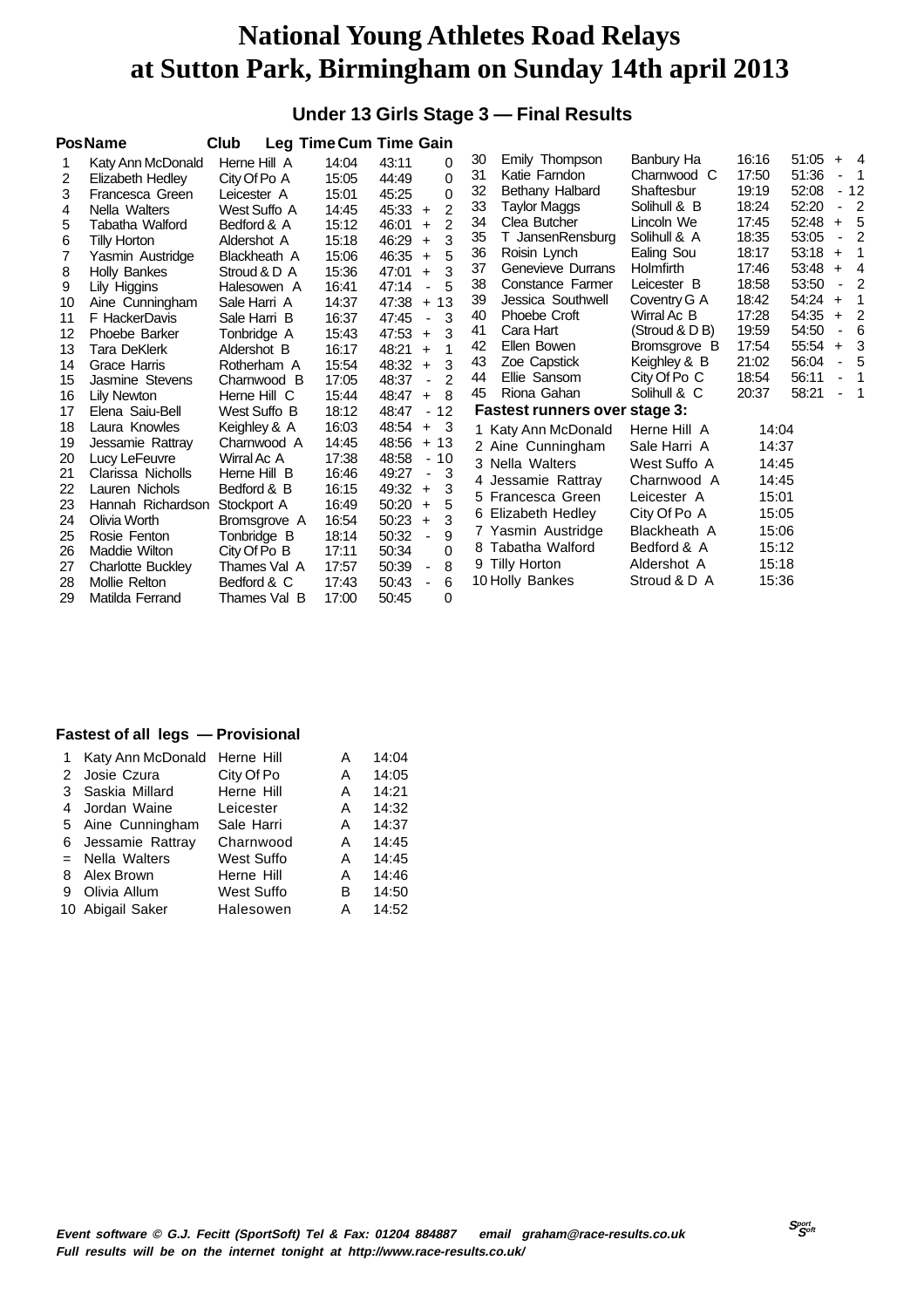**Under 13 Girls — Team Results — Final**

**(nn) is team position after the appropriate stage.**

| 1  | <b>Herne Hill Harriers</b>                 |            |                              |                 | $\mathbf{A}$           | 43:11 |              | 23        | <b>Stockport Harriers &amp; AC</b>                |                              |                | $\mathbf{A}$                                            | 50:20         |              |
|----|--------------------------------------------|------------|------------------------------|-----------------|------------------------|-------|--------------|-----------|---------------------------------------------------|------------------------------|----------------|---------------------------------------------------------|---------------|--------------|
|    | 1 Alex Brown<br>3 Katy Ann McDonald (1)    | (2)        | 14:46<br>14:04               |                 | 2 Saskia Millard       | (1)   | 14:21        |           | 3 Hannah Richardson (23) 16:49                    |                              |                | 1 Francesca Carosi (40) 17:17 2 Georgia-mae Bourke (28) |               | 16:14        |
| 2  | City Of Portsmouth AC                      |            |                              |                 | $\mathbf{A}$           | 44:49 |              | 24        | <b>Bromsgrove &amp; Redditch</b>                  |                              |                | $\cdot_A$ ,                                             | 50:23         |              |
|    | 1 Maise Grice<br>3 Elizabeth Hedley        | (2)        | $(12)$ 15:39<br>15:05        | $\overline{2}$  | Josie Czura            | (2)   | 14:05        |           | 1 MeganNicod<br>3 OliviaWorth                     | $(30)$ 16:55<br>$(24)$ 16:54 | $\overline{2}$ | AmeliaMijovicc                                          | (27)          | 16:34        |
| 3  | Leicester Coritanian AC                    |            |                              |                 | $\mathbf{A}$           | 45:25 |              | 25        | TonbridgeAC                                       |                              |                | $\mathbf{B}$                                            | 50:32         |              |
| 1  | Jordan Waine<br>3 FrancescaGreen           | (1)<br>(3) | 14:32<br>15:01               | $\overline{2}$  | <b>NGrimes</b>         | (3)   | 15:52        | 1         | CharlotteKnudson (22) 16:08<br>3 RosieFenton      | $(25)$ 18:14                 | $\overline{2}$ | <b>ClaraTyler</b>                                       | (16)          | 16:10        |
| 4  | <b>West Suffolk AC</b>                     |            |                              |                 | $\mathbf{A}$           | 45:33 |              | 26        | City Of Portsmouth AC                             |                              |                | $\mathbf{B}$                                            | 50:34         |              |
|    | 1 Lauren Murphy<br>3 NellaWalters          | (8)<br>(4) | 15:23<br>14:45               | $\overline{2}$  | Megan Newton           | (6)   | 15:25        |           | 1 Anya Pigden<br>3 Maddie Wilton                  | $(34)$ 17:02<br>$(26)$ 17:11 | $\overline{2}$ | <b>CheyanneJames</b>                                    | (26)          | 16:21        |
| 5  | Bedford & County AC                        |            |                              |                 | $\cdot_A$ ,            | 46:01 |              | 27        | <b>Thames Valley Harriers</b>                     |                              |                | $\cdot_A$ ,                                             | 50:39         |              |
|    | 1 ErinMcCaffray                            | (6)        | 15:15                        |                 | 2 Maisie Pritchard     | (7)   | 15:34        |           | 1 HJusu-Sheriff                                   | $(25)$ 16:30                 | 2              | <b>IonaPemthaller</b>                                   | (19)          | 16:12        |
|    | 3 Tabatha Walford                          | (5)        | 15:12                        |                 |                        |       |              |           | 3 Charlotte Buckley                               | $(27)$ 17:57                 |                |                                                         |               |              |
| 6  | <b>Aldershot Farnham &amp; District</b>    |            |                              |                 | $\mathbf{A}$           | 46:29 |              | 28        | Bedford & County AC                               |                              |                | $\cdot$ $\mathbf{C}$                                    | 50:43         |              |
|    | 1 Elizabeth Squibbs                        |            | $(17)$ 15:54                 |                 | 2 EugenieCockle        | (9)   | 15:17        |           | 1 Francesca Johnson (23) 16:12                    |                              | $\overline{2}$ | Ailish Gray                                             | (22)          | 16:48        |
|    | 3 Tilly Horton                             |            | $(6)$ 15:18                  |                 |                        |       |              |           | 3 Mollie Relton                                   | $(28)$ 17:43                 |                |                                                         |               |              |
|    | <b>Blackheath And Bromley Harrier</b><br>7 |            |                              |                 | $\mathbf{A}$           | 46:35 |              | 29        | <b>Thames Valley Harriers</b>                     |                              |                | $\mathbf{B}$                                            | 50:45         |              |
|    | 1 NaomiKingston<br>3 Yasmin Austridge (7)  | (5)        | 15:00<br>15:06               |                 | 2 Georgina Piper       |       | $(12)$ 16:29 |           | 1 Verity Walker<br>3 Matilda Ferrand              | $(28)$ 16:36<br>$(29)$ 17:00 | 2              | ReagenReadinger (29)                                    |               | 17:09        |
| 8  | <b>Stroud &amp; District AC</b>            |            |                              |                 | $\mathbf{A}$           | 47:01 |              | 30        | <b>Banbury Harriers AC</b>                        |                              |                |                                                         | 51:05         |              |
|    | 1 Grace Knapp                              | (7)        | 15:22                        | $\mathbf{2}$    | MollieD'ArcyRice       | (11)  | 16:03        |           | 1 TiaWilliams                                     | $(19)$ 16:06                 | $\mathbf{2}$   | Flora A Ayres                                           | (34)          | 18:43        |
|    | 3 HollyBankes                              | (8)        | 15:36                        |                 |                        |       |              |           | 3 EmilyThompson                                   | $(30)$ 16:16                 |                |                                                         |               |              |
| 9  | <b>Halesowen Acc</b>                       |            |                              |                 | $\mathbf{A}$           | 47:14 |              | 31        | CharmwoodAC                                       |                              |                | $\cdot$ $\mathbf{C}$                                    | 51:36         |              |
|    | 1 Abigail Saker                            | (4)        | 14:52                        | 2               | <b>EllieChilds</b>     | (4)   | 15:41        | 1         | Paige Stevenson                                   | $(36)$ 17:04                 | $2^{\circ}$    | Katie West                                              | (30)          | 16:42        |
|    | 3 Lily Higgins                             | (9)        | 16:41                        |                 |                        |       |              |           | 3 KatieFamdon                                     | $(31)$ 17:50                 |                |                                                         |               |              |
|    | <b>Sale Harriers Manchester</b><br>10      |            |                              |                 | $\mathbf{A}$           | 47:38 |              | 32        | <b>Shaftesbury Barnet Harriers</b>                |                              |                |                                                         | 52:08         |              |
|    | 1 Danielle Stringer                        |            | $(16)$ 15:53                 | 2               | NiamhNugent            |       | $(23)$ 17:08 |           | 1 Marie Sato                                      | $(11)$ 15:33                 |                | 2 Jessica Brew                                          | (20)          | 17:16        |
|    | 3 AineCunningham                           |            | $(10)$ 14:37                 |                 |                        |       |              |           | 3 Bethany Halbard                                 | $(32)$ 19:19                 |                |                                                         |               |              |
| 11 | Sale Harriers Manchester                   |            |                              |                 | $\mathbf{B}$           | 47:45 |              | 33        | Solihull & Small Heath Athleti                    |                              |                | $\mathbf{B}$                                            | 52:20         |              |
|    | 1 EleanorTwite                             | (9)        | 15:24                        | 2               | Francesca Brint        | (8)   | 15:44        |           | 1 Grace Dowse                                     | $(31)$ 16:56                 |                | 2 Mary Takwoingi                                        | (31)          | 17:00        |
|    | 3 FHackerDavis                             |            | $(11)$ 16:37                 |                 |                        |       |              |           | 3 TaylorMaggs                                     | $(33)$ 18:24                 |                |                                                         |               |              |
|    |                                            |            |                              |                 |                        |       |              |           |                                                   |                              |                |                                                         |               |              |
| 12 | TonbridgeAC                                |            |                              |                 | $\mathbf{A}$           | 47:53 |              | 34        | Lincoln Wellington Athletic Cl                    |                              |                |                                                         | 52:48         |              |
|    | 1 EleanorCohen                             |            | $(10)$ 15:33                 |                 | 2 Alice Tyler          |       | $(15)$ 16:37 |           | 1 Lucy Thornton                                   | $(27)$ 16:35                 |                | 2 Annie Evans                                           | (39)          | 18:28        |
|    | 3 PhoebeBarker                             |            | $(12)$ 15:43                 |                 |                        |       |              |           | 3 CleaButcher                                     | $(34)$ 17:45                 |                |                                                         |               |              |
|    | Aldershot Farnham & District<br>13         |            |                              |                 | $\cdot$ B              | 48:21 |              | 35        | Solihull & Small Heath Athleti                    |                              |                | $\mathbf{A}$                                            | 53:05         |              |
|    | 1 Stacey Burrows<br>3 TaraDeKlerk          |            | $(29)$ 16:51                 |                 | 2 Samantha Bonny       |       | $(14)$ 15:13 |           | 1 Frances Austin                                  | $(32)$ 16:59                 |                | 2 EllaStirling                                          | (33)          | 17:31        |
|    | 14                                         |            | $(13)$ 16:17                 |                 | $\mathbf{A}$           | 48:32 |              | 36        | 3 TJansenRensburg (35) 18:35                      |                              |                |                                                         |               |              |
|    | Rotherham Harriers & AC                    |            |                              |                 |                        |       |              |           | Ealing Southall & Middlesex AC<br>1 Laura Stewart | $(21)$ 16:08                 | $\overline{2}$ |                                                         | 53:18<br>(37) | 18:53        |
|    | 1 MyaTaylor<br>3 Grace Harris              |            | $(13)$ 15:41<br>$(14)$ 15:54 |                 | 2 Annabel Johnson      |       | $(17)$ 16:57 |           | 3 Roisin Lynch                                    | $(36)$ 18:17                 |                | MaryamHussain                                           |               |              |
|    | 15<br><b>Charnwood A C</b>                 |            |                              |                 | $\cdot$ B              | 48:37 |              | 37        | <b>Holmfirth Harriers AC</b>                      |                              |                |                                                         | 53:48         |              |
|    | 1 AmberStevens                             |            | $(15)$ 15:52                 | $2\overline{ }$ | MiaAtkinson            |       | $(13)$ 15:40 |           | 1 Sophie Allan                                    | $(35)$ 17:03                 | $\overline{2}$ | Libby Shepherd                                          |               | (41) 18:59   |
|    | 3 Jasmine Stevens                          |            | (15) 17:05                   |                 |                        |       |              |           | 3 Genevieve Durrans (37) 17:46                    |                              |                |                                                         |               |              |
|    | <b>Herne Hill Harriers</b><br>16           |            |                              |                 | $\cdot$ C'             | 48:47 |              |           | 38 Leicester Coritanian AC                        |                              |                | $\mathbf{B}^*$                                          | 53:50         |              |
|    | 1 Nicole Toft                              |            | $(43)$ 17:27                 | 2               | EllaNewton             |       | $(24)$ 15:36 |           | 1 Connie-mayRoper (39) 17:10                      |                              | $\overline{2}$ | Grace Smith                                             |               | $(36)$ 17:42 |
|    | 3 Lily Newton                              |            | $(16)$ 15:44                 |                 |                        |       |              |           | 3 Constance Farmer (38) 18:58                     |                              |                |                                                         |               |              |
|    | 17<br><b>West Suffolk AC</b>               |            |                              |                 | ʻВ'                    | 48:47 |              | <b>39</b> | <b>Coventry Godiva Harriers</b>                   |                              |                | $\mathbf{A}$                                            | 54:24         |              |
|    | 1 Olivia Allum                             |            | $(3)$ 14:50                  | 2               | <b>Mikayela Sealby</b> | (5)   | 15:45        |           | 1 Holly Cherry                                    | (42) 17:25                   |                | 2 Alicia Roberts                                        |               | $(40)$ 18:17 |
|    | 3 ElenaSaiu-Bell                           |            | $(17)$ 18:12                 |                 |                        |       |              |           | 3 Jessica Southwell (39) 18:42                    |                              |                |                                                         |               |              |
|    | Keighley & Craven AC<br>18                 |            |                              |                 | $\mathbf{A}$           | 48:54 |              | 40        | Wirral AC                                         |                              |                | $\mathbf{B}$                                            | 54:35         |              |
|    | 1 Katie Atkinson                           |            | $(18)$ 15:59                 | 2               | TeganKnappy            |       | $(21)$ 16:52 |           | 1 HannahDas                                       | $(47)$ 18:03                 | $\overline{2}$ | Katie Thompson                                          |               | $(42)$ 19:04 |
|    | 3 Laura Knowles                            |            | $(18)$ 16:03                 |                 |                        |       |              |           | 3 PhoebeCroft                                     | $(40)$ 17:28                 |                |                                                         |               |              |
|    | 19 Charnwood A C                           |            |                              |                 | $\mathbf{A}$           | 48:56 |              | 41        | <b>Bromsgrove &amp; Redditch</b>                  |                              |                | $\mathbf{B}$                                            | 55:54         |              |
|    | 1 EleanorHere                              |            | $(46)$ 18:02                 | 2               | <b>Hannah Seager</b>   |       | $(32)$ 16:09 |           | 1 AmyTonque                                       | $(49)$ 18:49                 | $\overline{2}$ | Alice Battey                                            |               | $(45)$ 19:11 |
|    | 3 Jessamie Rattray                         |            | $(19)$ 14:45                 |                 |                        |       |              |           | 3 EllenBowen                                      | $(42)$ 17:54                 |                |                                                         |               |              |
|    | 20 WirralAC                                |            |                              |                 | $\mathbf{A}$           | 48:58 |              | 42        | Keighley & Craven AC                              |                              |                | $\mathbf{B}$                                            | 56:04         |              |
|    | 1 Olivia Warring                           |            | $(14)$ 15:43                 | 2               | Juliet Hodder          |       | $(10)$ 15:37 |           | 1 EmmaThompson                                    | $(37)$ 17:07                 | $\mathbf{2}$   | <b>EmilyRobinson</b>                                    |               | $(38)$ 17:55 |
|    | 3 Lucy LeFeuvre                            |            | $(20)$ 17:38                 |                 |                        |       |              |           | 3 ZoeCapstick                                     | $(43)$ 21:02                 |                |                                                         |               |              |
|    | <b>Herne Hill Harriers</b><br>21           |            |                              |                 | $\mathbf{B}$           | 49:27 |              | 43        | City Of Portsmouth AC                             |                              |                | $\cdot$ C'                                              | 56:11         |              |
|    | 1 Eimear Griffin<br>3 Clarissa Nicholls    |            | $(20)$ 16:08<br>$(21)$ 16:46 | $\mathbf{2}$    | <b>TatiannaCooke</b>   |       | $(18)$ 16:33 |           | 1 Serena Vincent<br>3 EllieSansom                 | (45) 17:55<br>$(44)$ 18:54   |                | 2 Lucy Moore                                            |               | $(43)$ 19:22 |
|    | 22                                         |            |                              |                 | $\cdot$ B              | 49:32 |              | 44        | Solihull & Small Heath Athleti                    |                              |                | $\cdot$ C'                                              | 58:21         |              |
|    | Bedford & County AC<br>1 MeganMiddleton    |            | $(24)$ 16:21                 |                 | 2 Becky Ward           |       | $(25)$ 16:56 |           | 1 EvieCyprus                                      | $(48)$ 18:24                 |                | 2 EllaBolton                                            |               | $(44)$ 19:20 |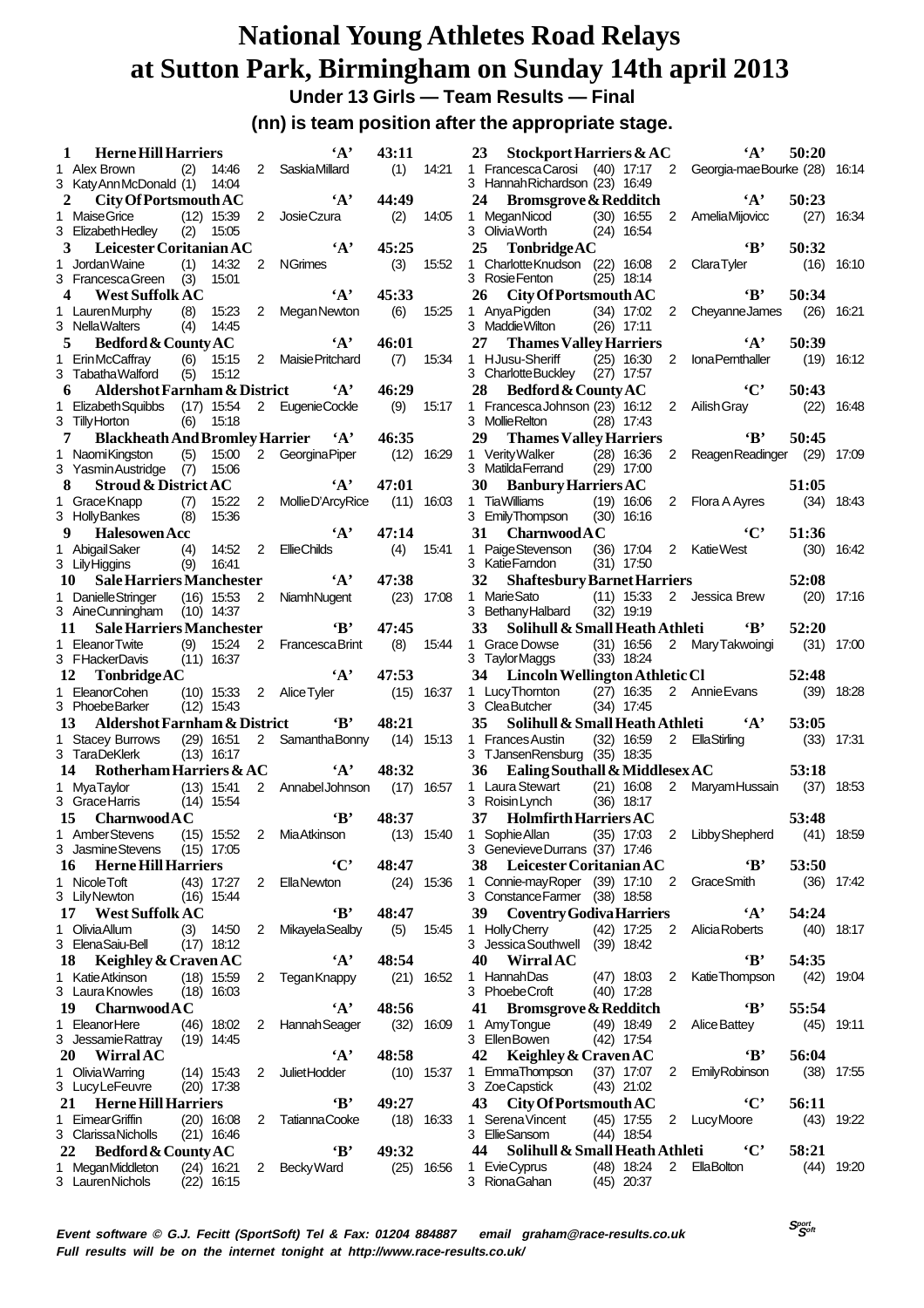| Disgualified -                             |      |              |                          |       |       |
|--------------------------------------------|------|--------------|--------------------------|-------|-------|
| <b>Stroud &amp; District AC</b>            |      |              | 'R'                      | 54:50 |       |
| 1 DISQUALIFIED<br>3 CaraHart               | (41) | 19:59        | (33) 17:01 2 HesterMiles | (35)  | 17:50 |
| <b>Incomplete Teams:</b>                   |      |              |                          |       |       |
| <b>Halesowen Acc</b>                       |      |              | $\mathbf{R}$             |       |       |
| 1 Katrina Simpson (41) 17:20 2 Erin Crofts |      |              |                          | (46)  | 20:54 |
| <b>Aldershot Farnham &amp; District</b>    |      |              | $\cdot$ C'               |       |       |
| 1 Amy Ratcliffe (26) 16:34                 |      |              |                          |       |       |
| <b>Stroud &amp; District AC</b>            |      |              | $\cdot$ C'               |       |       |
| 1 FlorenceHinkley (38) 17:09               |      |              |                          |       |       |
| <b>Coventry Godiva Harriers</b>            |      |              | $\mathbf{B}$             |       |       |
| SianMiller                                 |      | $(44)$ 17:29 |                          |       |       |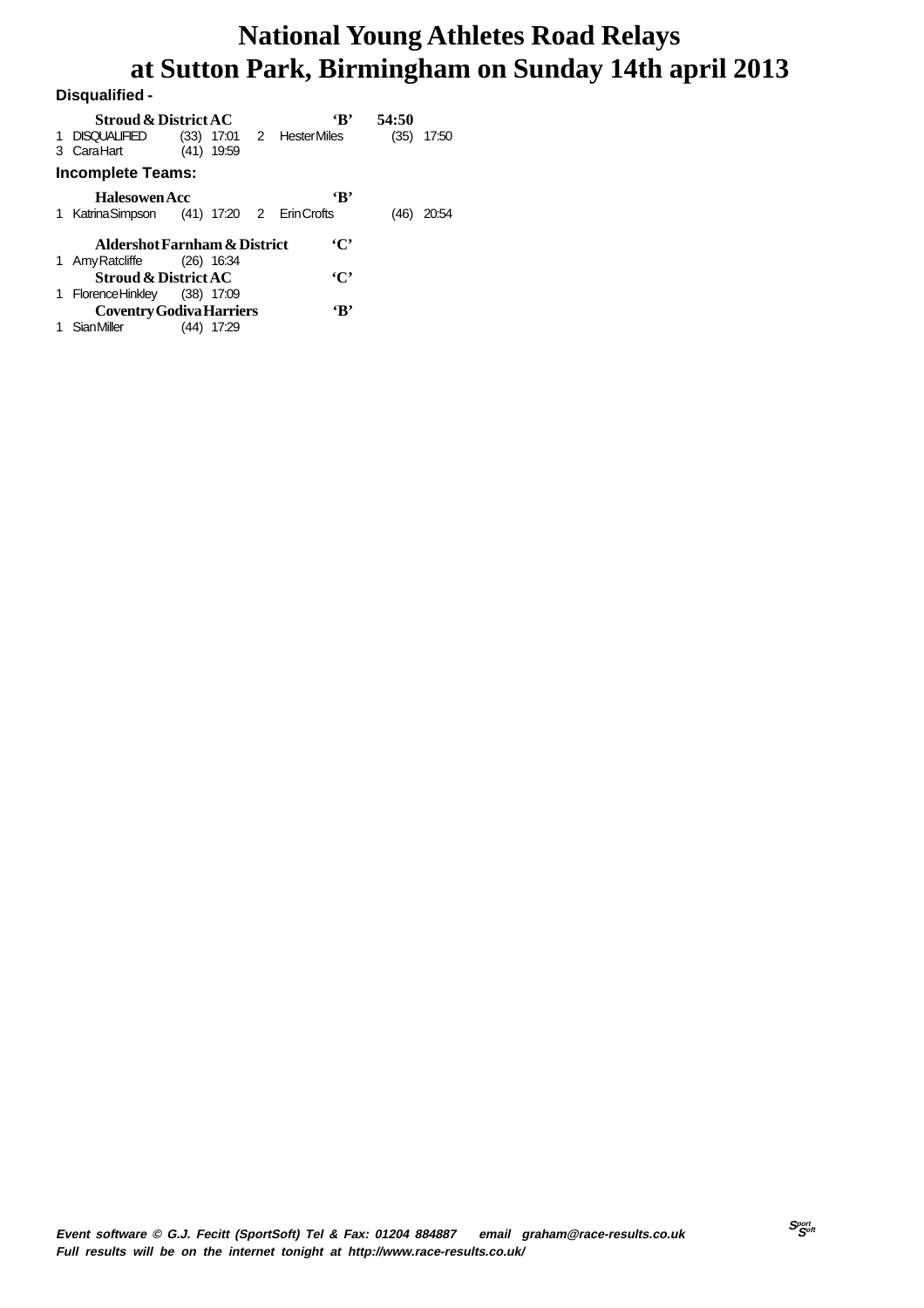#### **Fastest of all legs**

| 1                 | Katy Ann McDonald              | Herne Hill        | Α | 14:04 |     |                                |                   |   |       |
|-------------------|--------------------------------|-------------------|---|-------|-----|--------------------------------|-------------------|---|-------|
|                   |                                |                   |   |       |     | 67 Verity Walker               | Thames Val        | в | 16:36 |
| 2                 | Josie Czura                    | City Of Po        | Α | 14:05 |     | 68 Alice Tyler                 | Tonbridge         | Α | 16:37 |
| 3                 | Saskia Millard                 | Herne Hill        | Α | 14:21 | $=$ | F HackerDavis                  | Sale Harri        | в | 16:37 |
| 4                 | Jordan Waine                   | Leicester         | Α | 14:32 | 70  | Lily Higgins                   | Halesowen         | Α | 16:41 |
| 5                 | Aine Cunningham                | Sale Harri        | Α | 14:37 |     |                                |                   |   |       |
| 6                 | Nella Walters                  | West Suffo        | Α | 14:45 | 71  | Katie West                     | Charnwood         | С | 16:42 |
|                   |                                |                   |   |       | 72  | Clarissa Nicholls              | Herne Hill        | B | 16:46 |
| $=$               | Jessamie Rattray               | Charnwood         | Α | 14:45 |     | 73 Ailish Gray                 | Bedford &         | C | 16:48 |
| 8                 | Alex Brown                     | Herne Hill        | Α | 14:46 |     | 74 Hannah Richardson Stockport |                   | Α | 16:49 |
| 9                 | Olivia Allum                   | <b>West Suffo</b> | В | 14:50 | 75  | <b>Stacey Burrows</b>          | Aldershot         | В | 16:51 |
| 10                | Abigail Saker                  | Halesowen         | Α | 14:52 |     |                                |                   |   |       |
|                   | 11 Naomi Kingston              | <b>Blackheath</b> | Α | 15:00 |     | 76 Tegan Knappy                | Keighley &        | Α | 16:52 |
|                   | 12 Francesca Green             | Leicester         | Α | 15:01 | 77  | Olivia Worth                   | <b>Bromsgrove</b> | Α | 16:54 |
|                   |                                |                   |   |       | 78  | Megan Nicod                    | <b>Bromsgrove</b> | Α | 16:55 |
|                   | 13 Elizabeth Hedley            | City Of Po        | Α | 15:05 | 79  | Grace Dowse                    | Solihull &        | B | 16:56 |
|                   | 14 Yasmin Austridge            | <b>Blackheath</b> | Α | 15:06 | $=$ | Becky Ward                     | Bedford &         | B | 16:56 |
|                   | 15 Tabatha Walford             | Bedford &         | Α | 15:12 | 81  | Annabel Johnson                | Rotherham         | Α | 16:57 |
|                   | 16 Samantha Bonny              | Aldershot         | B | 15:13 |     | 82 Frances Austin              | Solihull &        | Α | 16:59 |
|                   | 17 Erin McCaffray              | Bedford &         | Α | 15:15 |     |                                |                   |   |       |
|                   | 18 Eugenie Cockle              | Aldershot         | Α | 15:17 | 83  | Mary Takwoingi                 | Solihull &        | B | 17:00 |
|                   |                                |                   | Α | 15:18 | $=$ | Matilda Ferrand                | Thames Val        | B | 17:00 |
|                   | 19 Tilly Horton                | Aldershot         |   |       |     | 85 Anya Pigden                 | City Of Po        | B | 17:02 |
|                   | 20 Grace Knapp                 | Stroud & D        | Α | 15:22 |     | 86 Sophie Allan                | Holmfirth         |   | 17:03 |
| 21                | Lauren Murphy                  | West Suffo        | Α | 15:23 |     | 87 Paige Stevenson             | Charnwood         | С | 17:04 |
|                   | 22 Eleanor Twite               | Sale Harri        | В | 15:24 |     | 88 Jasmine Stevens             | Charnwood         | в | 17:05 |
|                   | 23 Megan Newton                | West Suffo        | Α | 15:25 |     |                                |                   |   |       |
|                   | 24 Marie Sato                  | Shaftesbur        |   | 15:33 |     | 89 Emma Thompson               | Keighley &        | B | 17:07 |
| $=$               | Eleanor Cohen                  | Tonbridge         | Α | 15:33 |     | 90 Niamh Nugent                | Sale Harri        | Α | 17:08 |
|                   |                                |                   |   |       |     | 91 Florence Hinkley            | Stroud & D        | С | 17:09 |
|                   | 26 Maisie Pritchard            | Bedford &         | Α | 15:34 | $=$ | Reagen Readinger               | Thames Val        | В | 17:09 |
| 27                | <b>Holly Bankes</b>            | Stroud & D        | Α | 15:36 |     | 93 Connie-may Roper            | Leicester         | B | 17:10 |
| $\qquad \qquad =$ | Ella Newton                    | Herne Hill        | С | 15:36 |     | 94 Maddie Wilton               | City Of Po        | B | 17:11 |
| 29                | Juliet Hodder                  | Wirral Ac         | Α | 15:37 |     | 95 Jessica Brew                | Shaftesbur        |   | 17:16 |
|                   | 30 Maise Grice                 | City Of Po        | Α | 15:39 |     |                                |                   |   |       |
| 31                | Mia Atkinson                   | Charnwood         | B | 15:40 |     | 96 Francesca Carosi            | Stockport         | Α | 17:17 |
|                   |                                |                   |   |       |     | 97 Katrina Simpson             | Halesowen         | В | 17:20 |
|                   | 32 MyaTaylor                   | Rotherham         | Α | 15:41 |     | 98 Holly Cherry                | Coventry G        | Α | 17:25 |
| $\qquad \qquad =$ | Ellie Childs                   | Halesowen         | Α | 15:41 |     | 99 Nicole Toft                 | Herne Hill        | С | 17:27 |
|                   | 34 Olivia Warring              | Wirral Ac         | Α | 15:43 |     | 100 Phoebe Croft               | Wirral Ac         | B | 17:28 |
| $=$               | Phoebe Barker                  | Tonbridge         | Α | 15:43 |     | 101 Sian Miller                | Coventry G        | B | 17:29 |
|                   | 36 Francesca Brint             | Sale Harri        | B | 15:44 |     |                                |                   |   |       |
| $=$               | Lily Newton                    | Herne Hill        | С | 15:44 |     | 102 Ella Stirling              | Solihull &        | Α | 17:31 |
|                   | 38 Mikayela Sealby             | <b>West Suffo</b> | В | 15:45 |     | 103 Lucy LeFeuvre              | Wirral Ac         | Α | 17:38 |
|                   |                                |                   |   |       |     | 104 Grace Smith                | Leicester         | В | 17:42 |
|                   | 39 Amber Stevens               | Charnwood         | В | 15:52 |     | 105 Mollie Relton              | Bedford &         | C | 17:43 |
| $=$               | N Grimes                       | Leicester         | Α | 15:52 |     | 106 Clea Butcher               | Lincoln We        |   | 17:45 |
| 41                | Danielle Stringer              | Sale Harri        | Α | 15:53 |     | 107 Genevieve Durrans          | Holmfirth         |   | 17:46 |
|                   | 42 Elizabeth Squibbs           | Aldershot         | Α | 15:54 |     | 108 Katie Farndon              |                   | C | 17:50 |
|                   | Grace Harris                   | Rotherham         | Α | 15:54 |     |                                | Charnwood         |   |       |
|                   | 44 Katie Atkinson              | Keighley &        | Α | 15:59 |     | = Hester Miles                 | Stroud & D        | В | 17:50 |
|                   | 45 Mollie D'ArcyRice           | Stroud & D        |   |       |     | 110 Ellen Bowen                | <b>Bromsgrove</b> | В | 17:54 |
|                   |                                |                   | Α | 16:03 |     | 111 Serena Vincent             | City Of Po        | С | 17:55 |
| $=$               | Laura Knowles                  | Keighley &        | Α | 16:03 |     | = Emily Robinson               | Keighley &        | в | 17:55 |
|                   | 47 Tia Williams                | Banbury Ha        |   | 16:06 |     | 113 Charlotte Buckley          | Thames Val        | Α | 17:57 |
|                   | 48 Laura Stewart               | Ealing Sou        |   | 16:08 |     | 114 Eleanor Here               | Charnwood         | Α | 18:02 |
| $=$               | Charlotte Knudson              | Tonbridge         | В | 16:08 |     | 115 Hannah Das                 | <b>Wirral Ac</b>  | В | 18:03 |
| $=$               | Eimear Griffin                 | Herne Hill        | В | 16:08 |     |                                |                   |   |       |
| 51                | Hannah Seager                  | Charnwood         | Α | 16:09 |     | 116 Elena Saiu-Bell            | <b>West Suffo</b> | в | 18:12 |
|                   |                                |                   |   |       |     | 117 Rosie Fenton               | Tonbridge         | в | 18:14 |
|                   | 52 Clara Tyler                 | Tonbridge         | B | 16:10 |     | 118 Roisin Lynch               | Ealing Sou        |   | 18:17 |
|                   | 53 Iona Pernthaller            | Thames Val        | Α | 16:12 |     | = Alicia Roberts               | Coventry G        | Α | 18:17 |
| $=$               | Francesca Johnson Bedford &    |                   | C | 16:12 |     | 120 Taylor Maggs               | Solihull &        | В | 18:24 |
|                   | 55 Georgia-mae BourkeStockport |                   | Α | 16:14 |     | = Evie Cyprus                  | Solihull &        | C | 18:24 |
|                   | 56 Lauren Nichols              | Bedford &         | В | 16:15 |     |                                |                   |   |       |
|                   | 57 Emily Thompson              | Banbury Ha        |   | 16:16 |     | 122 Annie Evans                | Lincoln We        |   | 18:28 |
|                   | 58 Tara DeKlerk                | Aldershot         | в | 16:17 |     | 123 T JansenRensburg           | Solihull &        | Α | 18:35 |
|                   |                                |                   |   |       |     | 124 Jessica Southwell          | Coventry G        | Α | 18:42 |
|                   | 59 Megan Middleton             | Bedford &         | B | 16:21 |     | 125 Flora A Ayres              | Banbury Ha        |   | 18:43 |
| $\qquad \qquad =$ | Cheyanne James                 | City Of Po        | B | 16:21 |     | 126 Amy Tongue                 | <b>Bromsgrove</b> | в | 18:49 |
| 61                | Georgina Piper                 | <b>Blackheath</b> | Α | 16:29 |     | 127 Maryam Hussain             | Ealing Sou        |   | 18:53 |
|                   | 62 H Jusu-Sheriff              | Thames Val        | Α | 16:30 |     | 128 Ellie Sansom               | City Of Po        | С | 18:54 |
|                   | 63 Tatianna Cooke              | Herne Hill        | В | 16:33 |     |                                |                   |   |       |
|                   | 64 Amy Ratcliffe               | Aldershot         | C | 16:34 |     | 129 Constance Farmer           | Leicester         | В | 18:58 |
| $=$               | Amelia Mijovicc                | <b>Bromsgrove</b> | Α | 16:34 |     | 130 Libby Shepherd             | Holmfirth         |   | 18:59 |
|                   |                                | Lincoln We        |   | 16:35 |     | 131 Katie Thompson             | Wirral Ac         | в | 19:04 |
|                   | 66 Lucy Thornton               |                   |   |       |     |                                |                   |   |       |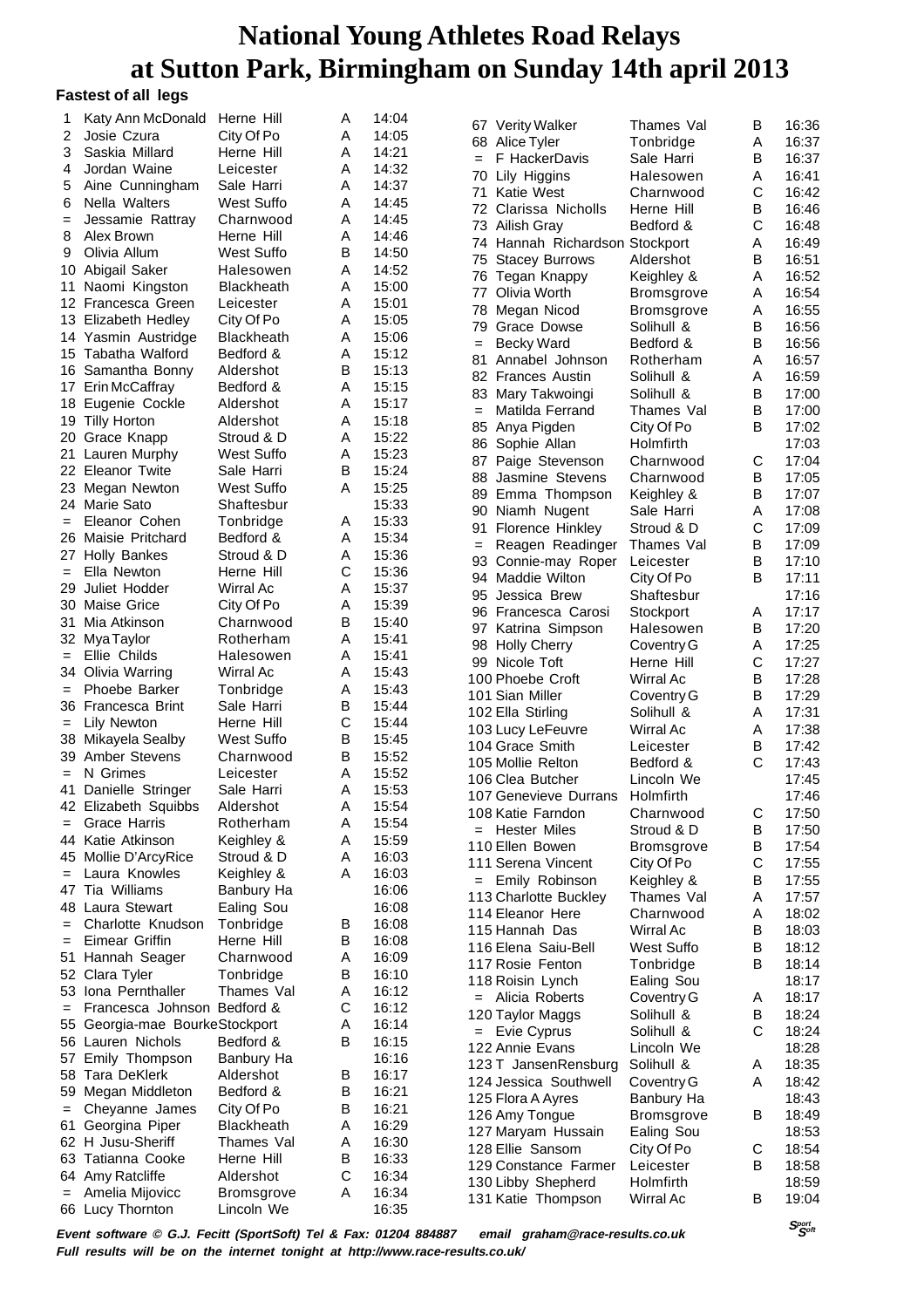| 132 Alice Battey    | <b>Bromsgrove</b> | В  | 19:11 |
|---------------------|-------------------|----|-------|
| 133 Bethany Halbard | Shaftesbur        |    | 19:19 |
| 134 Ella Bolton     | Solihull &        | C  | 19:20 |
| 135 Lucy Moore      | City Of Po        | C  | 19:22 |
| 136 Cara Hart       | Stroud & D        | в  | 19:59 |
| 137 Riona Gahan     | Solihull &        | C  | 20:37 |
| 138 Erin Crofts     | Halesowen         | B  | 20:54 |
| 139 Zoe Capstick    | Keighley &        | R. | 21:02 |
|                     |                   |    |       |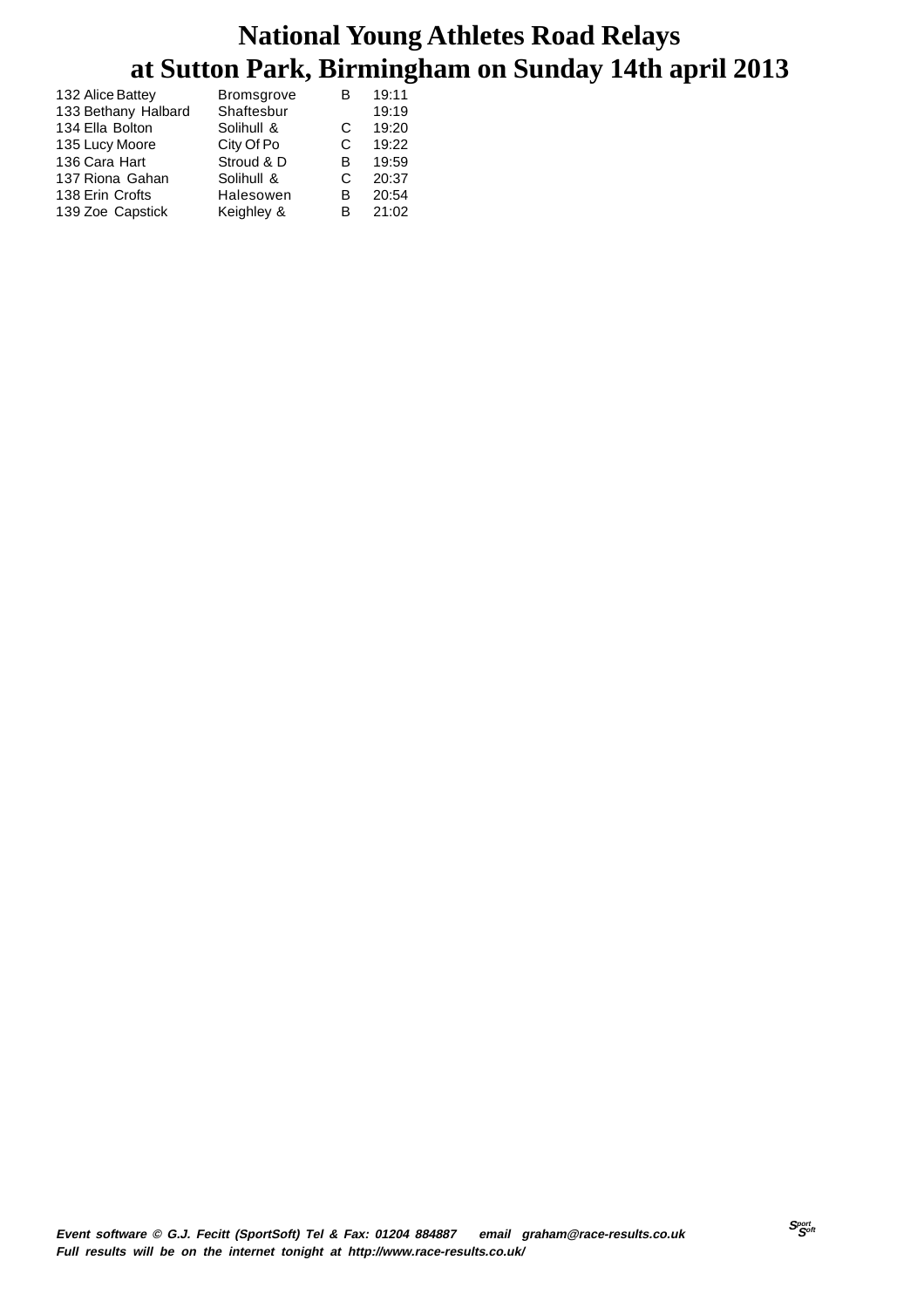**Under 13 Boys Stage 1 — Final Results**

|    | <b>PosName</b>     | Club<br><b>Leg Time</b> |       |    |                          |                   |       |
|----|--------------------|-------------------------|-------|----|--------------------------|-------------------|-------|
|    | Joseph Pollard     | Charnwood A             | 13:15 | 26 | Harry Wells              | Gloucester        | 14:47 |
| 2  | Robert Howorth     | Team Bath A             | 13:17 | 27 | Joseph Tobin             | Swansea Ha B      | 14:49 |
| 3  | Jesse Magorrian    | Tonbridge A             | 13:26 | 28 | <b>B</b> Pitcairn-Knowle | Tonbridge C       | 14:51 |
| 4  | James Puxty        | Tonbridge B             | 13:29 | 29 | Hallam Cox               | Solihull &        | 15:00 |
| 5  | <b>Jake Potter</b> | Blackheath A            | 14:00 | 30 | Henry James Cowie        | Blackheath B      | 15:13 |
| 6  | Maurice CaltonSeal | York Acorn              | 14:02 | 31 | Thomas Mansfield         | <b>Birchfield</b> | 15:18 |
|    | F Scarborough      | Ealing Sou              | 14:02 | 32 | Arran Kearney            | Wirral Ac C       | 15:22 |
| 8  | <b>Ted Yates</b>   | City Of Po              | 14:13 | 33 | <b>Charles Sapwell</b>   | Halesowen B       | 15:29 |
| 9  | Daniel Cooke       | Camberley               | 14:15 | 34 | Jack Reidy               | Coventry G A      | 15:35 |
| 10 | James Lund         | Keighley & A            | 14:17 | 35 | Oliver Morgan            | Worcester A       | 15:35 |
| 11 | D Walker-Smith     | Rotherham               | 14:21 | 36 | Ben Minnican             | Stroud & D A      | 15:40 |
| 12 | Joshua Hier        | Halesowen A             | 14:22 | 37 | Ryan Watmough            | Keighley & B      | 15:41 |
| 13 | Julian Slater      | City Of Sh              | 14:23 | 38 | Samuel Tempest           | Wirral Ac B       | 15:42 |
| 14 | Reuben Wilmshurst  | Bristol & A             | 14:26 | 39 | <b>Jake Stickley</b>     | Banbury Ha        | 15:53 |
| 15 | Oscar Millard      | Herne Hill              | 14:27 | 40 | George Beardmore         | Worcester B       | 15:55 |
| 16 | Thomas Fulton      | Shaftesbur A            | 14:28 | 41 | Callum Durrans           | Holmfirth B       | 15:56 |
| 17 | Leon Graham        | Westbury H              | 14:28 | 42 | Luke Garner-Greene       | Bristol & C       | 15:59 |
| 18 | William Smith      | Aldershot A             | 14:31 | 43 | <b>Tommy Martin</b>      | West Suffo B      | 16:05 |
| 19 | Nicholas Farguhar  | Holmfirth A             | 14:32 | 44 | Tom Snell                | Bristol & B       | 16:05 |
| 20 | Mark Tobin         | Swansea Ha A            | 14:33 | 45 | Maximilian Buckley       | Thames Val        | 16:22 |
| 21 | Daniel Evans       | Derby Athl              | 14:33 | 46 | Harrison Parker          | Blackheath C      | 16:25 |
| 22 | Niall Ackroyd      | West Suffo A            | 14:37 | 47 | Henry Fulton             | Shaftesbur C      | 16:44 |
| 23 | Archie Richardson  | Lincoln We              | 14:37 | 48 | James Keay               | Coventry G B      | 16:47 |
| 24 | leuan Kearney      | Wirral Ac A             | 14:40 | 49 | Joshua Madden            | Coventry G C      | 24:33 |
| 25 | <b>Adam Shiret</b> | Shaftesbur B            | 14:45 |    |                          |                   |       |

#### **Under 13 Boys Stage 2 — Final Results**

|    | <b>PosName</b>         | Club              |       | Leg Time Cum Time Gain                     |    |                                      |                   |       |       |                          |                |
|----|------------------------|-------------------|-------|--------------------------------------------|----|--------------------------------------|-------------------|-------|-------|--------------------------|----------------|
| 1  | <b>Charles Crick</b>   | Tonbridge A       | 13:47 | $27:13 +$<br>2                             | 32 | David Moyse                          | Herne Hill        | 16:55 | 31:22 |                          | $-17$          |
| 2  | Themis Bower           | Team Bath A       | 14:18 | $\mathbf{0}$<br>27:35                      | 33 | Lucillo Burrell                      | Thames Val        | 15:15 | 31:37 |                          | $+12$          |
| 3  | <b>Thomas Gostelow</b> | Charnwood A       | 14:37 | 2<br>27:52<br>÷,                           | 34 | Jonathan Head                        | Wirral Ac B       | 15:56 | 31:38 | $+$                      | $\overline{4}$ |
| 4  | William Brockman       | Tonbridge B       | 14:43 | 28:12<br>$\Omega$                          | 35 | Francis Lewis                        | Swansea Ha B      | 17:03 | 31:52 | $\blacksquare$           | -8             |
| 5  | Josh Dickinson         | York Acorn        | 14:15 | 28:17<br>1<br>$+$                          | 36 | <b>Jack Walton</b>                   | Keighley & B      | 16:14 | 31:55 | $+$                      | 1              |
| 6  | Jamie Harper           | Shaftesbur A      | 13:57 | 28:25<br>10<br>$+$                         | 37 | Henry Armstrong                      | Halesowen B       | 16:26 | 31:55 | $\overline{\phantom{a}}$ | $\overline{4}$ |
| 7  | Aiden Grainger         | Camberley         | 14:29 | $\overline{2}$<br>28:44<br>$\ddot{+}$      | 38 | Daniel Howatson                      | Holmfirth B       | 16:22 | 32:18 | $+$                      | 3              |
| 8  | Oscar Hussey           | Blackheath A      | 15:01 | 3<br>29:01<br>$\Box$                       | 39 | Adam Biddle                          | Worcester A       | 16:48 | 32:23 | $\overline{\phantom{a}}$ | 4              |
| 9  | Lawrence Gilfrin       | Aldershot A       | 14:30 | 9<br>29:01<br>$\ddot{}$                    | 40 | Adam Newton                          | West Suffo B      | 16:24 | 32:29 | $\ddot{}$                | 3              |
| 10 | Joe Morton             | City Of Sh        | 14:43 | 3<br>29:06<br>$\ddot{}$                    | 41 | <b>Anton Mills</b>                   | Bristol & B       | 16:28 | 32:33 | $\ddot{}$                | 3              |
| 11 | George Kerry           | Ealing Sou        | 15:08 | 29:10<br>$\overline{4}$                    | 42 | Conrad Holland                       | Shaftesbur C      | 16:20 | 33:04 | $+$                      | 5              |
| 12 | Thomas McCarthy        | West Suffo A      | 14:35 | 29:12<br>10<br>$+$                         | 43 | <b>Blaine Carpenter</b>              | Banbury Ha        | 17:36 | 33:29 |                          | 4              |
| 13 | Samuel Martin          | Swansea Ha A      | 14:42 | 29:15<br>$\overline{7}$<br>$\ddot{}$       | 44 | Xander Bennett                       | Coventry G B      | 17:32 | 34:19 | $\ddot{}$                | 4              |
| 14 | Kyle Haynes            | Bristol & A       | 14:54 | 29:20<br>0                                 | 45 | Joseph Dyson                         | Worcester B       | 18:27 | 34:22 | $\overline{\phantom{0}}$ | 5              |
| 15 | Luke Ward              | Derby Athl        | 14:48 | 6<br>29:21<br>$\ddot{}$                    | 46 | Alfie Crouch                         | Gloucester        | 20:14 | 35:01 | $\blacksquare$           | 20             |
| 16 | <b>B</b> Sara-Kelly    | Wirral Ac A       | 14:43 | 8<br>29:23<br>$\ddot{}$                    | 47 | Robert Keikuth                       | Bristol & C       | 20:14 | 36:13 | ÷,                       | 5              |
| 17 | <b>Elliot Brett</b>    | Keighley & A      | 15:17 | $\overline{7}$<br>29:34<br>ä,              | 48 | Charlie Short                        | Blackheath C      | 20:19 | 36:44 | ÷,                       | $\overline{2}$ |
| 18 | <b>Elliot Dee</b>      | Shaftesbur B      | 14:57 | $\overline{7}$<br>29:42<br>$\ddot{+}$      | 49 | Louis O'Brien                        | Coventry G C      | 17:54 | 42:27 |                          | $\Omega$       |
| 19 | Harry Shelbourne       | Holmfirth A       | 15:23 | $\Omega$<br>29:55                          |    | <b>Fastest runners over stage 2:</b> |                   |       |       |                          |                |
| 20 | William Wall           | City Of Po        | 15:46 | 29:59<br>12<br>$\blacksquare$              |    | 1 Charles Crick                      | Tonbridge A       | 13:47 |       |                          |                |
| 21 | <b>Benedict Brooks</b> | Tonbridge C       | 15:16 | 30:07<br>$\ddot{}$<br>- 7                  |    | 2 Jamie Harper                       | Shaftesbur A      | 13:57 |       |                          |                |
| 22 | Harry Mark Davis       | Stroud & D A      | 14:44 | 30:24<br>$+14$                             |    | 3 Josh Dickinson                     | <b>York Acorn</b> | 14:15 |       |                          |                |
| 23 | Joseph Reynolds        | Halesowen A       | 16:07 | 30:29<br>$-11$                             |    | 4 Themis Bower                       | Team Bath A       | 14:18 |       |                          |                |
| 24 | Samuel Grimwood        | Westbury H        | 16:08 | 30:36<br>- 7<br>$\blacksquare$             |    | 5 Aiden Grainger                     | Camberley         | 14:29 |       |                          |                |
| 25 | <b>Matthew Stevens</b> | Rotherham         | 16:16 | 30:37<br>$-14$                             |    |                                      |                   |       |       |                          |                |
| 26 | Khalid Alidirie        | <b>Birchfield</b> | 15:21 | 5<br>30:39<br>$\ddot{}$                    |    | 6 Lawrence Gilfrin                   | Aldershot A       | 14:30 |       |                          |                |
| 27 | Saul O'Neil            | Coventry G A      | 15:14 | 7<br>30:49<br>$\ddot{}$                    |    | 7 Thomas McCarthy                    | West Suffo A      | 14:35 |       |                          |                |
| 28 | Tom Rogers             | Wirral Ac C       | 15:28 | 30:50<br>4<br>$\ddot{}$                    |    | 8 Thomas Gostelow                    | Charnwood A       | 14:37 |       |                          |                |
| 29 | George Pope            | Blackheath B      | 15:45 | 30:58<br>1<br>$\ddot{}$                    |    | 9 Samuel Martin                      | Swansea Ha A      | 14:42 |       |                          |                |
| 30 | Christopher McLeod     | Solihull &        | 16:05 | 31:05<br>1                                 |    | 10 B Sara-Kelly                      | Wirral Ac A       | 14:43 |       |                          |                |
| 31 | <b>Robert Evans</b>    | Lincoln We        | 16:30 | 31:07<br>8<br>$\qquad \qquad \blacksquare$ |    | 11 William Brockman                  | Tonbridge B       | 14:43 |       |                          |                |
|    |                        |                   |       |                                            |    | 12 Joe Morton                        | City Of Sh        | 14:43 |       |                          |                |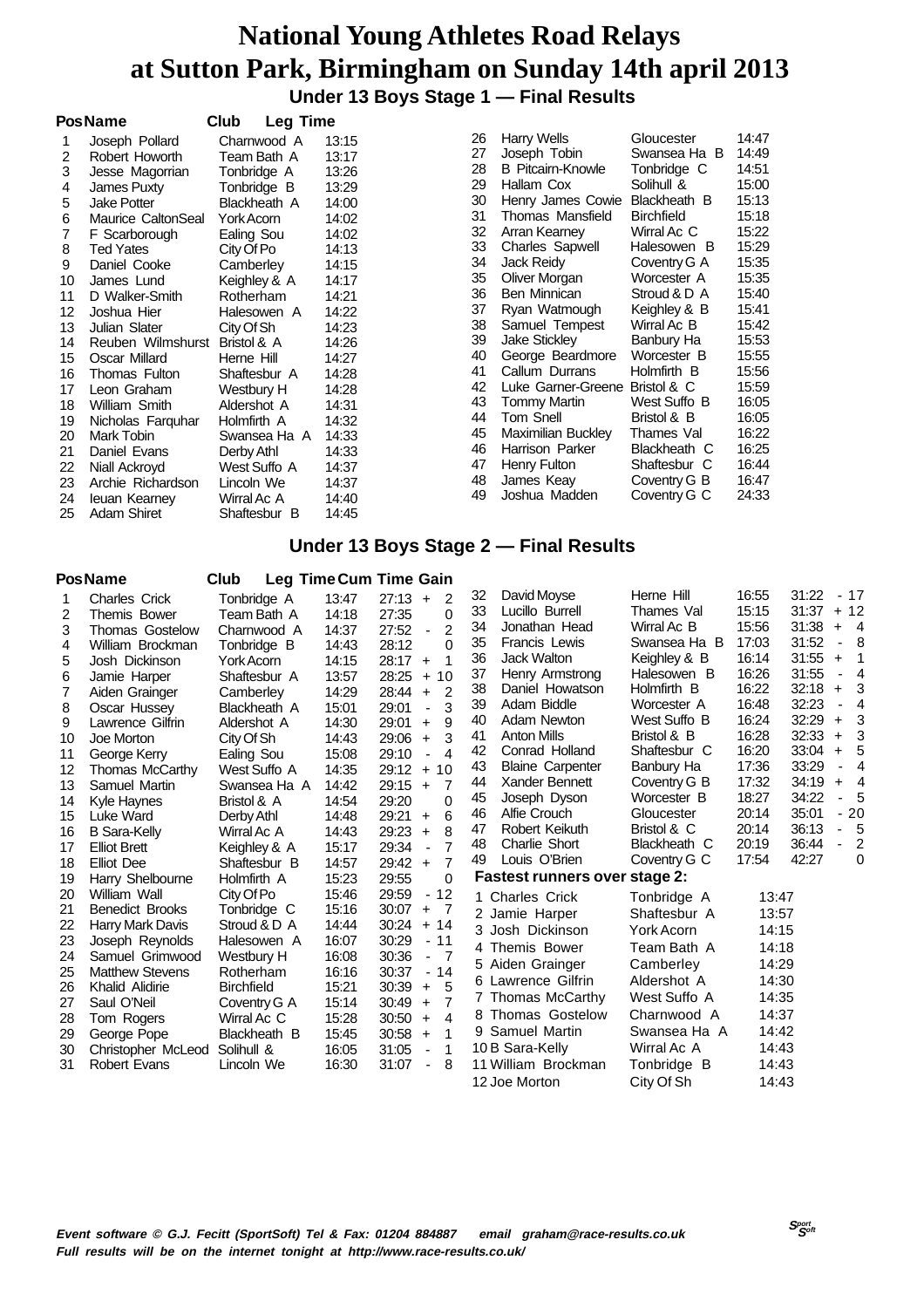# **Under 13 Boys Stage 3 — Final Results**

|                        | Club                            |       |       |                          |                                                                                                                                                  |                               |                   |                                                                                                                                                                                                                       |                                                                                                                                     |       |                                                                                        |                            |
|------------------------|---------------------------------|-------|-------|--------------------------|--------------------------------------------------------------------------------------------------------------------------------------------------|-------------------------------|-------------------|-----------------------------------------------------------------------------------------------------------------------------------------------------------------------------------------------------------------------|-------------------------------------------------------------------------------------------------------------------------------------|-------|----------------------------------------------------------------------------------------|----------------------------|
| Thomas Kendrick        | Tonbridge A                     | 13:35 | 40:48 |                          | 0                                                                                                                                                | 30                            | Jonny Moyse       | Herne Hill                                                                                                                                                                                                            | 16:25                                                                                                                               | 47:47 |                                                                                        | $+2$                       |
| John Howorth           | Team Bath A                     | 13:41 | 41:16 |                          | 0                                                                                                                                                | 31                            | George Parker     | Coventry G A                                                                                                                                                                                                          | 17:00                                                                                                                               | 47:49 |                                                                                        | $\overline{4}$             |
| George Groom           | Shaftesbur A                    | 13:38 | 42:03 |                          | 3                                                                                                                                                | 32                            | William Randell   | Solihull &                                                                                                                                                                                                            | 16:53                                                                                                                               | 47:58 | $\blacksquare$                                                                         | $\overline{2}$             |
| Archie Banks           | Charnwood A                     | 14:42 | 42:34 |                          | 1                                                                                                                                                | 33                            | Joshua Green      | Swansea Ha B                                                                                                                                                                                                          | 16:21                                                                                                                               | 48:13 | $+$                                                                                    | $\overline{2}$             |
| Elliott Hutchinson     | York Acorn                      | 14:24 | 42:41 |                          | 0                                                                                                                                                | 34                            | Jack Beaumont     | Keighley & B                                                                                                                                                                                                          | 16:20                                                                                                                               | 48:15 | $\ddot{}$                                                                              | $\overline{\phantom{0}}^2$ |
| James Fleming          | Camberley                       | 14:00 | 42:44 |                          | 1                                                                                                                                                | 35                            | Fionn Kerry       | Holmfirth B                                                                                                                                                                                                           | 16:09                                                                                                                               | 48:27 | $\ddot{}$                                                                              | - 3                        |
| Alfie Manthorpe        | City Of Sh                      | 13:44 | 42:50 |                          | 3                                                                                                                                                | 36                            | Jacob Grainger    | Halesowen B                                                                                                                                                                                                           | 16:55                                                                                                                               | 48:50 | $\ddot{}$                                                                              | -1                         |
| Robbie Coupland        | Aldershot A                     | 13:53 | 42:54 |                          | 1                                                                                                                                                | 37                            |                   | West Suffo B                                                                                                                                                                                                          | 16:30                                                                                                                               | 48:59 | $\ddot{}$                                                                              | - 3                        |
| Dillon Robertson       | Blackheath A                    | 14:32 | 43:33 | $\overline{\phantom{a}}$ | 1                                                                                                                                                | 38                            | Joshua Bentley    | Worcester A                                                                                                                                                                                                           | 16:59                                                                                                                               | 49:22 | $\ddot{}$                                                                              | -1                         |
| <b>Elliot Lawrence</b> | Swansea Ha A                    | 14:23 | 43:38 |                          | 3                                                                                                                                                | 39                            | Oliver Weintraub  | Thames Val                                                                                                                                                                                                            | 18:09                                                                                                                               | 49:46 |                                                                                        | 6                          |
| Leo Rossouw            | Tonbridge B                     | 15:32 | 43:44 | $\blacksquare$           | 7                                                                                                                                                | 40                            | Henry Adams       | Bristol & B                                                                                                                                                                                                           | 17:22                                                                                                                               | 49:55 | $\ddot{}$                                                                              | 1                          |
| Hugh Sadler            | Bristol & A                     | 14:26 | 43:46 |                          | 2                                                                                                                                                | 41                            | George Hawthorn   | Gloucester                                                                                                                                                                                                            | 15:21                                                                                                                               | 50:22 | $+$                                                                                    | - 5                        |
| John Fielding          | Ealing Sou                      | 14:41 | 43:51 | $\blacksquare$           | $\overline{2}$                                                                                                                                   | 42                            | <b>Toby Smith</b> | Banbury Ha                                                                                                                                                                                                            | 16:53                                                                                                                               | 50:22 | $+$                                                                                    | - 1                        |
| Joe Wigfield           | Wirral Ac A                     | 14:46 | 44:09 |                          | 2                                                                                                                                                | 43                            | Jamie Havercroft  | Worcester B                                                                                                                                                                                                           | 17:07                                                                                                                               | 51:29 | $+$                                                                                    | $\overline{2}$             |
| Nathan Fernandes       | Shaftesbur B                    | 14:49 | 44:31 |                          | 3                                                                                                                                                | 44                            | Jamie Ward        | Rotherham                                                                                                                                                                                                             | 21:17                                                                                                                               | 51:54 |                                                                                        | $-19$                      |
| <b>Jess Walters</b>    | West Suffo A                    | 15:38 | 44:50 |                          | 4                                                                                                                                                | 45                            | Jack Lowe         | Coventry G B                                                                                                                                                                                                          | 17:42                                                                                                                               | 52:01 |                                                                                        | $\overline{\phantom{0}}$   |
| Tom Woods              | Derby Athl                      | 15:33 | 44:54 | ٠                        | 2                                                                                                                                                | 46                            | Otis Harding-Hill | Bristol & C                                                                                                                                                                                                           | 17:54                                                                                                                               | 54:07 | $+$                                                                                    | $\overline{\phantom{0}}$   |
| Aidan Noble            | Westbury H                      | 14:20 | 44:56 |                          | 6                                                                                                                                                |                               |                   |                                                                                                                                                                                                                       |                                                                                                                                     |       |                                                                                        |                            |
| Jimmy Burke            | Holmfirth A                     | 15:04 | 44:59 |                          | 0                                                                                                                                                |                               |                   |                                                                                                                                                                                                                       |                                                                                                                                     |       |                                                                                        |                            |
| Samuel Crick           | Tonbridge C                     | 15:20 | 45:27 |                          | 1                                                                                                                                                |                               |                   |                                                                                                                                                                                                                       |                                                                                                                                     |       |                                                                                        |                            |
|                        | Halesowen A                     | 15:18 | 45:47 |                          | $\overline{2}$                                                                                                                                   |                               |                   |                                                                                                                                                                                                                       |                                                                                                                                     |       |                                                                                        |                            |
| Johnny Thompson        | Keighley & A                    | 16:25 | 45:59 | $\overline{\phantom{a}}$ | 5                                                                                                                                                |                               |                   |                                                                                                                                                                                                                       |                                                                                                                                     |       |                                                                                        |                            |
| <b>Oliver Stocks</b>   | Lincoln We                      | 14:55 | 46:02 |                          | 8                                                                                                                                                |                               |                   |                                                                                                                                                                                                                       |                                                                                                                                     |       |                                                                                        |                            |
| James Duckworth        | Stroud & D A                    | 15:42 | 46:06 | $\blacksquare$           | $\mathfrak{p}$                                                                                                                                   |                               |                   |                                                                                                                                                                                                                       |                                                                                                                                     |       |                                                                                        |                            |
| Khadar Alidirie        | Birchfield                      | 15:35 | 46:14 |                          | 1                                                                                                                                                |                               |                   |                                                                                                                                                                                                                       |                                                                                                                                     |       |                                                                                        |                            |
| Adam Kimber            | City Of Po                      | 16:33 | 46:32 | $\blacksquare$           | 6                                                                                                                                                |                               |                   |                                                                                                                                                                                                                       |                                                                                                                                     |       |                                                                                        |                            |
| Lewis Stickings        | Blackheath B                    | 15:42 | 46:40 |                          | 2                                                                                                                                                |                               |                   | Swansea Ha A                                                                                                                                                                                                          |                                                                                                                                     |       |                                                                                        |                            |
| Samuel Cross           | Wirral Ac C                     | 15:58 | 46:48 |                          | 0                                                                                                                                                |                               |                   | <b>York Acorn</b>                                                                                                                                                                                                     |                                                                                                                                     |       |                                                                                        |                            |
| <b>Matthew Arnold</b>  | Wirral Ac B                     | 15:55 |       |                          | 5                                                                                                                                                |                               |                   | Bristol & A                                                                                                                                                                                                           |                                                                                                                                     |       |                                                                                        |                            |
|                        | <b>PosName</b><br>Thomas Bailey |       |       |                          | $\ddot{}$<br>$+$<br>$+$<br>$+$<br>$+$<br>$+$<br>$\ddot{}$<br>$+$<br>$+$<br>$+$<br>$\ddot{}$<br>$\ddot{}$<br>$\ddot{+}$<br>$\ddot{}$<br>$47:33 +$ | <b>Leg Time Cum Time Gain</b> |                   | Cameron Ackroyd<br>1 Thomas Kendrick<br>2 George Groom<br>3 John Howorth<br>4 Alfie Manthorpe<br>5 Robbie Coupland<br>6 James Fleming<br>7 Aidan Noble<br>8 Elliot Lawrence<br>9 Elliott Hutchinson<br>10 Hugh Sadler | Fastest runners over stage 3:<br>Tonbridge A<br>Shaftesbur A<br>Team Bath A<br>City Of Sh<br>Aldershot A<br>Camberley<br>Westbury H |       | 13:35<br>13:38<br>13:41<br>13:44<br>13:53<br>14:00<br>14:20<br>14:23<br>14:24<br>14:26 |                            |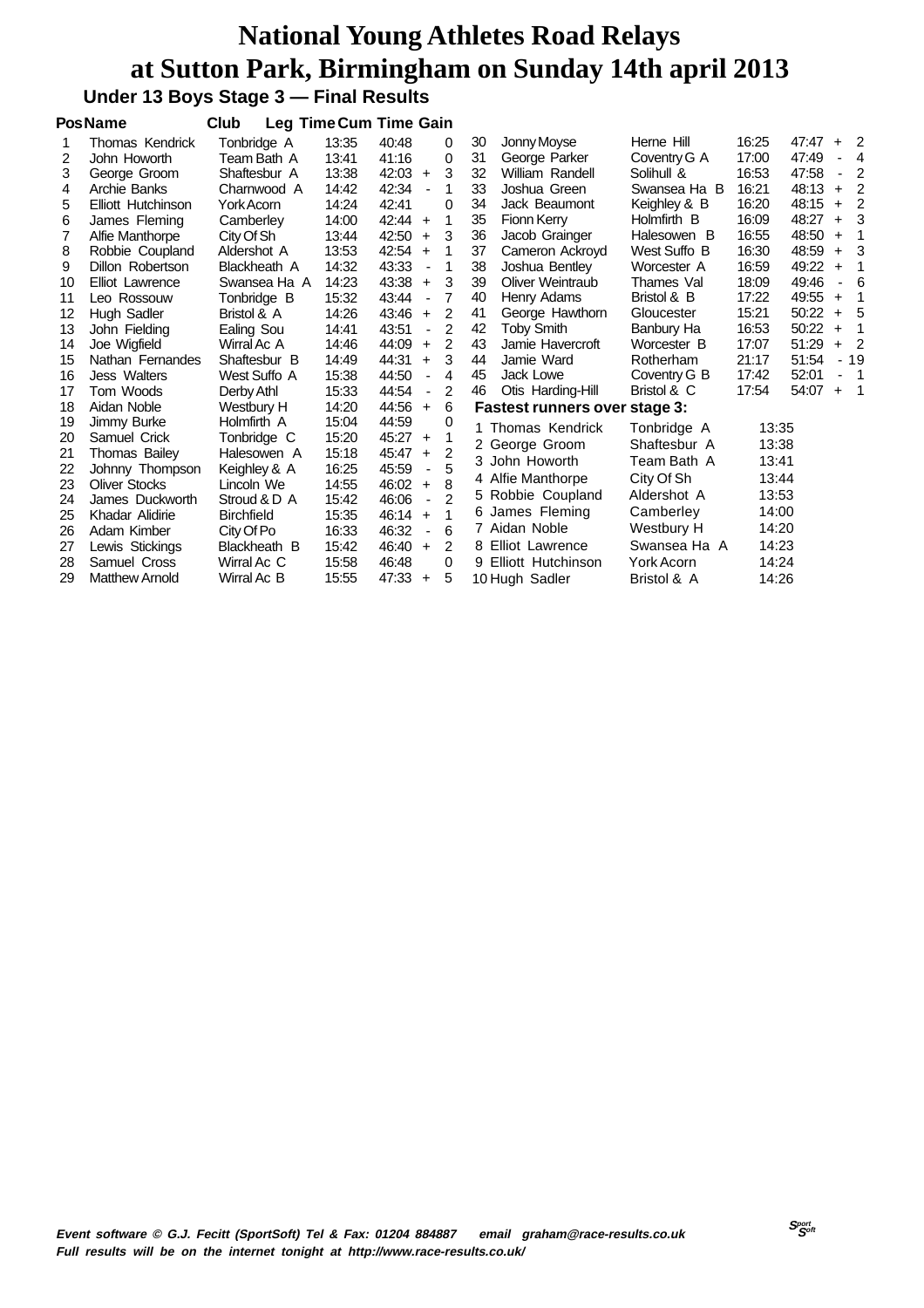**Under 13 Boys — Team Results — Final**

**(nn) is team position after the appropriate stage.**

|              | $\mathbf{1}$<br>TonbridgeAC                                         |     |                |                | ٠д,                              | 40:48      |              |
|--------------|---------------------------------------------------------------------|-----|----------------|----------------|----------------------------------|------------|--------------|
| $\mathbf{1}$ | <b>JesseMagorrian</b>                                               | (3) | 13:26          |                | 2 Charles Crick                  | (1)        | 13:47        |
|              | 3 Thomas Kendrick                                                   | (1) | 13:35          |                | $\mathbf{A}$                     | 41:16      |              |
|              | $\mathbf{2}$<br><b>Team Bath Athletics Club</b><br>1 Robert Howorth | (2) | 13:17          | 2              | <b>ThemisBower</b>               | (2)        | 14:18        |
|              | 3 John Howorth                                                      | (2) | 13:41          |                |                                  |            |              |
|              | <b>Shaftesbury Barnet Harriers</b><br>$3^{\circ}$                   |     |                |                | $\mathbf{A}$                     | 42:03      |              |
| 1.           | <b>ThomasFulton</b>                                                 |     | $(16)$ 14:28   |                | 2 Jamie Harper                   | (6)        | 13:57        |
|              | 3 George Groom                                                      | (3) | 13:38          |                |                                  |            |              |
|              | 4<br><b>Charnwood A C</b>                                           |     |                |                | $\cdot_A$ ,                      | 42:34      |              |
| 1.           | Joseph Pollard<br>(1)<br>3 Archie Banks                             | (4) | 13:15<br>14:42 | 2              | Thomas Gostelow (3)              |            | 14:37        |
|              | 5 York Acorn Running Club                                           |     |                |                |                                  | 42:41      |              |
| 1.           | MauriceCaltonSeal (6)                                               |     | 14:02          | 2              | Josh Dickinson                   | (5)        | 14:15        |
|              | 3 ElliottHutchinson                                                 | (5) | 14:24          |                |                                  |            |              |
|              | 6 Camberley & District AC                                           |     |                |                |                                  | 42:44      |              |
|              | 1 DanielCooke (9)<br>3 JamesFleming (6)                             |     | 14:15          | $\overline{c}$ | Aiden Grainger                   | (7)        | 14:29        |
|              |                                                                     |     | 14:00          |                |                                  |            |              |
|              | 7 City Of Sheffield AC                                              |     |                |                |                                  | 42:50      |              |
| 1.           | Julian Slater (13) 14:23<br>3 AlfieManthorpe (7)                    |     | 13:44          |                | 2 JoeMorton                      | (10)       | 14:43        |
|              | Aldershot Farnham & District 'A'<br>8.                              |     |                |                |                                  | 42:54      |              |
|              | 1 William Smith                                                     |     | $(18)$ 14:31   |                | 2 Lawrence Gilfrin               | (9)        | 14:30        |
|              | 3 RobbieCoupland                                                    |     | $(8)$ 13:53    |                |                                  |            |              |
|              | 9 Blackheath And Bromley Harrier 'A'                                |     |                |                |                                  | 43:33      |              |
| 1.           | Jake Potter                                                         |     | $(5)$ 14:00    |                | 2 Oscar Hussey                   | (8)        | 15:01        |
|              | 3 Dillon Robertson                                                  | (9) | 14:32          |                |                                  |            |              |
|              | <b>Swansea Harriers</b><br>10                                       |     |                |                | $\mathbf{A}$ ,                   | 43:38      |              |
| 1            | <b>MarkTobin</b>                                                    |     | $(20)$ 14:33   |                | 2 SamuelMartin                   | (13)       | 14:42        |
|              | 3 Elliot Lawrence (10) 14:23                                        |     |                |                | 'Β'                              | 43:44      |              |
| 1.           | 11<br>TonbridgeAC                                                   |     |                |                | 2 William Brockman               | (4)        | 14:43        |
|              | James Puxty (4) 13:29<br>Leo Rossouw (11) 15:32<br>3 Leo Rossouw    |     |                |                |                                  |            |              |
|              |                                                                     |     |                |                |                                  |            |              |
|              |                                                                     |     |                |                |                                  | 43:46      |              |
| 1.           | 12                                                                  |     |                |                | Bristol & West Ac (Est. 1882) 4' |            | 14:54        |
|              | ReubenWilmshurst (14) 14:26<br>3 HughSadler                         |     | $(12)$ 14:26   |                | 2 Kyle Haynes                    | (14)       |              |
|              | 13 Ealing Southall & Middlesex AC                                   |     |                |                |                                  | 43:51      |              |
|              | 1 FScarborough (7) 14:02                                            |     |                | $\mathbf{2}$   | George Kerry                     | (11)       | 15:08        |
|              | 3 John Fielding                                                     |     | $(13)$ 14:41   |                |                                  |            |              |
|              | 14 Wirral AC                                                        |     |                |                | ٠д,                              | 44:09      |              |
| 1.           | leuanKearney (24) 14:40                                             |     |                |                | 2 BSara-Kelly                    | (16)       | 14:43        |
|              | 3 Joe Wigfield                                                      |     | $(14)$ 14:46   |                |                                  |            |              |
|              | <b>Shaftesbury Barnet Harriers</b><br>15                            |     |                |                | $\mathbf{B}$                     | 44:31      |              |
|              | 1 Adam Shiret (25) 14:45 2 Elliot Dee                               |     |                |                |                                  | (18) 14:57 |              |
|              | 3 Nathan Fernandes (15) 14:49<br>16 West Suffolk AC                 |     |                |                | $A$ ,                            | 44:50      |              |
|              | 1 Niall Ackroyd (22) 14:37                                          |     |                | $\mathbf{2}$   | ThomasMcCarthy (12) 14:35        |            |              |
|              | 3 Jess Walters                                                      |     | $(16)$ 15:38   |                |                                  |            |              |
|              | 17 Derby Athletic Club                                              |     |                |                |                                  | 44:54      |              |
| 1            | <b>Daniel Evans</b>                                                 |     | $(21)$ 14:33   |                | 2 LukeWard                       |            | $(15)$ 14:48 |
|              | 3 TomWoods                                                          |     | $(17)$ 15:33   |                |                                  |            |              |
|              | 18 Westbury Harriers                                                |     |                |                |                                  | 44:56      |              |
|              | 1 LeonGraham (17) 14:28                                             |     |                | $\mathbf{2}$   | SamuelGrimwood (24) 16:08        |            |              |
|              | 3 Aidan Noble                                                       |     | $(18)$ 14:20   |                |                                  |            |              |
|              | 19 Holmfirth Harriers AC                                            |     |                |                | $\mathbf{A}$                     | 44:59      |              |
|              | 1 Nicholas Farquhar (19) 14:32<br>3 JimmyBurke                      |     | $(19)$ 15:04   | $\overline{a}$ | Harry Shelbourne (19) 15:23      |            |              |
|              | 20<br>TonbridgeAC                                                   |     |                |                | `C'                              | 45:27      |              |
| 1.           | <b>B Pitcairn-Knowle</b>                                            |     | (28) 14:51     | 2              | <b>BenedictBrooks</b>            | (21)       | 15:16        |
|              | 3 SamuelCrick                                                       |     | $(20)$ 15:20   |                |                                  |            |              |
|              | 21<br><b>Halesowen Acc</b>                                          |     |                |                | $\mathbf{A}$                     | 45:47      |              |
| 1.           | <b>Joshua Hier</b>                                                  |     | $(12)$ 14:22   | 2              | Joseph Reynolds                  | (23)       | 16:07        |
|              | 3 ThomasBailey (21) 15:18                                           |     |                |                |                                  |            |              |
|              | <b>Keighley &amp; Craven AC</b><br>22                               |     |                |                | $\mathbf{A}$                     | 45:59      |              |
| 1.           | JamesLund<br>3 Johnny Thompson (22) 16:25                           |     | $(10)$ 14:17   |                | 2 ElliotBrett                    |            | $(17)$ 15:17 |

|           | 23 Lincoln Wellington Athletic Cl                                   |      |                              |                |                            | 46:02         |              |
|-----------|---------------------------------------------------------------------|------|------------------------------|----------------|----------------------------|---------------|--------------|
|           | 1 Archie Richardson (23) 14:37                                      |      |                              | $\mathbf{2}$   | <b>Robert Evans</b>        | (31)          | 16:30        |
|           | 3 OliverStocks                                                      |      | $(23)$ 14:55                 |                |                            |               |              |
|           | 24<br><b>Stroud &amp; District AC</b>                               |      |                              |                | $\mathbf{A}$ ,             | 46:06         |              |
|           | 1 BenMinnican (36) 15:40                                            |      |                              | $\overline{2}$ | Harry Mark Davis           | (22)          | 14:44        |
|           | 3 JamesDuckworth (24) 15:42<br>25<br><b>Birchfield Harriers</b>     |      |                              |                |                            | 46:14         |              |
|           | 1 ThomasMansfield (31) 15:18                                        |      |                              |                | 2 Khalid Alidirie          |               | $(26)$ 15:21 |
|           | 3 Khadar Alidirie                                                   |      | $(25)$ 15:35                 |                |                            |               |              |
|           | 26<br>City Of Portsmouth AC                                         |      |                              |                |                            | 46:32         |              |
|           | 1 Ted Yates                                                         |      | $(8)$ 14:13                  |                | 2 WilliamWall              | (20)          | 15:46        |
|           | 3 AdamKimber                                                        |      | $(26)$ 16:33                 |                |                            |               |              |
|           | 27 Blackheath And Bromley Harrier<br>1 Henry James Cowie (30) 15:13 |      |                              |                | $\cdot$ B'<br>2 GeorgePope | 46:40<br>(29) | 15:45        |
|           | 3 Lewis Stickings                                                   |      | $(27)$ 15:42                 |                |                            |               |              |
| 28        | <b>Wirral AC</b>                                                    |      |                              |                | $\cdot$ $C$                | 46:48         |              |
|           | 1 Arran Kearney                                                     |      | (32) 15:22                   | 2              | <b>TomRogers</b>           | (28)          | 15:28        |
|           | 3 Samuel Cross                                                      |      | $(28)$ 15:58                 |                |                            |               |              |
|           | 29 WirralAC                                                         |      |                              |                | $\bf{B}$                   | 47:33         |              |
|           | 1 SamuelTempest<br>3 Matthew Arnold                                 |      | $(38)$ 15:42<br>$(29)$ 15:55 | 2              | Jonathan Head              | (34)          | 15:56        |
|           | <b>30</b><br><b>Herne Hill Harriers</b>                             |      |                              |                |                            | 47:47         |              |
|           | 1 OscarMillard                                                      |      | $(15)$ 14:27                 | 2              | DavidMoyse                 | (32)          | 16:55        |
|           | 3 Jonny Moyse                                                       |      | $(30)$ 16:25                 |                |                            |               |              |
|           | 31<br><b>Coventry Godiva Harriers</b>                               |      |                              |                | $\mathbf{A}$               | 47:49         |              |
| 1.        | <b>JackReidy</b>                                                    |      | $(34)$ 15:35                 | 2              | SaulO'Neil                 | (27)          | 15:14        |
|           | 3 George Parker                                                     |      | $(31)$ 17:00                 |                |                            |               |              |
|           | Solihull & Small Heath Athleti<br>32                                |      |                              |                |                            | 47:58         |              |
| $1 \quad$ | <b>HallamCox</b><br>3 WilliamRandell                                |      | $(29)$ 15:00<br>$(32)$ 16:53 |                | 2 Christopher McLeod (30)  |               | 16:05        |
|           | 33<br><b>Swansea Harriers</b>                                       |      |                              |                | 'В' —                      | 48:13         |              |
| 1.        | Joseph Tobin                                                        |      | $(27)$ 14:49                 | 2              | <b>Francis Lewis</b>       | (35)          | 17:03        |
|           | 3 JoshuaGreen                                                       |      | $(33)$ 16:21                 |                |                            |               |              |
|           |                                                                     |      |                              |                |                            |               |              |
|           | 34 Keighley & Craven AC                                             |      |                              |                | 'В'                        | 48:15         |              |
| 1.        | RyanWatmough (37) 15:41                                             |      |                              | $\overline{2}$ | <b>JackWalton</b>          | (36)          | 16:14        |
|           | 3 JackBeaumont                                                      |      | $(34)$ 16:20                 |                |                            |               |              |
|           | 35 Holmfirth Harriers AC                                            |      |                              |                | $\mathbf{B}$               | 48:27         |              |
|           | 1 Callum Durrans (41) 15:56                                         |      |                              | 2              | DanielHowatson             | (38)          | 16:22        |
|           | 3 FionnKerry                                                        | (35) | 16:09                        |                |                            |               |              |
|           | 36<br><b>Halesowen Acc</b>                                          |      |                              | $\overline{2}$ | ٠B,<br>Henry Armstrong     | 48:50         | 16:26        |
|           | 1 Charles Sapwell (33) 15:29<br>3 Jacob Grainger                    |      | $(36)$ 16:55                 |                |                            | (37)          |              |
|           | <b>West Suffolk AC</b><br>37                                        |      |                              |                | $\bf{B}$                   | 48:59         |              |
|           | 1 TommyMartin (43) 16:05 2 AdamNewton                               |      |                              |                |                            | $(40)$ 16:24  |              |
|           | 3 Cameron Ackroyd (37) 16:30                                        |      |                              |                |                            |               |              |
| 38        | Worcester AC                                                        |      |                              |                | $\mathbf{A}$ ,             | 49:22         |              |
|           | 1 OliverMorgan                                                      |      | (35) 15:35                   |                | 2 AdamBiddle               | (39)          | 16:48        |
|           | 3 Joshua Bentley<br><b>39</b>                                       |      | (38) 16:59                   |                |                            | 49:46         |              |
|           | <b>Thames Valley Harriers</b><br>1 MaximilianBuckley (45) 16:22     |      |                              |                | 2 Lucillo Burrell          | (33)          | 15:15        |
|           | 3 OliverWeintraub                                                   |      | $(39)$ 18:09                 |                |                            |               |              |
|           | <b>Bristol &amp; West Ac (Est. 1882)</b><br>40                      |      |                              |                | $\mathbf{B}^*$             | 49:55         |              |
|           | 1 TomSnell                                                          |      | $(44)$ 16:05                 |                | 2 Anton Mills              | (41)          | 16:28        |
|           | 3 Henry Adams                                                       |      | $(40)$ 17:22                 |                |                            |               |              |
|           | 41<br><b>Gloucester AC</b>                                          |      |                              |                |                            | 50:22         |              |
|           | 1 Harry Wells<br>3 George Hawthorn (41) 15:21                       |      | $(26)$ 14:47                 | $\mathbf{2}$   | Alfie Crouch               | (46)          | 20:14        |
|           | 42<br><b>Banbury Harriers AC</b>                                    |      |                              |                |                            | 50:22         |              |
| 1.        | Jake Stickley                                                       |      | $(39)$ 15:53                 | 2              | <b>Blaine Carpenter</b>    | (43)          | 17:36        |
|           | 3 Toby Smith                                                        | (42) | 16:53                        |                |                            |               |              |
|           | 43<br>Worcester AC                                                  |      |                              |                | 'В'                        | 51:29         |              |
|           | 1 GeorgeBeardmore (40) 15:55 2                                      |      |                              |                | Joseph Dyson               | (45)          | 18:27        |
|           | 3 Jamie Havercroft                                                  |      | $(43)$ 17:07                 |                |                            |               |              |
|           | 44<br>Rotherham Harriers & AC<br>1 DWalker-Smith                    |      | $(11)$ 14:21                 | 2              | <b>Matthew Stevens</b>     | 51:54         | $(25)$ 16:16 |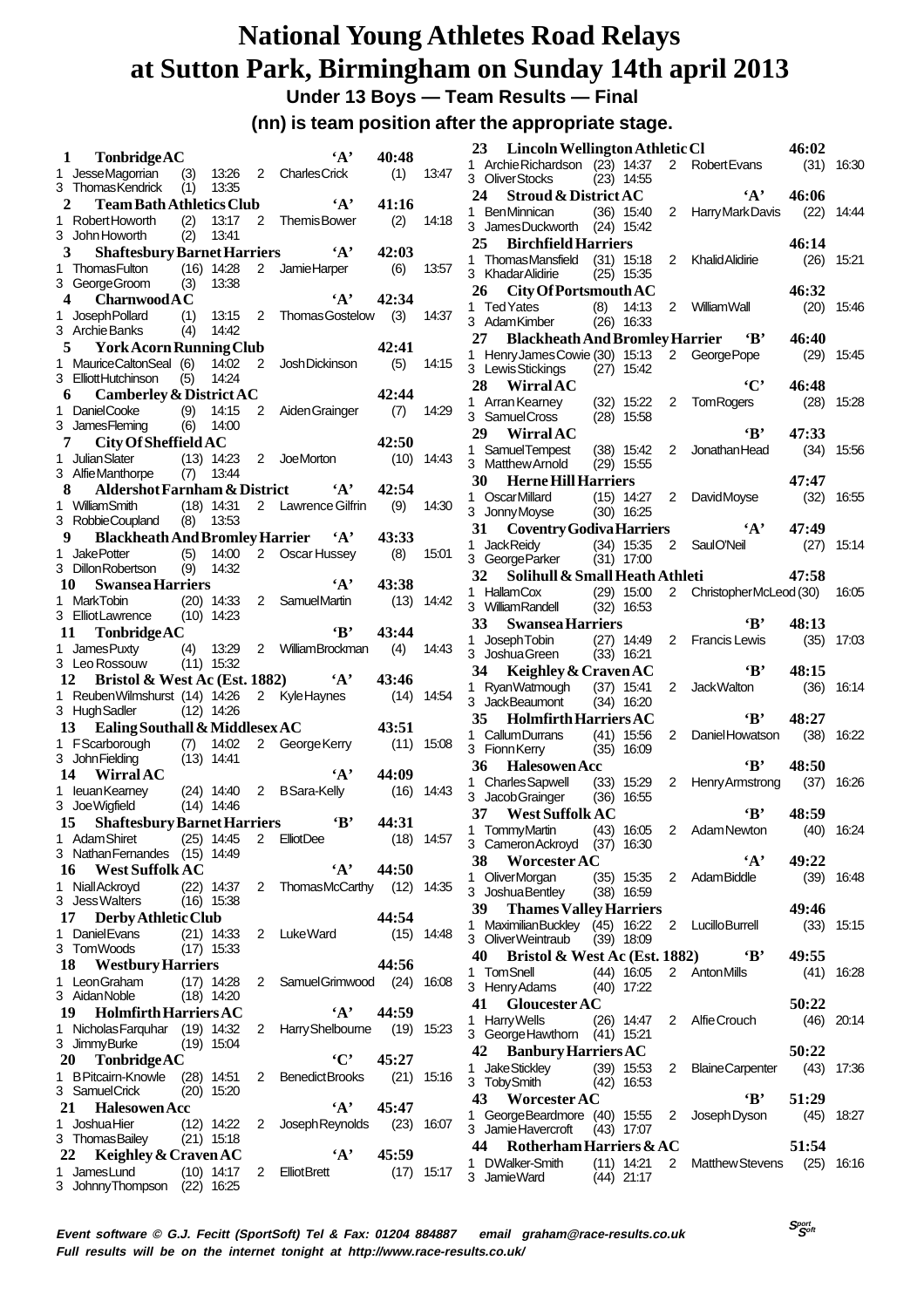| 45 Coventry Godiva Harriers                      |  | $\mathbf{R}$                               | 52:01 |       |
|--------------------------------------------------|--|--------------------------------------------|-------|-------|
| 1 JamesKeay (48) 16:47 2 XanderBennett           |  |                                            | (44)  | 17:32 |
| 3 Jack Lowe (45) 17:42                           |  |                                            |       |       |
| 46 Bristol & West Ac (Est. 1882)                 |  | $\cdot$ C'                                 | 54:07 |       |
| 1 Luke Garner-Greene (42) 15:59 2 Robert Keikuth |  |                                            | (47)  | 20:14 |
| 3 OtisHarding-Hill (46) 17:54                    |  |                                            |       |       |
| <b>Incomplete Teams:</b>                         |  |                                            |       |       |
| <b>Shaftesbury Barnet Harriers</b>               |  | $\cdot$ C'                                 |       |       |
|                                                  |  |                                            |       |       |
|                                                  |  | 1 Henry Fulton (47) 16:44 2 Conrad Holland | (42)  | 16:20 |
|                                                  |  |                                            |       |       |
| <b>Blackheath And Bromley Harrier</b>            |  | $\cdot$ C'                                 |       |       |
| 1 Harrison Parker (46) 16:25 2 Charlie Short     |  |                                            | (48)  | 20:19 |
|                                                  |  |                                            |       |       |
| <b>Coventry Godiva Harriers</b>                  |  | $\cdot$ C'                                 |       |       |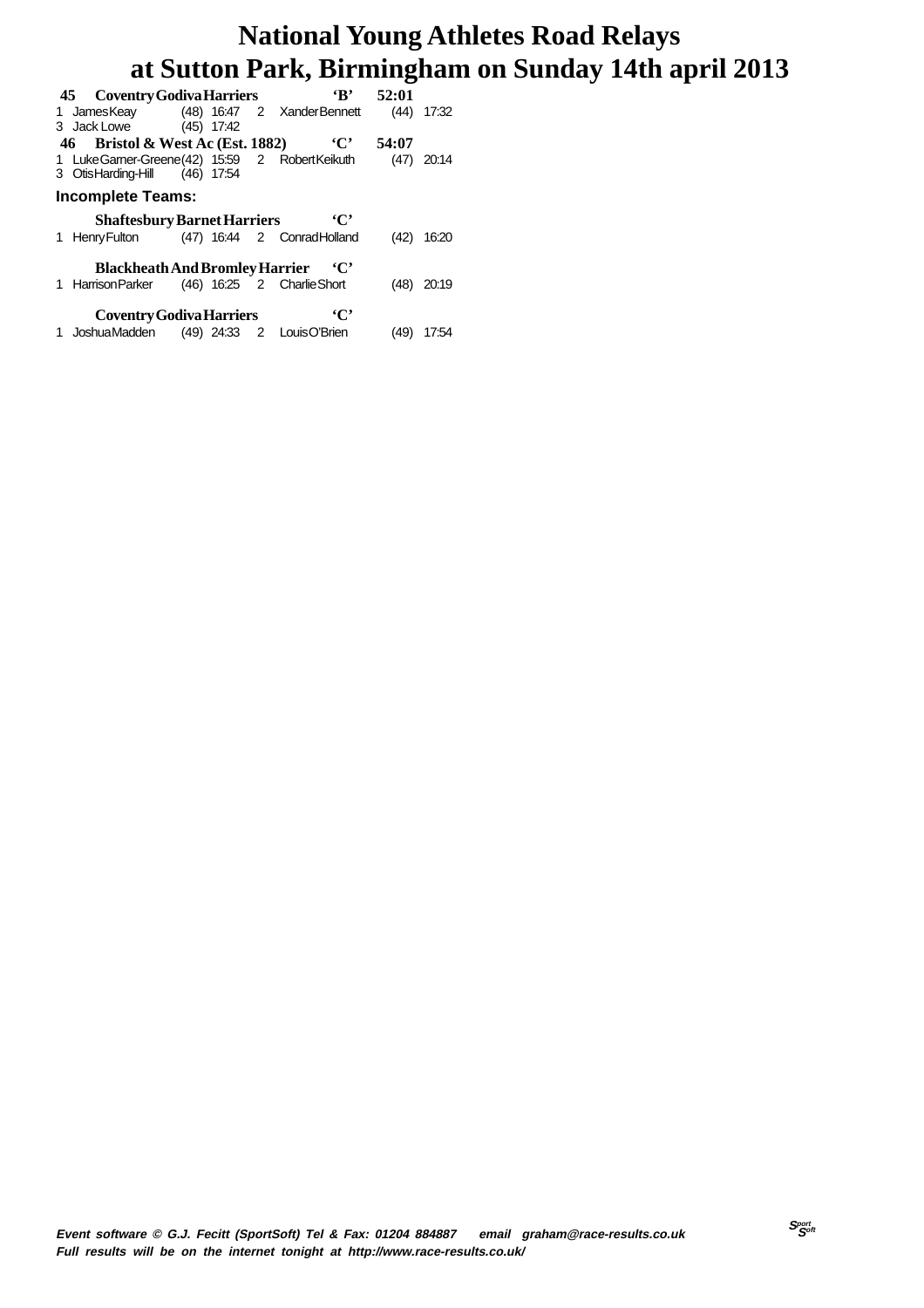#### **Fastest of all legs**

| 1                 | Joseph Pollard                  | Charnwood         | Α | 13:15 |     | 67 Lucillo Burrell              | Thames Val               |              | 15:15 |
|-------------------|---------------------------------|-------------------|---|-------|-----|---------------------------------|--------------------------|--------------|-------|
| 2                 | Robert Howorth                  | Team Bath         | Α | 13:17 |     | 68 Benedict Brooks              | Tonbridge                | C            | 15:16 |
| 3                 | Jesse Magorrian                 | Tonbridge         | Α | 13:26 |     | 69 Elliot Brett                 | Keighley &               | A            | 15:17 |
| 4                 | James Puxty                     | Tonbridge         | в | 13:29 |     | 70 Thomas Bailey                | Halesowen                | Α            | 15:18 |
| 5                 | Thomas Kendrick                 | Tonbridge         | A | 13:35 | $=$ | Thomas Mansfield                | <b>Birchfield</b>        |              | 15:18 |
| 6                 | George Groom                    | Shaftesbur        | Α | 13:38 | 72  | Samuel Crick                    | Tonbridge                | C            | 15:20 |
| 7                 | John Howorth                    | Team Bath         | Α | 13:41 | 73  | George Hawthorn                 | Gloucester               |              | 15:21 |
| 8                 | Alfie Manthorpe                 | City Of Sh        |   | 13:44 | $=$ | Khalid Alidirie                 | <b>Birchfield</b>        |              | 15:21 |
| 9                 | <b>Charles Crick</b>            | Tonbridge         | Α | 13:47 |     | 75 Arran Kearney                | Wirral Ac                | C            | 15:22 |
|                   | 10 Robbie Coupland              | Aldershot         | A | 13:53 |     | 76 Harry Shelbourne             | Holmfirth                | Α            | 15:23 |
| 11                | Jamie Harper                    | Shaftesbur        | Α | 13:57 |     | 77 Tom Rogers                   | Wirral Ac                | $\mathsf{C}$ | 15:28 |
|                   | 12 Jake Potter                  | Blackheath        | Α | 14:00 |     |                                 | Halesowen                | B            | 15:29 |
| $=$               | James Fleming                   | Camberley         |   | 14:00 | 78  | <b>Charles Sapwell</b>          |                          |              |       |
|                   | 14 F Scarborough                | Ealing Sou        |   | 14:02 |     | 79 Leo Rossouw                  | Tonbridge                | B            | 15:32 |
|                   | Maurice CaltonSeal York Acorn   |                   |   | 14:02 |     | 80 Tom Woods                    | Derby Athl               |              | 15:33 |
| $=$               |                                 |                   |   |       | 81  | Oliver Morgan                   | Worcester                | Α            | 15:35 |
| 16                | <b>Ted Yates</b>                | City Of Po        |   | 14:13 | $=$ | Jack Reidy                      | Coventry G               | Α            | 15:35 |
| 17                | Daniel Cooke                    | Camberley         |   | 14:15 | $=$ | Khadar Alidirie                 | <b>Birchfield</b>        |              | 15:35 |
|                   | Josh Dickinson                  | York Acorn        |   | 14:15 | 84  | Jess Walters                    | <b>West Suffo</b>        | Α            | 15:38 |
| 19                | James Lund                      | Keighley &        | Α | 14:17 |     | 85 Ben Minnican                 | Stroud & D               | Α            | 15:40 |
| 20                | Themis Bower                    | Team Bath         | A | 14:18 |     | 86 Ryan Watmough                | Keighley &               | В            | 15:41 |
| 21                | Aidan Noble                     | Westbury H        |   | 14:20 |     | 87 Samuel Tempest               | Wirral Ac                | B            | 15:42 |
|                   | 22 D Walker-Smith               | Rotherham         |   | 14:21 | $=$ | James Duckworth                 | Stroud & D               | Α            | 15:42 |
|                   | 23 Joshua Hier                  | Halesowen         | A | 14:22 | $=$ | Lewis Stickings                 | Blackheath               | B            | 15:42 |
|                   | 24 Julian Slater                | City Of Sh        |   | 14:23 | 90  | George Pope                     | <b>Blackheath</b>        | B            | 15:45 |
| $=$               | <b>Elliot Lawrence</b>          | Swansea Ha        | A | 14:23 |     | 91 William Wall                 | City Of Po               |              | 15:46 |
|                   | 26 Elliott Hutchinson           | York Acorn        |   | 14:24 |     | 92 Jake Stickley                | Banbury Ha               |              | 15:53 |
|                   | 27 Reuben Wilmshurst Bristol &  |                   | A | 14:26 |     | 93 Matthew Arnold               | Wirral Ac                | B            | 15:55 |
| $\qquad \qquad =$ | Hugh Sadler                     | Bristol &         | A | 14:26 | $=$ | George Beardmore                | Worcester                | B            | 15:55 |
|                   | 29 Oscar Millard                | Herne Hill        |   | 14:27 | 95  | Callum Durrans                  | Holmfirth                | В            | 15:56 |
|                   | 30 Leon Graham                  | Westbury H        |   | 14:28 | $=$ | Jonathan Head                   | Wirral Ac                | B            | 15:56 |
| $\qquad \qquad =$ | Thomas Fulton                   | Shaftesbur        | Α | 14:28 |     | 97 Samuel Cross                 | <b>Wirral Ac</b>         | C            | 15:58 |
|                   | 32 Aiden Grainger               | Camberley         |   | 14:29 |     | 98 Luke Garner-Greene Bristol & |                          | C            | 15:59 |
|                   | 33 Lawrence Gilfrin             | Aldershot         | Α | 14:30 |     | 99 Tommy Martin                 | West Suffo               | B            | 16:05 |
|                   | 34 William Smith                | Aldershot         | Α | 14:31 | $=$ | Tom Snell                       | Bristol &                | B            | 16:05 |
|                   | 35 Dillon Robertson             | <b>Blackheath</b> | Α | 14:32 |     | Christopher McLeod Solihull &   |                          |              | 16:05 |
| $=$               | Nicholas Farquhar               | Holmfirth         | Α | 14:32 |     | 102 Joseph Reynolds             | Halesowen                | Α            | 16:07 |
|                   | 37 Daniel Evans                 | Derby Athl        |   | 14:33 |     | 103 Samuel Grimwood             | Westbury H               |              | 16:08 |
| $\qquad \qquad =$ | Mark Tobin                      | Swansea Ha        | A | 14:33 |     | 104 Fionn Kerry                 | Holmfirth                | B            | 16:09 |
| 39                | Thomas McCarthy                 | West Suffo        | Α | 14:35 |     | 105 Jack Walton                 | Keighley &               | В            | 16:14 |
|                   | 40 Archie Richardson            | Lincoln We        |   | 14:37 |     | 106 Matthew Stevens             | Rotherham                |              | 16:16 |
| $=$               | Thomas Gostelow                 | Charnwood         | Α | 14:37 |     | 107 Jack Beaumont               |                          | B            | 16:20 |
| $=$               | Niall Ackroyd                   | West Suffo        | Α | 14:37 |     |                                 | Keighley &<br>Shaftesbur | C            |       |
|                   | 43 Ieuan Kearney                | Wirral Ac         | Α | 14:40 |     | = Conrad Holland                |                          |              | 16:20 |
|                   | 44 John Fielding                | Ealing Sou        |   | 14:41 |     | 109 Joshua Green                | Swansea Ha               | B            | 16:21 |
|                   |                                 |                   |   | 14:42 |     | 110 Daniel Howatson             | Holmfirth                | В            | 16:22 |
|                   | 45 Samuel Martin                | Swansea Ha        | Α |       |     | Maximilian Buckley              | Thames Val               |              | 16:22 |
| $=$               | Archie Banks                    | Charnwood         | Α | 14:42 |     | 112 Adam Newton                 | West Suffo               | B            | 16:24 |
| 47                | Joe Morton                      | City Of Sh        |   | 14:43 |     | 113 Jonny Moyse                 | Herne Hill               |              | 16:25 |
| $=$               | William Brockman                | Tonbridge         | в | 14:43 |     | = Johnny Thompson               | Keighley &               | Α            | 16:25 |
| $=$               | <b>B</b> Sara-Kelly             | Wirral Ac         | Α | 14:43 |     | = Harrison Parker               | <b>Blackheath</b>        | C            | 16:25 |
|                   | 50 Harry Mark Davis             | Stroud & D        | Α | 14:44 |     | 116 Henry Armstrong             | Halesowen                | B            | 16:26 |
|                   | 51 Adam Shiret                  | Shaftesbur        | В | 14:45 |     | 117 Anton Mills                 | Bristol &                | B            | 16:28 |
|                   | 52 Joe Wigfield                 | Wirral Ac         | A | 14:46 |     | 118 Cameron Ackroyd             | West Suffo               | B            | 16:30 |
|                   | 53 Harry Wells                  | Gloucester        |   | 14:47 |     | = Robert Evans                  | Lincoln We               |              | 16:30 |
|                   | 54 Luke Ward                    | Derby Athl        |   | 14:48 |     | 120 Adam Kimber                 | City Of Po               |              | 16:33 |
|                   | 55 Joseph Tobin                 | Swansea Ha        | В | 14:49 |     | 121 Henry Fulton                | Shaftesbur               | С            | 16:44 |
| $=$               | Nathan Fernandes                | Shaftesbur        | В | 14:49 |     | 122 James Keay                  | Coventry G               | В            | 16:47 |
|                   | 57 B Pitcairn-Knowle            | Tonbridge         | С | 14:51 |     | 123 Adam Biddle                 | Worcester                | Α            | 16:48 |
|                   | 58 Kyle Haynes                  | Bristol &         | A | 14:54 |     | 124 William Randell             | Solihull &               |              | 16:53 |
|                   | 59 Oliver Stocks                | Lincoln We        |   | 14:55 |     | = Toby Smith                    | Banbury Ha               |              | 16:53 |
|                   | 60 Elliot Dee                   | Shaftesbur        | В | 14:57 |     | 126 David Moyse                 | Herne Hill               |              | 16:55 |
|                   | 61 Hallam Cox                   | Solihull &        |   | 15:00 |     | = Jacob Grainger                | Halesowen                | В            | 16:55 |
|                   | 62 Oscar Hussey                 | <b>Blackheath</b> | A | 15:01 |     | 128 Joshua Bentley              | Worcester                | Α            | 16:59 |
|                   | 63 Jimmy Burke                  | Holmfirth         | Α | 15:04 |     | 129 George Parker               | Coventry G               | A            | 17:00 |
|                   |                                 |                   |   |       |     |                                 |                          |              |       |
|                   | 64 George Kerry                 | Ealing Sou        |   | 15:08 |     | 130 Francis Lewis               | Swansea Ha               | B            | 17:03 |
|                   | 65 Henry James Cowie Blackheath |                   | В | 15:13 |     | 131 Jamie Havercroft            | Worcester                | В            | 17:07 |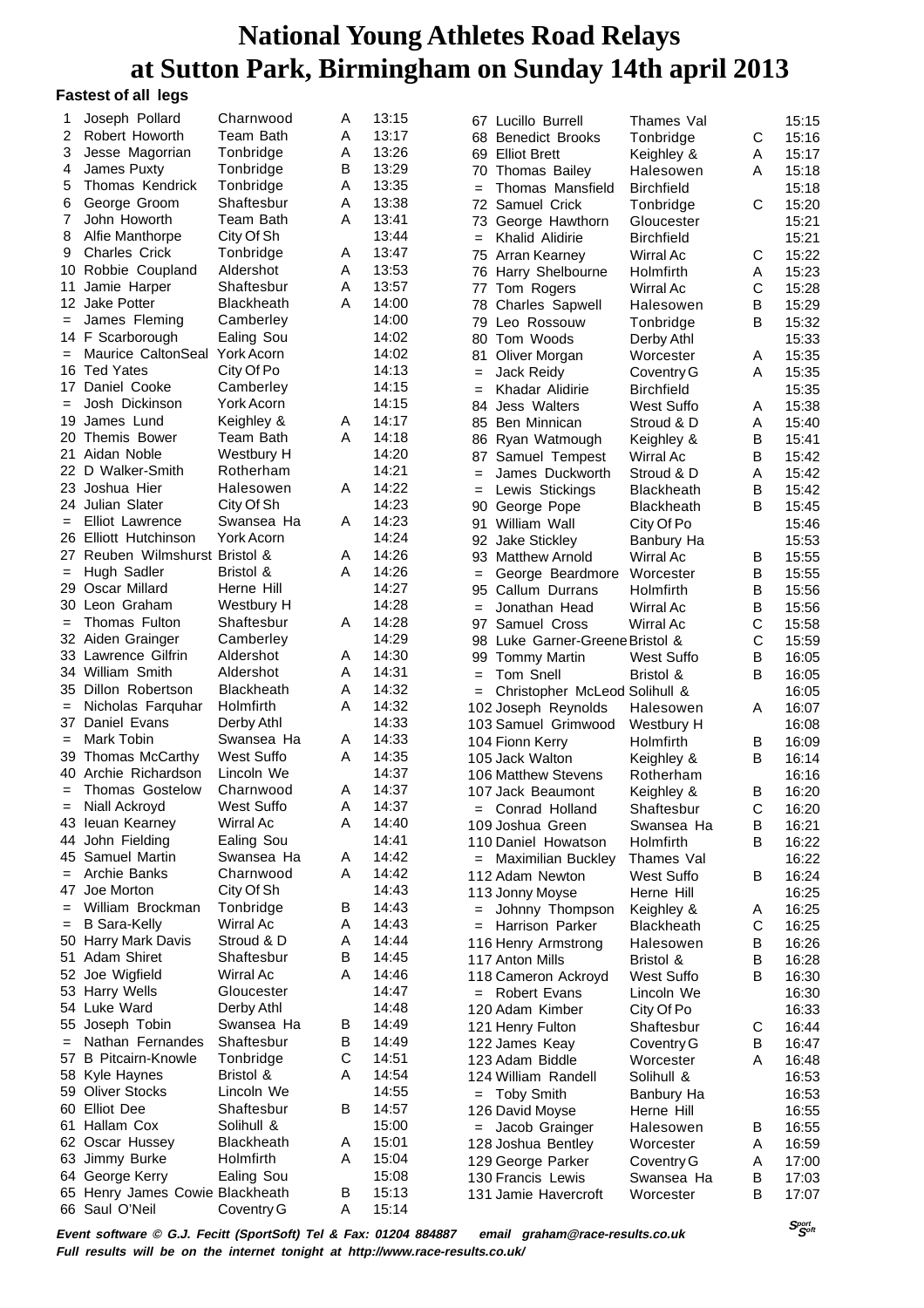| 132 Henry Adams       | Bristol &         | в | 17:22 |
|-----------------------|-------------------|---|-------|
| 133 Xander Bennett    | Coventry G        | в | 17:32 |
| 134 Blaine Carpenter  | Banbury Ha        |   | 17:36 |
| 135 Jack Lowe         | Coventry G        | в | 17:42 |
| 136 Otis Harding-Hill | Bristol &         | С | 17:54 |
| $=$ Louis O'Brien     | Coventry G        | C | 17:54 |
| 138 Oliver Weintraub  | Thames Val        |   | 18:09 |
| 139 Joseph Dyson      | Worcester         | в | 18:27 |
| 140 Alfie Crouch      | Gloucester        |   | 20:14 |
| $=$ Robert Keikuth    | Bristol &         | C | 20:14 |
| 142 Charlie Short     | <b>Blackheath</b> | C | 20:19 |
| 143 Jamie Ward        | Rotherham         |   | 21:17 |
| 144 Joshua Madden     | Coventry G        | C | 24:33 |
|                       |                   |   |       |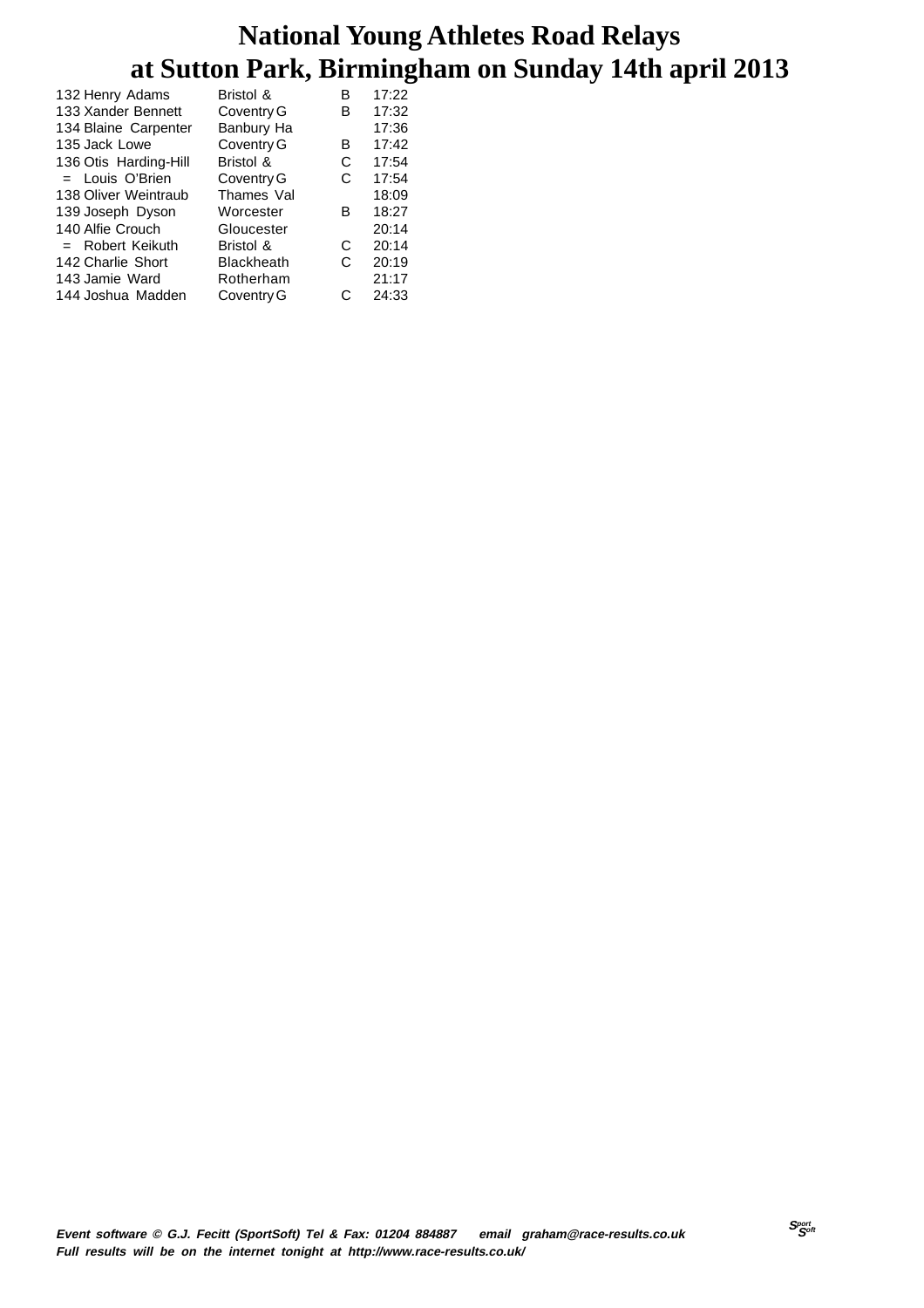#### **Under 15 Girls Stage 1 - Provisional Results**

|    |                    |                         |       | 20 | <b>Belinda Dow</b>     | Cambridge    | 15:55 |
|----|--------------------|-------------------------|-------|----|------------------------|--------------|-------|
|    | <b>PosName</b>     | Club<br><b>Leg Time</b> |       | 21 | Shannon Riskey         | Blackheath B | 15:59 |
|    | Katy Whiteoak      | Stockport A             | 13:35 | 22 | Victoria Picken        | Herne Hill B | 16:02 |
| 2  | Grace Goddard      | <b>Bracknell</b>        | 13:48 | 23 | Alice Porter           | Leicester C  | 16:11 |
| 3  | Charlotte Murphy   | West Suffo A            | 14:11 | 24 | Hannah Simeen          | Sale Harri B | 16:14 |
| 4  | Olivia Sykes       | <b>Holmfirth</b>        | 14:23 | 25 | Aimee Seager           | Charnwood B  | 16:28 |
| 5  | Georgina Taylor    | Blackheath A            | 14:31 | 26 | <b>Charlotte Byrne</b> | Harrow Ac    | 16:30 |
| 6  | Caitlin Roper      | Leicester A             | 14:36 | 27 | Lianne Langford        | Shaftesbur   | 16:33 |
|    | Aimee Pratt        | Sale Harri A            | 14:39 | 28 | Eleanor Bolton         | Ribble Val   | 16:37 |
| 8  | Laura Mullin       | Charnwood A             | 14:42 | 29 | Pippa Tilnev           | Aldershot A  | 16:41 |
| 9  | Karys Amory        | <b>Birchfield</b>       | 14:58 | 30 | D JansenRensburg       | Solihull & C | 16:50 |
| 10 | Elizabeth Smith    | Warrington              | 15:15 | 31 | Lily Martin            | Coventry G   | 16:51 |
| 11 | <b>Isabel Dye</b>  | Thames Val              | 15:18 | 32 | Rebecca O'Hara         | Tonbridge B  | 17:12 |
| 12 | <b>F</b> ReidLloyd | Herne Hill A            | 15:22 | 33 | Sian Wyn-Jones         | Solihull & B | 17:18 |
| 13 | Jess Isaacs        | York Acorn              | 15:25 | 34 | Grace Smith            | City Of Po   | 17:39 |
| 14 | Laura Wilkinson    | Lincoln We              | 15:33 | 35 | Maisie Elliott         | Rotherham    | 17:47 |
| 15 | Abigail Nolan      | Solihull & A            | 15:37 | 36 | Chloe Foster           | Leicester B  | 17:57 |
| 16 | Alice Ralph        | Tonbridge A             | 15:44 | 37 | Elizabeth Sutton       | Stroud & D   | 18:03 |
| 17 | Darcey Barham      | Medway And              | 15:49 | 38 | Kayleigh Pomfret       | Halesowen    | 18:18 |
| 18 | Evie Grice         | Aldershot B             | 15:50 | 39 | Abi Pearce             | Gloucester   | 21:45 |
| 19 | Jennifer Willison  | Derby Athl              | 15:54 |    |                        |              |       |

#### **Under 15 Girls Stage 2 - Provisional Results**

|    | PosName                     | Club              | <b>Leg Time Cum Time Gain</b> |       |                                |                |    |                                      |                   |       |       |                          |                |
|----|-----------------------------|-------------------|-------------------------------|-------|--------------------------------|----------------|----|--------------------------------------|-------------------|-------|-------|--------------------------|----------------|
|    | Siannah Rayment             | <b>Bracknell</b>  | 14:10                         | 27:58 | $+$                            |                | 27 | Caitlin McDonald                     | Solihull & B      | 16:49 | 34:07 |                          | $+ 6$          |
| 2  | Juliet Downs                | Stockport A       | 15:03                         | 28:38 | -1<br>$\overline{\phantom{a}}$ |                | 28 | Alice Collier                        | Solihull & C      | 17:21 | 34:11 | $+$                      | -2             |
| 3  | H Knowles-Jones             | Warrington        | 13:24                         | 28:39 | $\ddot{}$                      | $\overline{7}$ | 29 | Charlotte Moxham                     | Ribble Val        | 18:01 | 34:38 | $\overline{\phantom{0}}$ | $\overline{1}$ |
| 4  | N Bridson-Hubbard           | Blackheath A      | 14:35                         | 29:06 | $\ddot{}$                      |                | 30 | Saskia Sharpe                        | Charnwood B       | 18:17 | 34:45 | $\overline{\phantom{0}}$ | 5              |
| 5  | <b>Holly Davies</b>         | West Suffo A      | 15:01                         | 29:12 | $\blacksquare$                 | 2              | 31 | M Gilmore                            | Leicester C       | 18:38 | 34:49 | ä,                       | 8              |
| 6  | Hannah Cox                  | Charnwood A       | 14:30                         | 29:12 | $\ddot{}$                      | 2              | 32 | Mhairi Fenton                        | Tonbridge B       | 17:44 | 34:56 |                          | 0              |
|    | Lucy Byram                  | <b>Holmfirth</b>  | 15:22                         | 29:45 | $\blacksquare$                 | 3              | 33 | Lucy Whitehead                       | Leicester B       | 17:13 | 35:10 |                          | $+3$           |
| 8  | Catherine Podmore           | Sale Harri A      | 15:24                         | 30:03 | $\blacksquare$                 |                | 34 | Jennifer Stevenson                   | Derby Athl        | 19:18 | 35:12 |                          | $-15$          |
| 9  | Georgia Smith               | Leicester A       | 15:29                         | 30:05 | $\blacksquare$                 | 3              | 35 | Rachel Muckelt                       | City Of Po        | 18:47 | 36:26 | $\overline{\phantom{0}}$ | -1             |
| 10 | Remi Flavell                | <b>Birchfield</b> | 15:14                         | 30:12 | -1<br>$\blacksquare$           |                | 36 | <b>Chloe Fitzpatrick</b>             | Halesowen         | 18:35 | 36:53 | $+$                      | $\overline{2}$ |
| 11 | Kate Brown                  | Herne Hill A      | 15:21                         | 30:43 | 1<br>$\ddot{}$                 |                | 37 | Alice George                         | Stroud & D        | 19:10 | 37:13 |                          | $\mathbf 0$    |
| 12 | Elvie Cox                   | Solihull & A      | 15:21                         | 30:58 | $+$                            | 3              | 38 | Heather Christie                     | Gloucester        | 18:45 | 40:30 |                          | $+$ 1          |
| 13 | Morgan Mills                | Thames Val        | 15:43                         | 31:01 | $\blacksquare$                 | 2              |    | <b>Fastest runners over stage 2:</b> |                   |       |       |                          |                |
| 14 | Diana Chalmers              | Cambridge         | 15:08                         | 31:03 | 6<br>$\ddot{}$                 |                |    | 1 H Knowles-Jones                    | Warrington        | 13:24 |       |                          |                |
| 15 | Charlotte Harwood           | Medway And        | 15:57                         | 31:46 | 2<br>$+$                       |                |    | 2 Siannah Rayment                    | <b>Bracknell</b>  | 14:10 |       |                          |                |
| 16 | Rebekah Pantony             | Aldershot A       | 15:13                         | 31:54 | 13<br>$+$                      |                |    | 3 Hannah Cox                         | Charnwood A       | 14:30 |       |                          |                |
| 17 | Leah Epton                  | Lincoln We        | 16:24                         | 31:57 | 3<br>$\overline{\phantom{a}}$  |                |    | 4 N Bridson-Hubbard                  | Blackheath A      | 14:35 |       |                          |                |
| 18 | P Pitcairnknowles           | Tonbridge A       | 16:19                         | 32:03 | $\overline{\phantom{a}}$       | 2              |    | 5 Holly Davies                       | West Suffo A      | 15:01 |       |                          |                |
| 19 | Nicole Grenier              | York Acorn        | 16:43                         | 32:08 | $\overline{\phantom{a}}$       | 6              |    | 6 Juliet Downs                       | Stockport A       | 15:03 |       |                          |                |
| 20 | Daisy Setyabule             | Herne Hill B      | 16:36                         | 32:38 | $\ddot{}$                      | $\mathcal{P}$  |    | 7 Diana Chalmers                     | Cambridge         | 15:08 |       |                          |                |
| 21 | Lydia Turner                | Coventry G        | 15:55                         | 32:46 | 10<br>$+$                      |                |    |                                      |                   |       |       |                          |                |
| 22 | Mary Guy                    | Blackheath B      | 16:53                         | 32:52 |                                | $\mathbf 1$    |    | 8 Rebekah Pantony                    | Aldershot A       | 15:13 |       |                          |                |
| 23 | Emma Dwan                   | Shaftesbur        | 16:26                         | 32:59 | $\ddot{}$                      | 4              |    | 9 Remi Flavell                       | <b>Birchfield</b> | 15:14 |       |                          |                |
| 24 | Franki Reid                 | Sale Harri B      | 16:52                         | 33:06 |                                | 0              |    | 10 Elvie Cox                         | Solihull & A      | 15:21 |       |                          |                |
| 25 | Madelane Ranaghan Harrow Ac |                   | 16:55                         | 33:25 | $\ddot{}$                      | 1              |    | 11 Kate Brown                        | Herne Hill A      | 15:21 |       |                          |                |
| 26 | Anna Brockman               | Aldershot B       | 17:52                         | 33:42 |                                | 8              |    |                                      |                   |       |       |                          |                |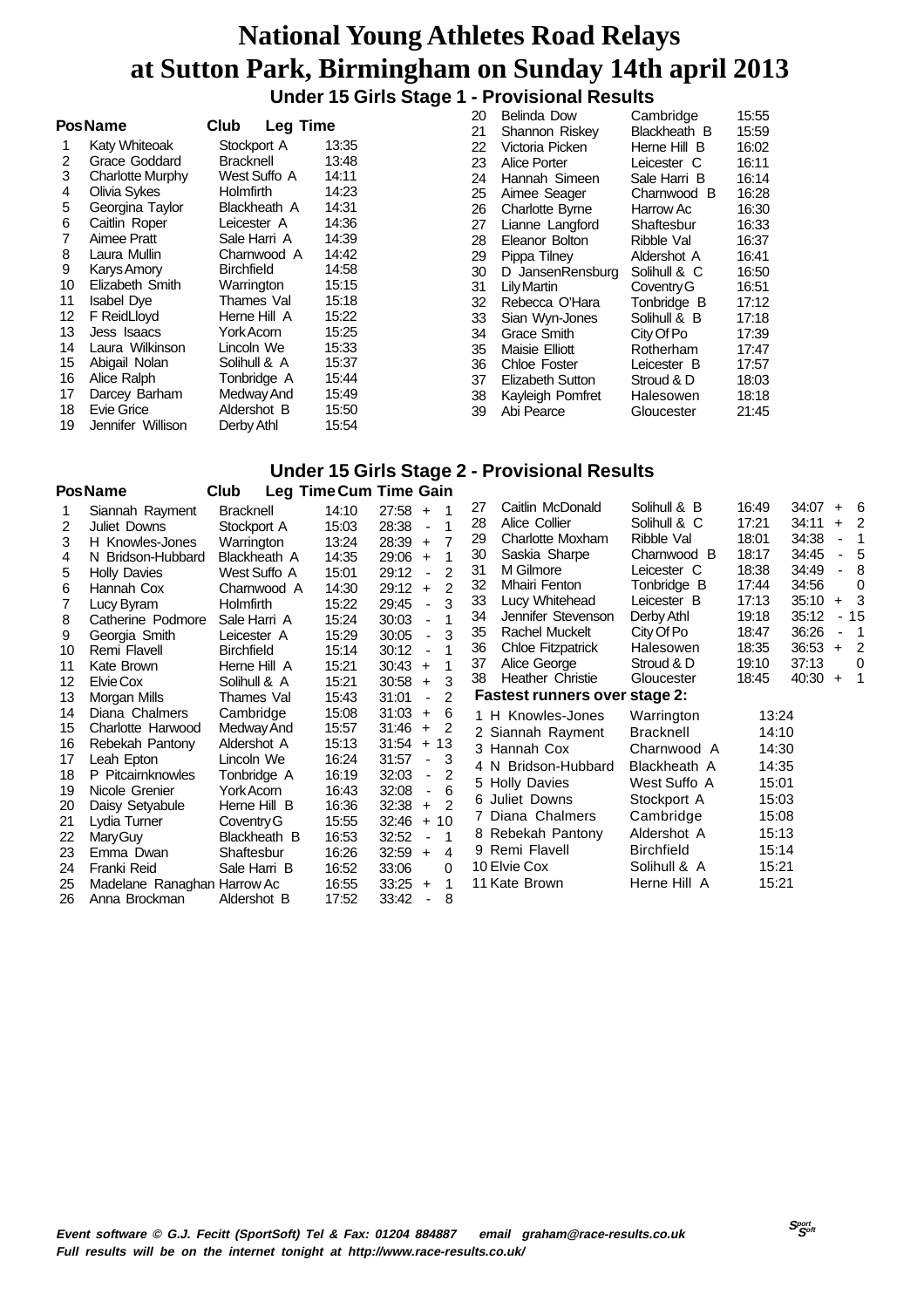**Under 15 Girls Stage 3 - Provisional Results**

|                                                                            | <b>PosName</b>                                                                                                                                                                                                                                          | Club                                                                                                                                                                              |                                                                                                                   | Leg Time Cum Time Gain                                                                                                                                                                                                                                                                                                          |                                                                                           |                                                                                                                                                                                                                                                                        |                                                                                                                                                                                                 |                                                                                                 |                                                                                                 |                                                    |                                                                                                 |
|----------------------------------------------------------------------------|---------------------------------------------------------------------------------------------------------------------------------------------------------------------------------------------------------------------------------------------------------|-----------------------------------------------------------------------------------------------------------------------------------------------------------------------------------|-------------------------------------------------------------------------------------------------------------------|---------------------------------------------------------------------------------------------------------------------------------------------------------------------------------------------------------------------------------------------------------------------------------------------------------------------------------|-------------------------------------------------------------------------------------------|------------------------------------------------------------------------------------------------------------------------------------------------------------------------------------------------------------------------------------------------------------------------|-------------------------------------------------------------------------------------------------------------------------------------------------------------------------------------------------|-------------------------------------------------------------------------------------------------|-------------------------------------------------------------------------------------------------|----------------------------------------------------|-------------------------------------------------------------------------------------------------|
| 2<br>3<br>4<br>5<br>6<br>7<br>8<br>9<br>10<br>11                           | Hope Goddard<br>Sarah McGrail<br>Sophie Tooley<br>Lucy Jones<br>Jessica Keene<br>Chloe Lockett<br>Erica Byram<br>Katie Ryder<br>Amy Chalmers<br>Daisy D'Santos<br>Alice Setyabule                                                                       | <b>Bracknell</b><br>Warrington<br>West Suffo A<br>Charnwood A<br>Blackheath A<br>Stockport A<br><b>Holmfirth</b><br><b>Birchfield</b><br>Cambridge<br>Aldershot A<br>Herne Hill A | 14:06<br>14:26<br>14:12<br>14:21<br>14:30<br>15:49<br>15:01<br>14:54<br>14:59<br>14:13<br>15:56                   | 42:04<br>43:05<br>$+$<br>43:24<br>$+$<br>43:33<br>$\ddot{}$<br>43:36<br>$\blacksquare$<br>44:27<br>44:46<br>45:06<br>$+$<br>46:02<br>$+$<br>46:07<br>$+$<br>46:39                                                                                                                                                               | 0<br>1<br>$\overline{2}$<br>$\mathcal{P}$<br>1<br>4<br>0<br>$\overline{c}$<br>5<br>6<br>0 | Olivia Lamont<br>25<br>Gaia Casciello<br>26<br>Nicole Beard<br>27<br>Alice Daniel<br>28<br>Ellen Willumsen<br>29<br><b>Emily Foster</b><br>30<br><b>Isabel Hall</b><br>31<br>Sophie Bolton<br>32<br>33<br>Bethan Moor<br>Jessica Embling<br>34<br>Cailin Tootell<br>35 | Herne Hill B<br>Shaftesbur<br>Solihull & B<br>Charnwood B<br>Tonbridge B<br>Leicester B<br>Halesowen<br>Solihull & C<br>Gloucester<br>City Of Po<br>Stroud & D<br>Fastest runners over stage 3: | 18:10<br>17:55<br>17:14<br>17:41<br>17:36<br>18:08<br>17:46<br>20:42<br>15:36<br>19:54<br>19:28 | 50:48<br>50:54<br>51:21<br>52:26<br>52:32<br>53:18<br>54:39<br>54:53<br>56:06<br>56:20<br>56:41 | ۰.<br>$+$<br>$+$<br>$\ddot{}$<br>$+$<br>$+$<br>$+$ | - 5<br>3<br>$\Omega$<br>$\overline{2}$<br>-3<br>-3<br>- 5<br>$\overline{4}$<br>- 5<br>1<br>$+2$ |
| 12<br>13<br>14<br>15<br>16<br>17<br>18<br>19<br>20<br>21<br>22<br>23<br>24 | Madeleine Turner<br>Alice Bruce<br>Katie Mladenovic<br>Serena Moore<br>Jacinta Barham<br>Paris Allen<br>Hannah Czarnowski<br>Charlotte Rhule<br><b>Jess Slater</b><br>Rhiannon Martin<br>Charley Reid<br>Georgina Smith<br>Alexandra Ranaghan Harrow Ac | Thames Val<br>Sale Harri A<br>Solihull & A<br>Leicester A<br>Medway And<br>Coventry G<br>Tonbridge A<br>Blackheath B<br>York Acorn<br>Lincoln We<br>Sale Harri B<br>Ribble Val    | 15:55<br>16:59<br>16:26<br>17:28<br>16:12<br>15:44<br>16:39<br>16:08<br>17:05<br>17:27<br>16:46<br>15:44<br>17:16 | $46:56 +$<br>47:02<br>$\overline{\phantom{0}}$<br>47:24<br>$\blacksquare$<br>47:33<br>$\overline{\phantom{0}}$<br>47:58<br>$\overline{\phantom{a}}$<br>48:30<br>$\ddot{}$<br>48:42<br>49:00<br>$+$<br>49:13<br>$\blacksquare$<br>49:24<br>$\blacksquare$<br>49:52<br>$\ddot{}$<br>50:22<br>$\ddot{}$<br>50:41<br>$\overline{+}$ | 1<br>5<br>2<br>6<br>4<br>0<br>3<br>4<br>2<br>6<br>1                                       | 1 Hope Goddard<br>2 Sophie Tooley<br>3 Daisy D'Santos<br>4 Lucy Jones<br>5 Sarah McGrail<br>6 Jessica Keene<br>7 Katie Ryder<br>8 Amy Chalmers<br>9 Erica Byram<br>10 Bethan Moor                                                                                      | <b>Bracknell</b><br>West Suffo A<br>Aldershot A<br>Charnwood A<br>Warrington<br>Blackheath A<br><b>Birchfield</b><br>Cambridge<br><b>Holmfirth</b><br>Gloucester                                | 14:06<br>14:12<br>14:13<br>14:21<br>14:26<br>14:30<br>14:54<br>14:59<br>15:01<br>15:36          |                                                                                                 |                                                    |                                                                                                 |

|   | 1 H Knowles-Jones  | Warrington        |   | 13:24 |
|---|--------------------|-------------------|---|-------|
|   | 2 Katy Whiteoak    | Stockport         | Α | 13:35 |
|   | 3 Grace Goddard    | <b>Bracknell</b>  |   | 13:48 |
| 4 | Hope Goddard       | <b>Bracknell</b>  |   | 14:06 |
|   | 5 Siannah Rayment  | <b>Bracknell</b>  |   | 14:10 |
|   | 6 Charlotte Murphy | <b>West Suffo</b> | A | 14:11 |
|   | 7 Sophie Tooley    | West Suffo        | Α | 14:12 |
| 8 | Daisy D'Santos     | Aldershot         | Α | 14:13 |
| 9 | Lucy Jones         | Charnwood         | А | 14:21 |
|   | 10 Olivia Sykes    | Holmfirth         |   | 14:23 |
|   |                    |                   |   |       |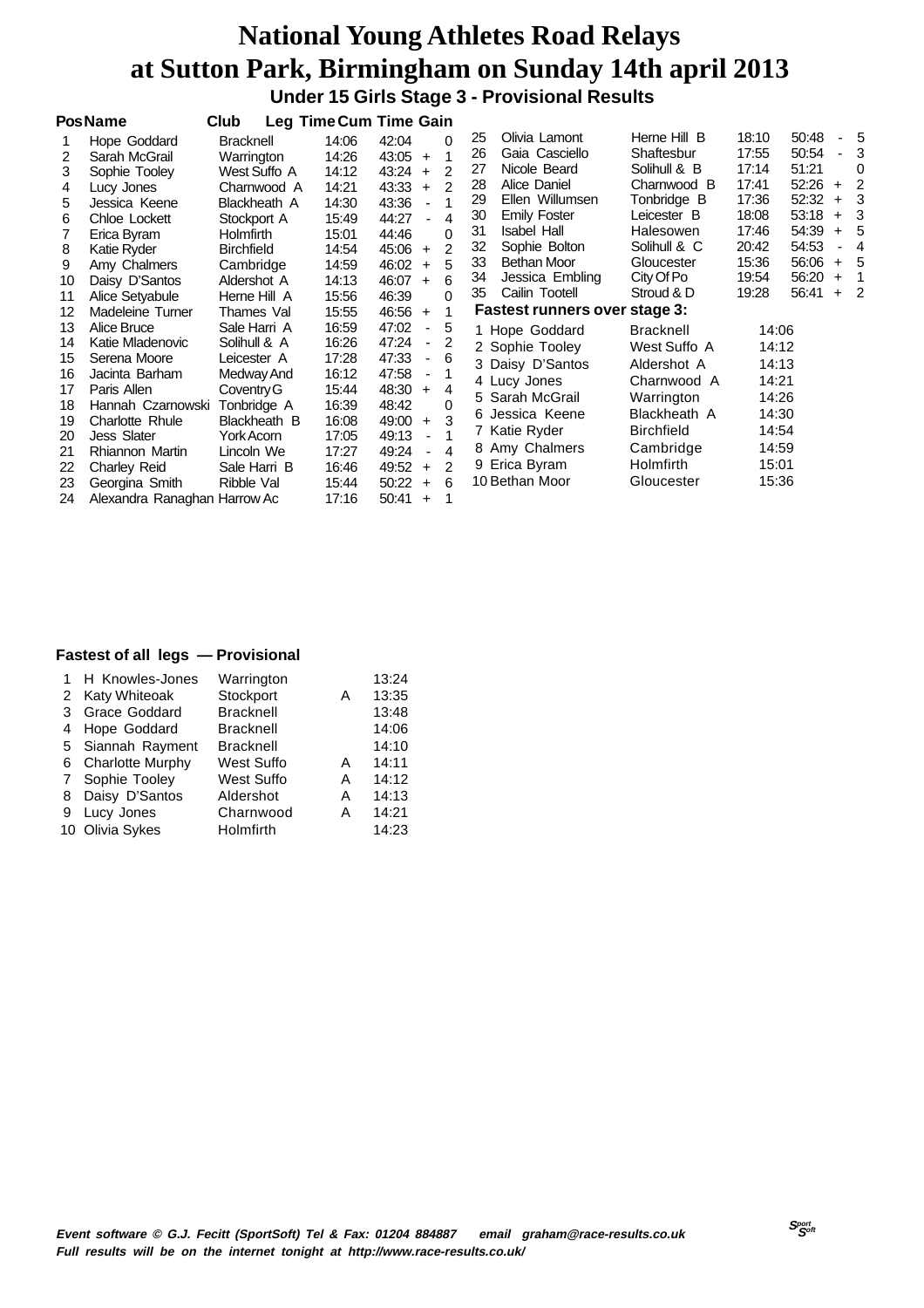**Under 15 Girls — Team Results — Provisional**

**(nn) is team position after the appropriate stage.**

| $\mathbf{1}$ | <b>Bracknell AC</b>                                       |      |              |                |                          | 42:04 |              |
|--------------|-----------------------------------------------------------|------|--------------|----------------|--------------------------|-------|--------------|
|              | 1 Grace Goddard (2)                                       |      | 13:48        | 2              | <b>Siannah Rayment</b>   | (1)   | 14:10        |
|              | 3 Hope Goddard                                            | (1)  | 14:06        |                |                          |       |              |
|              | <b>Warrington A C</b><br>$\mathbf{2}$                     |      |              |                |                          | 43:05 |              |
| 1.           | <b>Elizabeth Smith</b>                                    | (10) | 15:15        | $\overline{2}$ | HKnowles-Jones           | (3)   | 13:24        |
|              | 3 SarahMcGrail                                            | (2)  | 14:26        |                |                          |       |              |
|              | 3 West Suffolk AC<br>CharlotteMurphy (3)                  |      | 14:11        | 2              | $\mathbf{A}$ ,           | 43:24 |              |
| 1.           | 3 SophieTooley                                            | (3)  | 14:12        |                | <b>Holly Davies</b>      | (5)   | 15:01        |
|              | $\overline{\mathbf{4}}$<br>CharnwoodAC                    |      |              |                | $\mathbf{A}$             | 43:33 |              |
|              | 1 LauraMullin                                             | (8)  | 14:42        |                | 2 Hannah Cox             | (6)   | 14:30        |
|              | 3 Lucy Jones                                              | (4)  | 14:21        |                |                          |       |              |
|              | Blackheath And Bromley Harrier 4'<br>5                    |      |              |                |                          | 43:36 |              |
|              | 1 Georgina Taylor                                         | (5)  | 14:31        | $\overline{2}$ | NBridson-Hubbard (4)     |       | 14:35        |
|              | 3 Jessica Keene                                           | (5)  | 14:30        |                |                          |       |              |
|              | Stockport Harriers & AC<br>6                              |      |              |                | $\mathbf{A}$             | 44:27 |              |
| 1.           | Katy Whiteoak                                             | (1)  | 13:35        | 2              | Juliet Downs             | (2)   | 15:03        |
|              | 3 ChloeLockett                                            | (6)  | 15:49        |                |                          |       |              |
|              | <b>Holmfirth Harriers AC</b><br>7                         |      |              |                |                          | 44:46 |              |
| 1.           | <b>Olivia Sykes</b><br>(4)                                |      | 14:23        | 2              | Lucy Byram               | (7)   | 15:22        |
|              | 3 EricaByram                                              | (7)  | 15:01        |                |                          |       |              |
|              | 8<br><b>Birchfield Harriers</b>                           |      |              |                |                          | 45:06 |              |
| 1.           | Karys Amory (9)                                           |      | 14:58        | 2              | <b>RemiFlavell</b>       | (10)  | 15:14        |
|              | 3 Katie Ryder                                             | (8)  | 14:54        |                |                          |       |              |
|              | Cambridge & Coleridge AC<br>9                             |      |              |                |                          | 46:02 |              |
| 1.           | <b>BelindaDow</b>                                         |      | $(20)$ 15:55 |                | 2 DianaChalmers          | (14)  | 15:08        |
|              | 3 AmyChalmers                                             | (9)  | 14:59        |                |                          |       |              |
|              | 10 Aldershot Farnham & District                           |      |              |                | $\mathbf{A}$             | 46:07 |              |
| 1.           | <b>PippaTilney</b><br>$(29)$ 16:41                        |      |              |                | 2 Rebekah Pantony        | (16)  | 15:13        |
|              | 3 DaisyD'Santos                                           |      | $(10)$ 14:13 |                |                          |       |              |
|              | 11 Herne Hill Harriers                                    |      |              |                | $\cdot_A$ ,              | 46:39 |              |
| 1            | FReidLloyd                                                |      | $(12)$ 15:22 |                | 2 Kate Brown             | (11)  | 15:21        |
|              | 3 Alice Setyabule (11)                                    |      | 15:56        |                |                          |       |              |
|              |                                                           |      |              |                |                          | 46:56 |              |
|              |                                                           |      |              |                |                          |       |              |
|              | 12<br><b>Thames Valley Harriers</b>                       |      |              |                |                          |       |              |
|              | 1 IsabelDye                                               |      | $(11)$ 15:18 | 2              | MorganMills              | (13)  | 15:43        |
|              | 3 Madeleine Turner                                        |      | $(12)$ 15:55 |                |                          |       |              |
|              | <b>Sale Harriers Manchester</b><br>13                     |      |              |                | $\mathbf{A}$             | 47:02 |              |
| 1.           | Aimee Pratt                                               | (7)  | 14:39        | $\overline{2}$ | Catherine Podmore (8)    |       | 15:24        |
|              | 3 Alice Bruce                                             |      | $(13)$ 16:59 |                |                          |       |              |
|              | Solihull & Small Heath Athleti<br>14                      |      |              |                | $\mathbf{A}$             | 47:24 |              |
| 1.           | AbigailNolan                                              |      | $(15)$ 15:37 | 2              | ElvieCox                 | (12)  | 15:21        |
|              | 3 KatieMladenovic (14) 16:26                              |      |              |                | $\mathbf{A}$             |       |              |
|              | 15 Leicester Coritanian AC                                |      |              |                |                          | 47:33 |              |
| 1            | Caitlin Roper                                             | (6)  | 14:36        | 2              | Georgia Smith            | (9)   | 15:29        |
|              | 3 SerenaMoore                                             |      | $(15)$ 17:28 |                |                          |       |              |
|              | <b>Medway And Maidstone AC</b><br>16                      |      |              |                |                          | 47:58 |              |
|              | 1 Darcey Barham                                           |      | $(17)$ 15:49 |                | 2 Charlotte Harwood (15) |       | 15:57        |
|              | 3 Jacinta Barham<br>17                                    |      | $(16)$ 16:12 |                |                          |       |              |
|              | <b>Coventry Godiva Harriers</b>                           |      |              |                |                          | 48:30 |              |
| 1            | LilyMartin                                                |      | $(31)$ 16:51 | 2              | LydiaTurner              | (21)  | 15:55        |
|              | 3 Paris Allen                                             |      | $(17)$ 15:44 |                |                          |       |              |
|              | 18<br>TonbridgeAC                                         |      |              |                | $\cdot_A$ ,              | 48:42 |              |
| 1.           | Alice Ralph                                               |      | $(16)$ 15:44 | 2              | <b>PPitcairnknowles</b>  | (18)  | 16:19        |
|              | 3 Hannah Czarnowski (18) 16:39                            |      |              |                |                          |       |              |
|              | 19 Blackheath And Bromley Harrier 'B'                     |      |              |                |                          | 49:00 | 16:53        |
|              | 1 Shannon Riskey                                          |      | $(21)$ 15:59 |                | 2 Mary Guy               | (22)  |              |
|              | 3 CharlotteRhule                                          |      | $(19)$ 16:08 |                |                          |       |              |
|              | 20 York Acorn Running Club                                |      |              |                |                          | 49:13 |              |
|              | 1 Jess Isaacs                                             |      | $(13)$ 15:25 | 2              | Nicole Grenier           | (19)  | 16:43        |
|              | 3 Jess Slater                                             |      | $(20)$ 17:05 |                |                          | 49:24 |              |
|              | 21 Lincoln Wellington Athletic Cl                         |      |              |                |                          |       |              |
|              | 1 LauraWilkinson                                          |      | $(14)$ 15:33 | 2              | LeahEpton                |       | $(17)$ 16:24 |
|              | 3 RhiannonMartin<br><b>Sale Harriers Manchester</b><br>22 |      | $(21)$ 17:27 |                | $\mathbf{B}$             | 49:52 |              |
|              | 1 Hannah Simeen                                           |      | (24) 16:14   |                | 2 FrankiReid             |       | $(24)$ 16:52 |

|         | 23<br><b>Ribble Valley Athletic Club</b> |      |                              |                |                          | 50:22 |       |
|---------|------------------------------------------|------|------------------------------|----------------|--------------------------|-------|-------|
| 1       | <b>EleanorBolton</b>                     |      | $(28)$ 16:37                 | $\overline{2}$ | <b>CharlotteMoxham</b>   | (29)  | 18:01 |
|         | 3 Georgina Smith                         | (23) | 15:44                        |                |                          |       |       |
| 24      | <b>HarrowAC</b>                          |      |                              |                |                          | 50:41 |       |
| 1.      | Charlotte Byrne                          |      | $(26)$ 16:30                 | $\overline{2}$ | Madelane Ranaghan        |       | (25)  |
|         | 16:55                                    |      | 3Alexandra Ranaghan          |                |                          | (24)  | 17:16 |
| 25      | <b>Herne Hill Harriers</b>               |      |                              |                | $\bf ^{*}$               | 50:48 |       |
|         | 1 Victoria Picken                        |      | $(22)$ 16:02                 | 2              | Daisy Setyabule          | (20)  | 16:36 |
|         | 3 OliviaLamont                           |      | $(25)$ 18:10                 |                |                          |       |       |
|         | 26<br><b>Shaftesbury Barnet Harriers</b> |      |                              |                |                          | 50:54 |       |
| 1.      | Lianne Langford                          |      | $(27)$ 16:33                 | 2              | EmmaDwan                 | (23)  | 16:26 |
| 3       | Gaia Casciello                           | (26) | 17:55                        |                |                          |       |       |
|         | $27\,$<br>Solihull & Small Heath Athleti |      |                              |                | $\mathbf{B}$             | 51:21 |       |
| 1       | Sian Wyn-Jones                           |      | $(33)$ 17:18                 | $\overline{2}$ | <b>CaitlinMcDonald</b>   | (27)  | 16:49 |
|         | 3 Nicole Beard                           | (27) | 17:14                        |                |                          |       |       |
|         | 28 Charnwood A C                         |      |                              |                | ʻВ'                      | 52:26 |       |
| 1       | Aimee Seager<br>3 AliceDaniel            |      | $(25)$ 16:28<br>$(28)$ 17:41 | $\overline{2}$ | Saskia Sharpe            | (30)  | 18:17 |
| 29      | TonbridgeAC                              |      |                              |                | $\bf{R}$                 | 52:32 |       |
| 1       | RebeccaO'Hara                            |      | (32) 17:12                   | 2              | <b>MhairiFenton</b>      | (32)  | 17:44 |
|         | 3 EllenWillumsen                         |      | $(29)$ 17:36                 |                |                          |       |       |
|         | <b>30</b><br>Leicester Coritanian AC     |      |                              |                | 'Β'                      | 53:18 |       |
| 1       | Chloe Foster                             | (36) | 17:57                        | 2              | Lucy Whitehead           | (33)  | 17:13 |
|         | 3 EmilyFoster                            | (30) | 18:08                        |                |                          |       |       |
|         | 31<br><b>Halesowen Acc</b>               |      |                              |                |                          | 54:39 |       |
| 1       | Kayleigh Pomfret                         |      | $(38)$ 18:18                 | 2              | <b>Chloe Fitzpatrick</b> | (36)  | 18:35 |
|         | 3 IsabelHall                             |      | $(31)$ 17:46                 |                |                          |       |       |
|         | 32<br>Solihull & Small Heath Athleti     |      |                              |                | $\cdot$ C'               | 54:53 |       |
| 1       | DJansenRensburg (30) 16:50               |      |                              | 2              | Alice Collier            | (28)  | 17:21 |
| 3       | Sophie Bolton                            |      | $(32)$ 20:42                 |                |                          |       |       |
| 33<br>1 | <b>Gloucester AC</b><br>AbiPearce        |      |                              | $\overline{2}$ | <b>HeatherChristie</b>   | 56:06 |       |
|         | 3 BethanMoor                             |      | $(39)$ 21:45<br>$(33)$ 15:36 |                |                          | (38)  | 18:45 |
|         | 34 City Of Portsmouth AC                 |      |                              |                |                          | 56:20 |       |
| 1       | Grace Smith                              | (34) | 17:39                        | $\overline{2}$ | <b>RachelMuckelt</b>     | (35)  | 18:47 |
|         | 3 JessicaEmbling                         | (34) | 19:54                        |                |                          |       |       |
|         | 35<br><b>Stroud &amp; District AC</b>    |      |                              |                |                          | 56:41 |       |
| 1       | Elizabeth Sutton                         | (37) | 18:03                        | 2              | Alice George             | (37)  | 19:10 |
|         | 3 Cailin Tootell                         | (35) | 19:28                        |                |                          |       |       |
|         | <b>Incomplete Teams:</b>                 |      |                              |                |                          |       |       |
|         | <b>Aldershot Farnham &amp; District</b>  |      |                              |                | $\mathbf{R}$             |       |       |
|         | 1 EvieGrice                              |      | $(18)$ 15:50                 | 2              | AnnaBrockman             | (26)  | 17:52 |
|         |                                          |      |                              |                |                          |       |       |
|         | Leicester Coritanian AC                  |      |                              |                | `C`                      |       |       |
| 1       | Alice Porter                             |      | $(23)$ 16:11                 | 2              | <b>MGilmore</b>          | (31)  | 18:38 |
|         |                                          |      |                              |                |                          |       |       |
|         | Derby Athletic Club                      |      |                              |                |                          |       |       |
| 1       | Jennifer Willison                        |      | $(19)$ 15:54                 | 2              | JenniferStevenson (34)   |       | 19:18 |

**Rotherham Harriers & AC**

1 Maisie Elliott (35) 17:47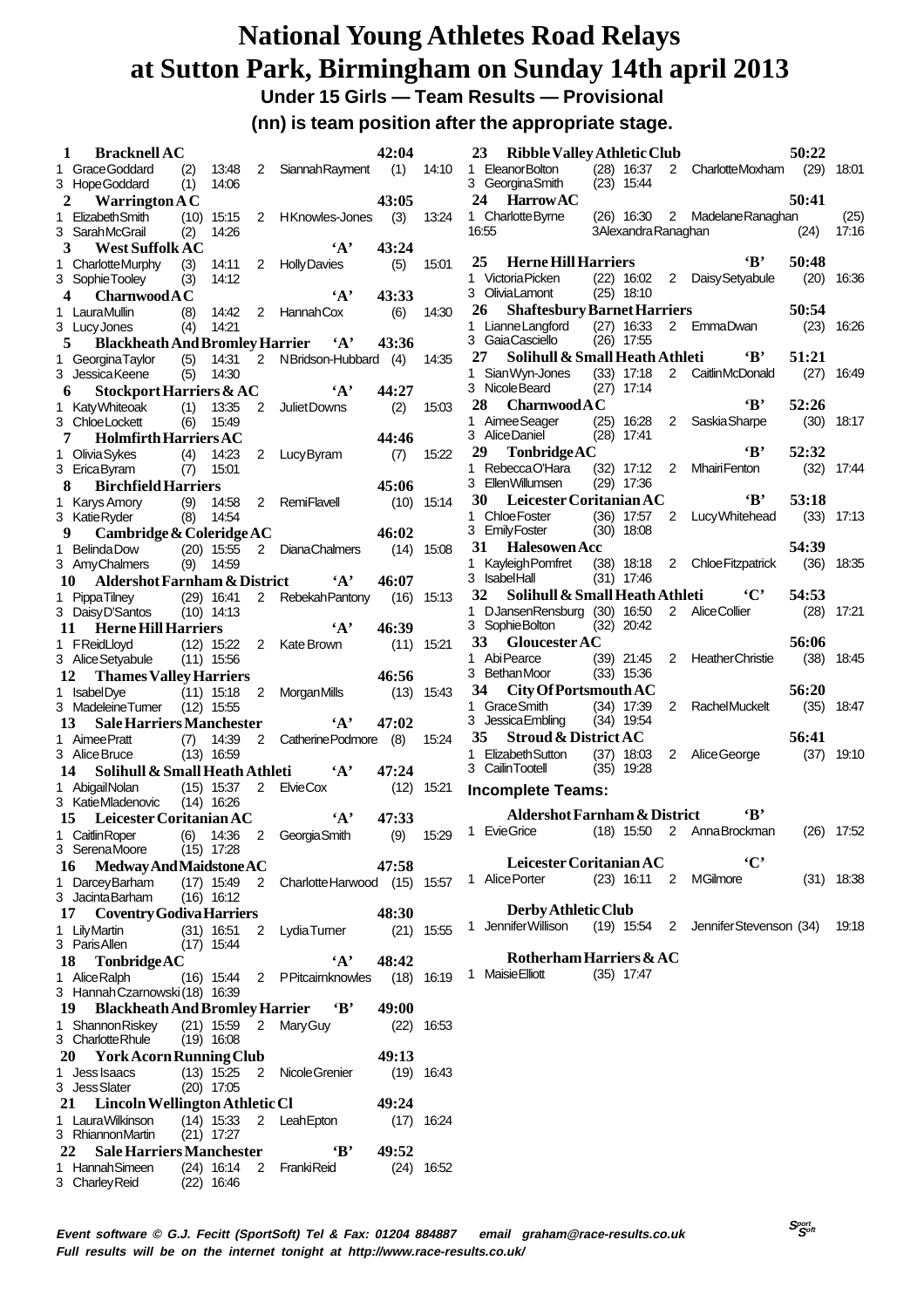|                   | <b>Fastest of all legs - Provisional</b> |                   |   |       |     | 57 Jacinta Barham              | Medway And        |             | 16:12     |
|-------------------|------------------------------------------|-------------------|---|-------|-----|--------------------------------|-------------------|-------------|-----------|
| 1                 | H Knowles-Jones                          | Warrington        |   | 13:24 |     | 58 Hannah Simeen               | Sale Harri        | B           | 16:14     |
| 2                 | Katy Whiteoak                            | Stockport         | A | 13:35 |     | 59 P Pitcairnknowles           | Tonbridge         | Α           | 16:19     |
| 3                 | Grace Goddard                            | <b>Bracknell</b>  |   | 13:48 |     | 60 Leah Epton                  | Lincoln We        |             | 16:24     |
| 4                 | Hope Goddard                             | <b>Bracknell</b>  |   | 14:06 |     | 61 Katie Mladenovic            | Solihull &        | A           | 16:26     |
| 5                 | Siannah Rayment                          | <b>Bracknell</b>  |   | 14:10 | $=$ | Emma Dwan                      | Shaftesbur        |             | 16:26     |
| 6                 | <b>Charlotte Murphy</b>                  | West Suffo        | Α | 14:11 |     | 63 Aimee Seager                | Charnwood         | В           | 16:28     |
| 7                 | Sophie Tooley                            | West Suffo        | Α | 14:12 |     | 64 Charlotte Byrne             | Harrow Ac         |             | 16:30     |
| 8                 | Daisy D'Santos                           | Aldershot         | Α | 14:13 |     | 65 Lianne Langford             | Shaftesbur        |             | 16:33     |
| 9                 | Lucy Jones                               | Charnwood         | Α | 14:21 |     | 66 Daisy Setyabule             | Herne Hill        | B           | 16:36     |
|                   | 10 Olivia Sykes                          | Holmfirth         |   | 14:23 |     | 67 Eleanor Bolton              | Ribble Val        |             | 16:37     |
| 11                | Sarah McGrail                            | Warrington        |   | 14:26 |     | 68 Hannah Czarnowski Tonbridge |                   | Α           | 16:39     |
|                   | 12 Hannah Cox                            | Charnwood         | Α | 14:30 |     | 69 Pippa Tilney                | Aldershot         | Α           | 16:41     |
| $=$               | Jessica Keene                            | <b>Blackheath</b> | Α | 14:30 |     | 70 Nicole Grenier              | York Acorn        |             | 16:43     |
|                   | 14 Georgina Taylor                       | <b>Blackheath</b> | A | 14:31 | 71  | Charley Reid                   | Sale Harri        | В           | 16:46     |
|                   |                                          |                   |   |       |     | 72 Caitlin McDonald            | Solihull &        | B           | 16:49     |
|                   | 15 N Bridson-Hubbard                     | <b>Blackheath</b> | Α | 14:35 |     | 73 D JansenRensburg            | Solihull &        | C           | 16:50     |
|                   | 16 Caitlin Roper                         | Leicester         | Α | 14:36 |     | 74 Lily Martin                 | Coventry G        |             | 16:51     |
|                   | 17 Aimee Pratt                           | Sale Harri        | Α | 14:39 |     | 75 Franki Reid                 | Sale Harri        | B           | 16:52     |
|                   | 18 Laura Mullin                          | Charnwood         | Α | 14:42 |     | 76 Mary Guy                    | <b>Blackheath</b> | B           | 16:53     |
|                   | 19 Katie Ryder                           | <b>Birchfield</b> |   | 14:54 | 77  | Madelane Ranaghan              |                   |             | Harrow Ac |
|                   | 20 Karys Amory                           | <b>Birchfield</b> |   | 14:58 |     | 16:55                          |                   |             |           |
| 21.               | Amy Chalmers                             | Cambridge         |   | 14:59 |     | 78 Alice Bruce                 | Sale Harri        | Α           | 16:59     |
|                   | 22 Holly Davies                          | West Suffo        | A | 15:01 |     | 79 Jess Slater                 | York Acorn        |             | 17:05     |
| $\qquad \qquad =$ | Erica Byram                              | Holmfirth         |   | 15:01 |     | 80 Rebecca O'Hara              | Tonbridge         | B           | 17:12     |
| 24                | Juliet Downs                             | Stockport         | A | 15:03 | 81  | Lucy Whitehead                 | Leicester         | B           | 17:13     |
|                   | 25 Diana Chalmers                        | Cambridge         |   | 15:08 |     | 82 Nicole Beard                | Solihull &        | в           | 17:14     |
|                   | 26 Rebekah Pantony                       | Aldershot         | A | 15:13 |     | 83 Alexandra RanaghanHarrow Ac |                   |             | 17:16     |
|                   | 27 Remi Flavell                          | <b>Birchfield</b> |   | 15:14 |     | 84 Sian Wyn-Jones              | Solihull &        | В           | 17:18     |
|                   | 28 Elizabeth Smith                       | Warrington        |   | 15:15 |     | 85 Alice Collier               | Solihull &        | C           | 17:21     |
|                   | 29 Isabel Dye                            | Thames Val        |   | 15:18 |     | 86 Rhiannon Martin             | Lincoln We        |             | 17:27     |
|                   | 30 Elvie Cox                             | Solihull &        | Α | 15:21 | 87  | Serena Moore                   | Leicester         | Α           | 17:28     |
| $=$               | Kate Brown                               | Herne Hill        | Α | 15:21 |     | 88 Ellen Willumsen             | Tonbridge         | B           | 17:36     |
|                   | 32 F ReidLloyd                           | Herne Hill        | A | 15:22 |     | 89 Grace Smith                 | City Of Po        |             | 17:39     |
| $=$               | Lucy Byram                               | Holmfirth         |   | 15:22 |     | 90 Alice Daniel                | Charnwood         | B           | 17:41     |
|                   | 34 Catherine Podmore Sale Harri          |                   | Α | 15:24 | 91  | Mhairi Fenton                  | Tonbridge         | B           | 17:44     |
|                   | 35 Jess Isaacs                           | York Acorn        |   | 15:25 |     | 92 Isabel Hall                 | Halesowen         |             | 17:46     |
|                   | 36 Georgia Smith                         | Leicester         | Α | 15:29 |     | 93 Maisie Elliott              | Rotherham         |             | 17:47     |
|                   | 37 Laura Wilkinson                       | Lincoln We        |   | 15:33 |     | 94 Anna Brockman               | Aldershot         | В           | 17:52     |
|                   | 38 Bethan Moor                           | Gloucester        |   | 15:36 |     | 95 Gaia Casciello              | Shaftesbur        |             | 17:55     |
|                   | 39 Abigail Nolan                         | Solihull &        | A | 15:37 |     | 96 Chloe Foster                | Leicester         | B           | 17:57     |
|                   | 40 Morgan Mills                          | Thames Val        |   | 15:43 |     | 97 Charlotte Moxham            | Ribble Val        |             | 18:01     |
| 41                | Georgina Smith                           | Ribble Val        |   | 15:44 |     | 98 Elizabeth Sutton            | Stroud & D        |             | 18:03     |
| $=$               | Paris Allen                              | Coventry G        |   | 15:44 |     | 99 Emily Foster                | Leicester         | B           | 18:08     |
| $=$               | Alice Ralph                              | Tonbridge         | A | 15:44 |     | 100 Olivia Lamont              | Herne Hill        | В           | 18:10     |
| 44                | Darcey Barham                            | Medway And        |   | 15:49 |     | 101 Saskia Sharpe              | Charnwood         | B           | 18:17     |
| $=$               | Chloe Lockett                            | Stockport         | A | 15:49 |     | 102 Kayleigh Pomfret           | Halesowen         |             | 18:18     |
|                   | 46 Evie Grice                            | Aldershot         | В | 15:50 |     | 103 Chloe Fitzpatrick          | Halesowen         |             | 18:35     |
|                   | 47 Jennifer Willison                     | Derby Athl        |   | 15:54 |     | 104 M Gilmore                  | Leicester         | С           | 18:38     |
|                   | 48 Madeleine Turner                      | Thames Val        |   | 15:55 |     | 105 Heather Christie           | Gloucester        |             | 18:45     |
| $=$               | Lydia Turner                             | Coventry G        |   | 15:55 |     |                                |                   |             | 18:47     |
| $=$               | Belinda Dow                              | Cambridge         |   | 15:55 |     | 106 Rachel Muckelt             | City Of Po        |             |           |
|                   | 51 Alice Setyabule                       | Herne Hill        | Α | 15:56 |     | 107 Alice George               | Stroud & D        |             | 19:10     |
|                   | 52 Charlotte Harwood                     | Medway And        |   | 15:57 |     | 108 Jennifer Stevenson         | Derby Athl        |             | 19:18     |
|                   | 53 Shannon Riskey                        | <b>Blackheath</b> | В | 15:59 |     | 109 Cailin Tootell             | Stroud & D        |             | 19:28     |
|                   | 54 Victoria Picken                       | Herne Hill        | B | 16:02 |     | 110 Jessica Embling            | City Of Po        |             | 19:54     |
|                   | 55 Charlotte Rhule                       | <b>Blackheath</b> | в | 16:08 |     | 111 Sophie Bolton              | Solihull &        | $\mathbf C$ | 20:42     |
|                   | 56 Alice Porter                          | Leicester         | C | 16:11 |     | 112 Abi Pearce                 | Gloucester        |             | 21:45     |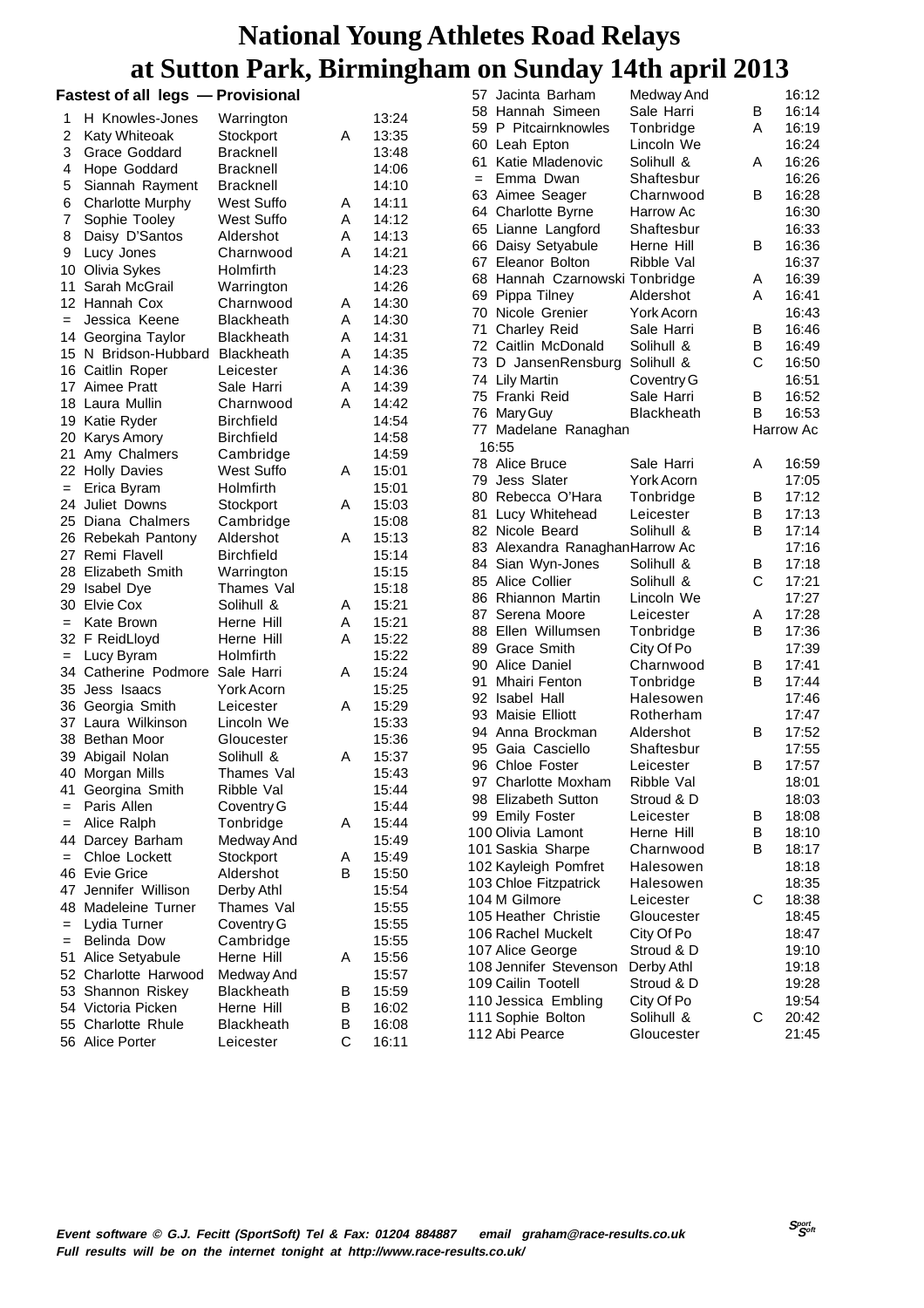**Under 15 Boys Stage 1 — Final Results**

|    | <b>PosName</b>     | Club         | <b>Leg Time</b> |    |                               |              |       |
|----|--------------------|--------------|-----------------|----|-------------------------------|--------------|-------|
|    | Daniel Evans       | Warrington   | 12:31           | 24 | Keiron Dunkley                | Bristol & A  | 13:43 |
| 2  | Edward Olsen       | Herne Hill   | 12:38           | 25 | Joshua Timmins                | Halesowen A  | 13:46 |
| 3  | Alfie Thompson     | Leicester A  | 12:41           | 26 | Dylan Lambropoulos Swansea Ha |              | 13:50 |
| 4  | Christopher Cohen  | Tonbridge A  | 12:43           | 27 | Aaron Kettlewell              | Holmfirth A  | 14:01 |
| 5  | Terence Fawden     | Highgate H   | 12:50           | 28 | George Green                  | Holmfirth B  | 14:12 |
| 6  | Daniel Skinner     | Lincoln We   | 13:05           | 29 | *Not Declared*                | Thames Val B | 14:21 |
| 7  | Dan Rickards       | Aldershot B  | 13:07           | 30 | Lewis Pryke                   | York Acorn C | 14:25 |
| 8  | Thomas Dodd        | Birchfield A | 13:13           | 31 | Elliot Colman                 | Liverpool B  | 14:32 |
| 9  | Charlie Mills      | Aldershot A  | 13:15           | 32 | Thomas Brown                  | Tipton Har   | 14:34 |
| 10 | <b>Tom Clarke</b>  | Liverpool A  | 13:17           | 33 | <b>Isaac Chidlow</b>          | Worcester B  | 14:35 |
| 11 | Hedley Hardcastle  | Derby Athl A | 13:18           | 34 | Jack Spence                   | York Acorn B | 14:35 |
| 12 | Adam Roden         | Sale Harri A | 13:19           | 35 | Kieran James                  | City Of Po   | 14:44 |
| 13 | <b>Jack Turner</b> | Stroud & D   | 13:20           | 36 | Niall Carney                  | Solihull & A | 14:49 |
| 14 | Samuel Elliott     | Leicester B  | 13:20           | 37 | Gregor Kelling                | Banbury Ha   | 14:54 |
| 15 | Josh Schofield     | York Acorn A | 13:21           | 38 | Harry Cyprus                  | Solihull & C | 14:55 |
| 16 | Devon Stead        | Rotherham    | 13:22           | 39 | Ashvin Kuri                   | Shaftesbur B | 14:59 |
| 17 | Cameron Innes      | Coventry G A | 13:24           | 40 | Patrick Robinson              | Solihull & B | 15:28 |
| 18 | Nathan Bloom       | Shaftesbur A | 13:24           | 41 | Thomas O'DonoghueDerby Athl B |              | 15:37 |
| 19 | <b>Toby Ralph</b>  | Tonbridge B  | 13:30           | 42 | Adam Kinghorn                 | Sale Harri B | 15:39 |
| 20 | Daniel Stock       | Worcester A  | 13:35           | 43 | O Freer                       | Leicester C  | 15:48 |
| 21 | George Bourne      | Tonbridge C  | 13:36           | 44 | Yahye Dirir                   | Birchfield B | 16:31 |
| 22 | Joss Barber        | Blackheath A | 13:41           | 45 | Alex Langley                  | Coventry G B | 17:16 |
| 23 | Jordan Wood        | Cambridge    | 13:42           | 46 | <b>Ben Williets</b>           | Halesowen B  | 17:43 |

#### **Under 15 Boys Stage 2 — Final Results**

|    | <b>PosName</b>        | Club         |       | Leg Time Cum Time Gain                    |    |                                      |              |       |       |                |                |
|----|-----------------------|--------------|-------|-------------------------------------------|----|--------------------------------------|--------------|-------|-------|----------------|----------------|
|    | Leighton Sharman      | Warrington   | 13:21 | 25:52<br>0                                | 28 | <b>Christopher Davies</b>            | Tipton Har   | 14:26 | 29:00 |                | $+$ 4          |
| 2  | Jamie Goodge          | Tonbridge A  | 13:10 | 25:53<br>2<br>$+$                         | 29 | Nathan Davies                        | Shaftesbur A | 15:47 | 29:11 |                | - 11           |
| 3  | Cameron Smith         | Leicester A  | 13:12 | 25:53<br>0                                | 30 | Ageem Ahmid                          | Solihull & A | 14:24 | 29:13 |                | $+ 6$          |
| 4  | Tyler Hutchinson      | York Acorn A | 12:39 | 26:00<br>11<br>$+$                        | 31 | Kieron Walker                        | Halesowen A  | 15:32 | 29:18 | $\blacksquare$ | - 6            |
| 5  | Jack Boswell          | Aldershot A  | 12:46 | 26:01<br>4<br>$\ddot{}$                   | 32 | Andrew Farguhar                      | Holmfirth B  | 15:11 | 29:23 |                | $\overline{4}$ |
| 6  | William Richardson    | Birchfield A | 12:57 | 26:10<br>2<br>$\ddot{}$                   | 33 | Harry Blay                           | City Of Po   | 14:48 | 29:32 | $\ddot{}$      | 2              |
| 7  | Declan Dickinson      | Lincoln We   | 13:45 | 26:50<br>1<br>$\overline{\phantom{a}}$    | 34 | Adam Spilsbury                       | Sale Harri B | 14:28 | 30:07 | $+$            | -8             |
| 8  | <b>Bryn Smith</b>     | Aldershot B  | 13:44 | 26:51<br>1<br>$\blacksquare$              | 35 | O Fraser-Krauss                      | York Acorn C | 16:04 | 30:29 |                | - 5            |
| 9  | <b>Matthew Ward</b>   | Derby Athl A | 13:35 | 26:53<br>2<br>$\ddot{}$                   | 36 | <b>Macauley Moore</b>                | Leicester C  | 14:52 | 30:40 | $\ddot{}$      | 7              |
| 10 | Aran Rees             | Swansea Ha   | 13:08 | 26:58<br>16<br>$\ddot{}$                  | 37 | William Thompson                     | Banbury Ha   | 15:50 | 30:44 |                | 0              |
| 11 | Ben Goldie            | Coventry G A | 13:39 | 27:03<br>$\ddot{}$<br>6                   | 38 | Henry Barton                         | Solihull & C | 15:52 | 30:47 |                | 0              |
| 12 | Euan Gilchrist        | Sale Harri A | 13:46 | 27:05<br>0                                | 39 | <b>Matthew Mansfield</b>             | Solihull & B | 15:38 | 31:06 | $\ddot{}$      | 1              |
| 13 | Kane Smith            | Rotherham    | 13:48 | 27:10<br>3<br>$\ddot{}$                   | 40 | Owen Coulthurst                      | Worcester B  | 17:24 | 31:59 |                | 7              |
| 14 | Thomas Mortimer       | Stroud & D   | 13:55 | 27:15<br>-1                               | 41 | Jake Hindmarch                       | Derby Athl B | 16:25 | 32:02 |                | 0              |
| 15 | James Millett         | Highgate H   | 14:26 | 27:16<br>10<br>$\blacksquare$             | 42 | <b>Fintan Carey</b>                  | Coventry G B | 15:21 | 32:37 | $+$            | - 3            |
| 16 | <b>Stuart Brown</b>   | Tonbridge B  | 13:48 | 27:18<br>3<br>$\ddot{}$                   |    | <b>Fastest runners over stage 2:</b> |              |       |       |                |                |
| 17 | Lewis Sternkopf       | Worcester A  | 13:49 | 3<br>27:24<br>$\ddot{}$                   |    | 1 Tyler Hutchinson                   | York Acorn A | 12:39 |       |                |                |
| 18 | Luke Crisp            | Cambridge    | 13:43 | 27:25<br>5<br>$+$                         |    | 2 Jack Boswell                       | Aldershot A  | 12:46 |       |                |                |
| 19 | <b>Ryan Doubtfire</b> | Liverpool A  | 14:22 | 27:39<br>9<br>$\blacksquare$              |    | 3 William Richardson                 | Birchfield A | 12:57 |       |                |                |
| 20 | Cameron Wilson        | Tonbridge C  | 14:15 | 27:51<br>$\ddot{}$                        |    |                                      |              |       |       |                |                |
| 21 | Luke Beeby            | Leicester B  | 14:42 | $\overline{7}$<br>28:02<br>$\blacksquare$ |    | 4 Aran Rees                          | Swansea Ha   | 13:08 |       |                |                |
| 22 | Lewis Bartholomew     | Holmfirth A  | 14:02 | 28:03<br>5<br>$+$                         |    | 5 Jamie Goodge                       | Tonbridge A  | 13:10 |       |                |                |
| 23 | *Not Declared*        | Thames Val B | 13:50 | 28:11<br>$+$<br>6                         |    | 6 Cameron Smith                      | Leicester A  | 13:12 |       |                |                |
| 24 | <b>Billy Black</b>    | Herne Hill   | 15:40 | 22<br>28:18<br>$\blacksquare$             |    | 7 Leighton Sharman                   | Warrington   | 13:21 |       |                |                |
| 25 | Marco Arcuri          | Blackheath A | 14:39 | 28:20<br>3<br>$\blacksquare$              |    | 8 Matthew Ward                       | Derby Athl A | 13:35 |       |                |                |
| 26 | Peter Jarvis          | York Acorn B | 13:47 | 28:22<br>8<br>$\ddot{}$                   |    | 9 Ben Goldie                         | Coventry G A | 13:39 |       |                |                |
| 27 | <b>Billy Cochrane</b> | Bristol & A  | 15:02 | 28:45<br>3<br>$\overline{\phantom{a}}$    |    | 10 Luke Crisp                        | Cambridge    | 13:43 |       |                |                |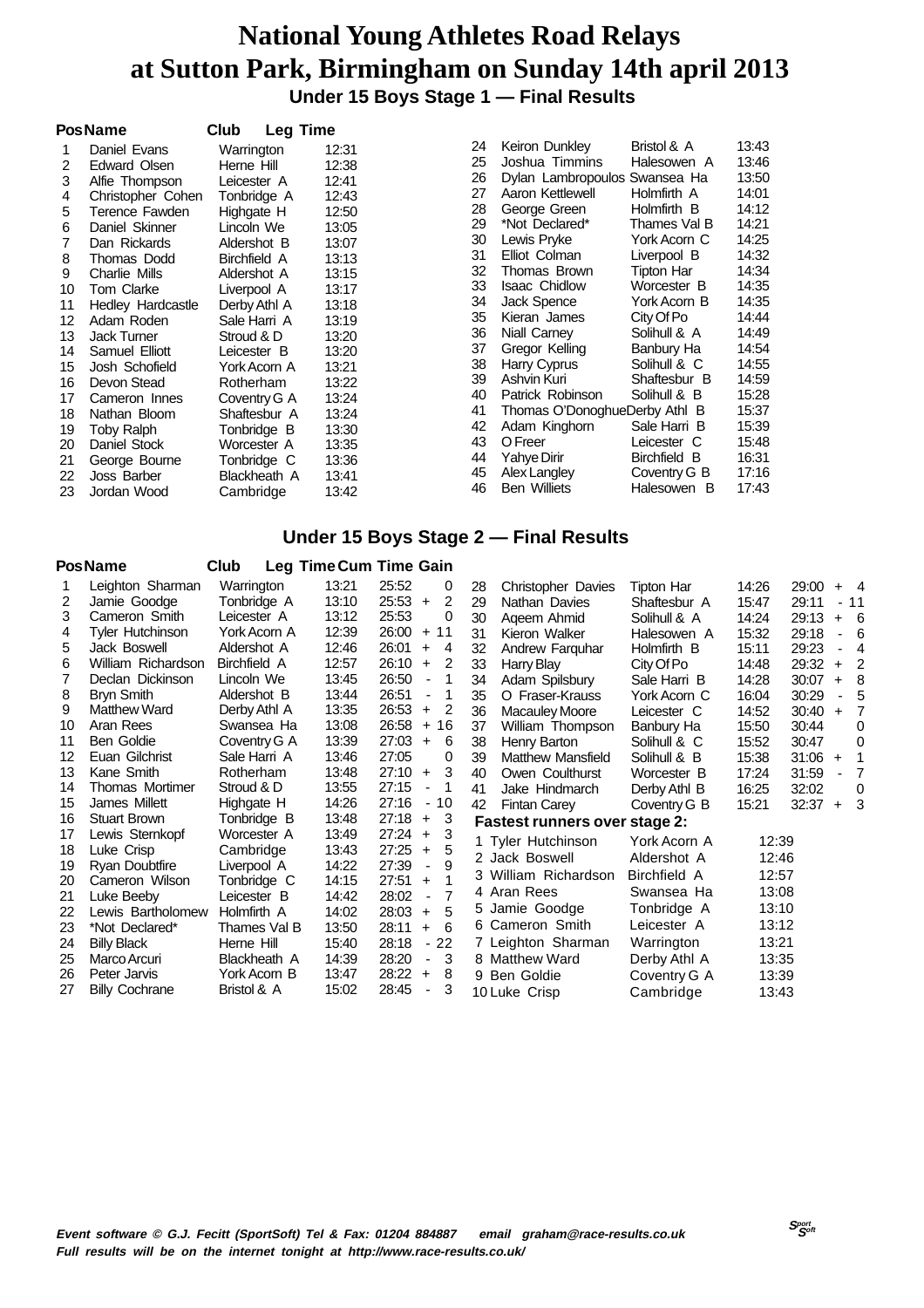**Under 15 Boys Stage 3 — Final Results**

|    | <b>PosName</b>    | Club         |       | Leg Time Cum Time Gain                   |    |                               |              |       |           |           |                         |
|----|-------------------|--------------|-------|------------------------------------------|----|-------------------------------|--------------|-------|-----------|-----------|-------------------------|
|    | Ben Dijkstra      | Leicester A  | 12:25 | 38:18<br>$\overline{2}$<br>$+$           | 26 | Samuel Avis                   | Tonbridge C  | 15:42 | 43:33     |           | 6                       |
| 2  | Alasdair Kinloch  | Tonbridge A  | 12:47 | 0<br>38:40                               | 27 | George Green                  | Bristol & A  | 14:50 | 43:35     |           | 0                       |
| 3  | Nathan Gibson     | Aldershot A  | 12:48 | $\overline{2}$<br>38:49<br>$+$           | 28 | Lavell Pierre                 | Holmfirth B  | 14:36 | 43:59     | $+$       | $\overline{4}$          |
| 4  | Ben Lewis         | York Acorn A | 13:04 | 0<br>39:04                               | 29 | Tom Hudson                    | Solihull & A | 14:47 | 44:00     | $+$       | $\overline{1}$          |
| 5  | Ryan Beale        | Rotherham    | 12:41 | 8<br>39:51<br>$+$                        | 30 | Connor Harrison               | Tipton Har   | 15:00 | 44:00     |           | $\overline{2}$          |
| 6  | Robert Dykes      | Warrington   | 14:05 | 5<br>39:57<br>$\blacksquare$             | 31 | Jake Spilsbury                | Sale Harri B | 14:19 | 44:26     | $+$       | $\overline{\mathbf{3}}$ |
|    | Benjamin Boulter  | Birchfield A | 13:55 | 40:05<br>1                               | 32 | Corey McMurray                | Swansea Ha   | 17:42 | 44:40     |           | $-22$                   |
| 8  | Hugo Milner       | Derby Athl A | 13:23 | 40:16<br>1<br>$+$                        | 33 | Julien Ward                   | City Of Po   | 15:43 | 45:15     |           | $\overline{0}$          |
| 9  | Robert Huckle     | Cambridge    | 13:01 | 40:26<br>9<br>$+$                        | 34 | Philip Nesom                  | York Acorn C | 15:27 | 45:56     | $+$       | $\overline{1}$          |
| 10 | Daniel Crow       | Lincoln We   | 13:39 | 3<br>40:29<br>$\blacksquare$             | 35 | Luke Sherlock                 | Banbury Ha   | 15:47 | 46:31     | $+$       | $\overline{2}$          |
| 11 | A MacHin-Paley    | Highgate H   | 13:36 | 40:52<br>4<br>$+$                        | 36 | Thomas Robinson               | Solihull & B | 15:37 | 46:43     | $+$       | - 3                     |
| 12 | Dylan Burchill    | Sale Harri A | 13:50 | 40:55<br>0                               | 37 | Joseph McLeod                 | Solihull & C | 16:01 | 46:48     | $\ddot{}$ | $\overline{1}$          |
| 13 | Lewis Byram       | Holmfirth A  | 12:54 | 9<br>40:57<br>$\ddot{}$                  | 38 | Dylan Barnes                  | Derby Athl B | 14:52 | 46:54     | $+$       | - 3                     |
| 14 | Tom Butler        | Coventry G A | 13:58 | 3<br>41:01<br>$\blacksquare$             | 39 | Tom Bentley                   | Worcester B  | 16:13 | $48:12 +$ |           | $\overline{1}$          |
| 15 | Euan Nicholls     | Tonbridge B  | 13:47 | 41:05<br>$\overline{1}$<br>$+$           |    | Fastest runners over stage 3: |              |       |           |           |                         |
| 16 | Robbie Brown      | York Acorn B | 12:47 | $+10$<br>41:09                           |    | 1 Jamie Dee                   | Shaftesbur A | 12:03 |           |           |                         |
| 17 | Jamie Dee         | Shaftesbur A | 12:03 | $+12$<br>41:14                           |    | 2 Ben Dijkstra                | Leicester A  | 12:25 |           |           |                         |
| 18 | Harry Grace       | Aldershot B  | 14:31 | 41:22<br>$-10$                           |    | 3 Ryan Beale                  | Rotherham    | 12:41 |           |           |                         |
| 19 | P Bouttier-Butler | Leicester B  | 14:06 | 42:08<br>2<br>$+$                        |    | 4 Robbie Brown                | York Acorn B | 12:47 |           |           |                         |
| 20 | Ben Clarke        | Worcester A  | 14:47 | 42:11<br>3<br>$\blacksquare$             |    | 5 Alasdair Kinloch            | Tonbridge A  | 12:47 |           |           |                         |
| 21 | Christian Woods   | Liverpool A  | 14:38 | $\mathcal{P}$<br>42:17<br>$\blacksquare$ |    | 6 Nathan Gibson               | Aldershot A  | 12:48 |           |           |                         |
| 22 | *Not Declared*    | Thames Val B | 14:24 | 42:35<br>$+$                             |    | 7 Lewis Byram                 | Holmfirth A  | 12:54 |           |           |                         |
| 23 | Niall Geraghty    | Halesowen A  | 13:30 | 42:48<br>8<br>$\ddot{+}$                 |    | 8 Robert Huckle               |              |       |           |           |                         |
| 24 | Callum Barker     | Herne Hill   | 14:34 | 42:52<br>0                               |    |                               | Cambridge    | 13:01 |           |           |                         |
| 25 | Charlie Davis     | Blackheath A | 14:33 | $\Omega$<br>42:53                        |    | 9 Ben Lewis                   | York Acorn A | 13:04 |           |           |                         |
|    |                   |              |       |                                          |    | 10 Hugo Milner                | Derby Athl A | 13:23 |           |           |                         |

|   | Jamie Dee           | Shaftesbur        | А | 12:03 |
|---|---------------------|-------------------|---|-------|
|   | 2 Ben Dijkstra      | Leicester         | А | 12:25 |
| 3 | Daniel Evans        | Warrington        |   | 12:31 |
| 4 | Edward Olsen        | Herne Hill        |   | 12:38 |
|   | 5 Tyler Hutchinson  | <b>York Acorn</b> | А | 12:39 |
| 6 | Ryan Beale          | Rotherham         |   | 12:41 |
|   | = Alfie Thompson    | Leicester         | А | 12:41 |
|   | 8 Christopher Cohen | Tonbridge         | А | 12:43 |
| 9 | Jack Boswell        | Aldershot         | А | 12:46 |
|   | 10 Alasdair Kinloch | Tonbridge         | A | 12:47 |
|   | Robbie Brown        | York Acorn        | в | 12:47 |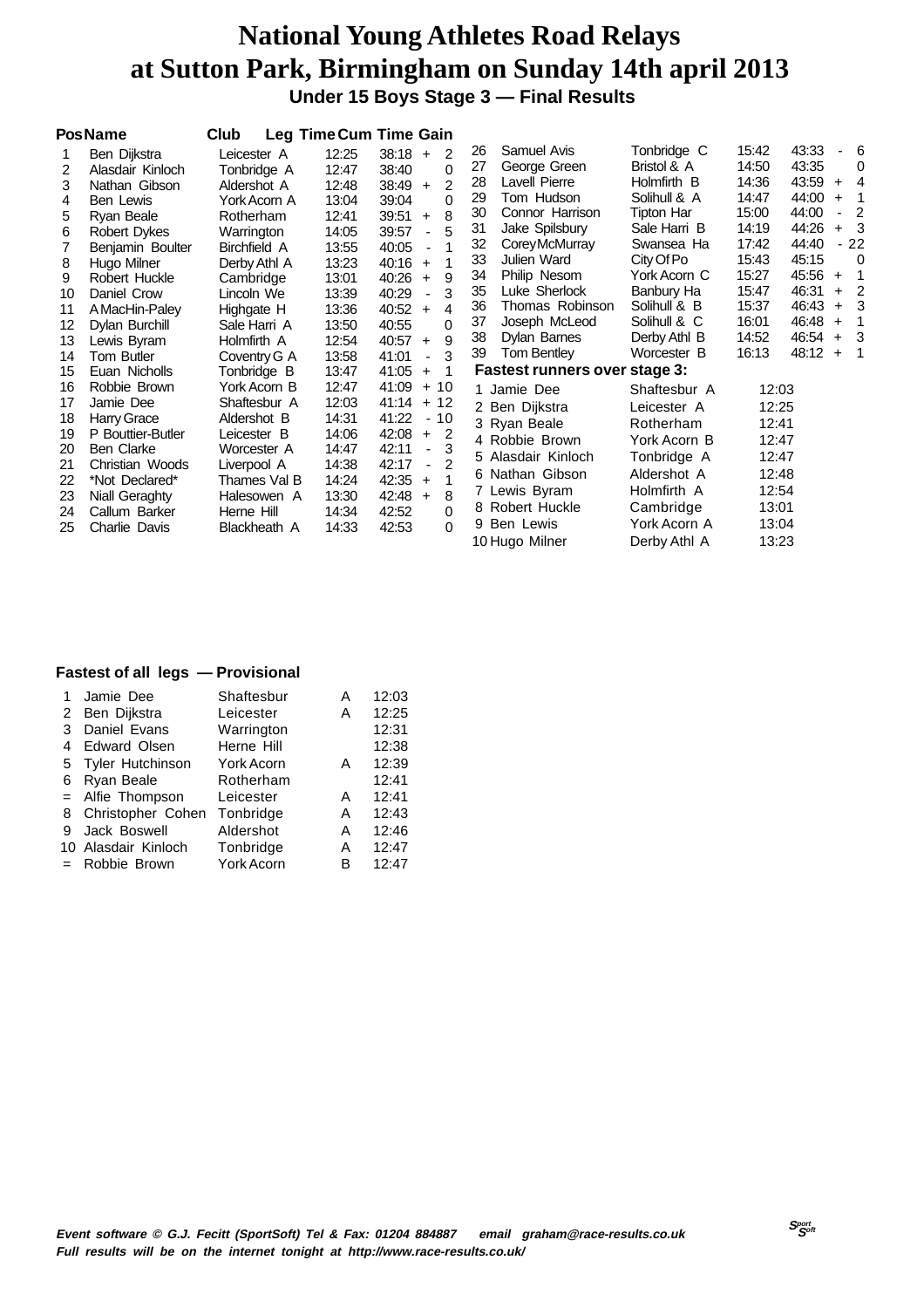**Under 15 Boys — Team Results — Final**

#### **(nn) is team position after the appropriate stage.**

| 1              | Leicester Coritanian AC                                                                                      |            |                |             | $\mathbf{A}$                             | 38:18        |              | 23 | <b>Halesowen Acc</b>                                   |              |                              |                | $\mathbf{A}$                            | 42:48                          |              |
|----------------|--------------------------------------------------------------------------------------------------------------|------------|----------------|-------------|------------------------------------------|--------------|--------------|----|--------------------------------------------------------|--------------|------------------------------|----------------|-----------------------------------------|--------------------------------|--------------|
|                | 1 Alfie Thompson                                                                                             | (3)        | 12:41          |             | 2 Cameron Smith                          | (3)          | 13:12        |    | 1 JoshuaTimmins                                        |              |                              |                | (25) 13:46 2 Kieron Walker              |                                | $(31)$ 15:32 |
|                | 3 Ben Dijkstra                                                                                               | (1)        | 12:25          |             |                                          |              |              |    | 3 Niall Geraghty                                       |              | $(23)$ 13:30                 |                |                                         |                                |              |
| $\overline{2}$ | TonbridgeAC                                                                                                  |            |                |             | $\mathbf{A}$                             | 38:40        |              | 24 | <b>Herne Hill Harriers</b>                             |              |                              |                |                                         | 42:52                          |              |
|                | 1 ChristopherCohen (4)                                                                                       |            | 12:43          |             | 2 JamieGoodge                            | (2)          | 13:10        |    | 1 Edward Olsen<br>3 CallumBarker                       | (2)          | 12:38<br>$(24)$ 14:34        |                | 2 Billy Black                           | (24)                           | 15:40        |
|                | 3 Alasdair Kinloch                                                                                           | (2)        | 12:47          |             |                                          |              |              | 25 | <b>Blackheath And Bromley Harrier</b>                  |              |                              |                | $\mathbf{A}$                            | 42:53                          |              |
| 3              | Aldershot Farnham & District                                                                                 |            |                |             | $\cdot_A$                                | 38:49        |              |    | 1 Joss Barber                                          |              | $(22)$ 13:41                 |                | 2 Marco Arcuri                          | (25)                           | 14:39        |
|                | 1 Charlie Mills<br>3 Nathan Gibson                                                                           | (9)<br>(3) | 13:15<br>12:48 |             | 2 Jack Boswell                           | (5)          | 12:46        |    | 3 CharlieDavis                                         |              | $(25)$ 14:33                 |                |                                         |                                |              |
| 4              | <b>York Acorn Running Club</b>                                                                               |            |                |             | $\mathbf{A}$                             | 39:04        |              | 26 | TonbridgeAC                                            |              |                              |                | $\cdot$ $C$                             | 43:33                          |              |
|                | 1 Josh Schofield                                                                                             |            | $(15)$ 13:21   | 2           | <b>TylerHutchinson</b>                   | (4)          | 12:39        |    | 1 George Bourne                                        |              | $(21)$ 13:36                 |                | 2 Cameron Wilson                        | (20)                           | 14:15        |
|                | 3 Ben Lewis                                                                                                  | (4)        | 13:04          |             |                                          |              |              |    | 3 Samuel Avis                                          |              | $(26)$ 15:42                 |                |                                         |                                |              |
| 5              | Rotherham Harriers & AC                                                                                      |            |                |             |                                          | 39:51        |              | 27 | Bristol & West Ac (Est. 1882)                          |              |                              |                | $\mathbf{A}$                            | 43:35                          |              |
|                | 1 Devon Stead                                                                                                |            | $(16)$ 13:22   |             | 2 KaneSmith                              |              | $(13)$ 13:48 |    | 1 Keiron Dunkley                                       |              | $(24)$ 13:43                 | $2^{\circ}$    | <b>Billy Cochrane</b>                   | (27)                           | 15:02        |
|                | 3 RyanBeale                                                                                                  | (5)        | 12:41          |             |                                          |              |              | 28 | 3 George Green<br>Holmfirth Harriers AC                |              | $(27)$ 14:50                 |                | $\bf{B}$                                | 43:59                          |              |
| 6              | <b>Warrington A C</b>                                                                                        |            |                |             |                                          | 39:57        |              |    | 1 George Green                                         |              | (28) 14:12                   |                | 2 Andrew Farguhar                       | (32)                           | 15:11        |
|                | 1 Daniel Evans<br>3 Robert Dykes                                                                             | (1)<br>(6) | 12:31<br>14:05 |             | 2 Leighton Sharman (1)                   |              | 13:21        |    | 3 LavellPierre                                         |              | $(28)$ 14:36                 |                |                                         |                                |              |
| 7              | <b>Birchfield Harriers</b>                                                                                   |            |                |             | $\mathbf{A}$                             | 40:05        |              | 29 | Solihull & Small Heath Athleti                         |              |                              |                | $\cdot_A$ ,                             | 44:00                          |              |
|                | 1 ThomasDodd                                                                                                 | (8)        | 13:13          |             | 2 William Richardson (6)                 |              | 12:57        |    | 1 NiallCarney                                          |              | $(36)$ 14:49                 |                | 2 Ageem Ahmid                           | (30)                           | 14:24        |
|                | 3 BenjaminBoulter                                                                                            | (7)        | 13:55          |             |                                          |              |              |    | 3 TomHudson                                            |              | $(29)$ 14:47                 |                |                                         |                                |              |
| 8              | Derby Athletic Club                                                                                          |            |                |             | $\mathbf{A}$                             | 40:16        |              | 30 | <b>Tipton Harriers</b>                                 |              |                              |                |                                         | 44:00                          |              |
|                | 1 Hedley Hardcastle (11) 13:18                                                                               |            |                |             | 2 Matthew Ward                           | (9)          | 13:35        |    | 1 Thomas Brown                                         |              | $(32)$ 14:34 2               |                | ChristopherDavies (28)                  |                                | 14:26        |
|                | 3 HugoMilner                                                                                                 |            | $(8)$ 13:23    |             |                                          |              |              |    | 3 ConnorHarrison                                       |              | $(30)$ 15:00                 |                | $\mathbf{B}$                            | 44:26                          |              |
| 9              | Cambridge & Coleridge AC                                                                                     |            |                |             |                                          | 40:26        |              | 31 | Sale Harriers Manchester<br>1 Adam Kinghorn            |              | $(42)$ 15:39                 | $\overline{2}$ | Adam Spilsbury                          | (34)                           | 14:28        |
|                | 1 Jordan Wood<br>3 RobertHuckle                                                                              |            | $(23)$ 13:42   |             | 2 LukeCrisp                              | (18)         | 13:43        |    | 3 Jake Spilsbury                                       |              | $(31)$ 14:19                 |                |                                         |                                |              |
|                | Lincoln Wellington Athletic Cl<br>10                                                                         |            | $(9)$ 13:01    |             |                                          | 40:29        |              | 32 | <b>Swansea Harriers</b>                                |              |                              |                |                                         | 44:40                          |              |
|                | 1 Daniel Skinner                                                                                             | (6)        | 13:05          |             | 2 Declan Dickinson                       | (7)          | 13:45        | 1. | DylanLambropoulos (26) 13:50 2 Aran Rees               |              |                              |                |                                         |                                | $(10)$ 13:08 |
|                | 3 DanielCrow                                                                                                 |            | $(10)$ 13:39   |             |                                          |              |              |    | 3 CoreyMcMurray                                        |              | $(32)$ 17:42                 |                |                                         |                                |              |
| 11             | <b>Highgate Harriers</b>                                                                                     |            |                |             |                                          | 40:52        |              | 33 | City Of Portsmouth AC                                  |              |                              |                |                                         | 45:15                          |              |
|                | 1 Terence Fawden                                                                                             |            | $(5)$ 12:50    |             | 2 JamesMillett                           | (15)         | 14:26        |    | 1 KieranJames                                          |              | $(35)$ 14:44                 | $\overline{2}$ | Harry Blay                              | (33)                           | 14:48        |
|                | 3 AMacHin-Paley                                                                                              |            | $(11)$ 13:36   |             |                                          |              |              |    | 3 Julien Ward                                          |              | $(33)$ 15:43                 |                |                                         |                                |              |
|                | 12<br><b>Sale Harriers Manchester</b>                                                                        |            |                |             | $\mathbf{A}$                             | 40:55        |              | 34 | <b>York Acorn Running Club</b>                         |              |                              |                | $\cdot$ C'                              | 45:56<br>(35)                  |              |
|                | 1 AdamRoden                                                                                                  |            | $(12)$ 13:19   | $2^{\circ}$ | Euan Gilchrist                           | (12)         | 13:46        |    | 1 Lewis Pryke<br>3 PhilipNesom                         |              | $(30)$ 14:25<br>$(34)$ 15:27 | $\mathbf{2}$   | OFraser-Krauss                          |                                | 16:04        |
|                | 3 DylanBurchill<br><b>Holmfirth Harriers AC</b>                                                              |            | $(12)$ 13:50   |             | $\mathbf{A}$                             | 40:57        |              | 35 | <b>Banbury Harriers AC</b>                             |              |                              |                |                                         | 46:31                          |              |
|                | 13<br>1 Aaron Kettlewell                                                                                     |            | $(27)$ 14:01   |             | 2 Lewis Bartholomew (22) 14:02           |              |              | 1. | <b>Gregor Kelling</b>                                  |              | $(37)$ 14:54                 |                | 2 William Thompson                      | (37)                           | 15:50        |
|                | 3 Lewis Byram                                                                                                |            | $(13)$ 12:54   |             |                                          |              |              |    | 3 Luke Sherlock                                        |              | $(35)$ 15:47                 |                |                                         |                                |              |
|                | <b>Coventry Godiva Harriers</b><br>14                                                                        |            |                |             | $\mathbf{A}$                             | 41:01        |              | 36 | Solihull & Small Heath Athleti                         |              |                              |                | $\mathbf{B}$                            | 46:43                          |              |
|                | 1 Cameron Innes                                                                                              |            | $(17)$ 13:24   | 2           | BenGoldie                                | (11)         | 13:39        |    | 1 Patrick Robinson                                     |              | $(40)$ 15:28                 |                | 2 Matthew Mansfield (39)                |                                | 15:38        |
|                | 3 TomButler                                                                                                  |            | $(14)$ 13:58   |             |                                          |              |              |    | 3 Thomas Robinson (36) 15:37                           |              |                              |                |                                         |                                |              |
|                | 15<br>TonbridgeAC                                                                                            |            |                |             | $\mathbf{B}$                             | 41:05        |              | 37 | Solihull & Small Heath Athleti                         |              |                              |                | $\cdot$ C'                              | 46:48                          |              |
|                | 1 TobyRalph                                                                                                  |            |                |             | (19) 13:30 2 Stuart Brown                |              |              |    | (16) 13:48 1 Harry Cyprus<br>3 JosephMcLeod (37) 16:01 |              |                              |                | (38) 14:55 2 Henry Barton               |                                | $(38)$ 15:52 |
|                | 3 EuanNicholls                                                                                               |            | $(15)$ 13:47   |             |                                          |              |              |    | 38 Derby Athletic Club                                 |              |                              |                | $\mathbf{B}$                            | 46:54                          |              |
|                | 16 York Acorn Running Club<br>1 Jack Spence                                                                  |            |                |             | $\mathbf{B}$<br>(34) 14:35 2 PeterJarvis | 41:09        | $(26)$ 13:47 |    | 1 ThomasO'Donoghue                                     |              |                              |                | (41)15:37                               | 2                              | Jake         |
|                | 3 Robbie Brown                                                                                               |            | $(16)$ 12:47   |             |                                          |              |              |    |                                                        |              |                              |                | Hindmarch (41) 16:25 3 Dylan Barnes     | $(38)$ 14:52                   |              |
|                | 17 Shaftesbury Barnet Harriers                                                                               |            |                |             | $\mathbf{A}$                             | 41:14        |              |    |                                                        |              |                              |                |                                         |                                |              |
|                | 1 Nathan Bloom                                                                                               |            |                |             | (18) 13:24 2 Nathan Davies               |              | $(29)$ 15:47 |    | 39 Worcester AC                                        |              |                              |                | $\bf ^4B$                               | 48:12                          |              |
|                | 3 JamieDee                                                                                                   |            | $(17)$ 12:03   |             |                                          |              |              |    | 1 IsaacChidlow<br>3 TomBentley                         |              | $(39)$ 16:13                 |                | (33) 14:35 2 OwenCoulthurst             |                                | $(40)$ 17:24 |
|                | 18 Aldershot Farnham & District                                                                              |            |                |             | $\mathbf{B}$                             | 41:22        |              |    |                                                        |              |                              |                |                                         |                                |              |
|                | 1 Dan Rickards                                                                                               |            |                |             | (7) 13:07 2 Bryn Smith                   |              | $(8)$ 13:44  |    | <b>Incomplete Teams:</b>                               |              |                              |                |                                         |                                |              |
|                | 3 Harry Grace<br>19 Leicester Coritanian AC                                                                  |            | $(18)$ 14:31   |             | $\mathbf{B}$                             | 42:08        |              |    | <b>Stroud &amp; District AC</b>                        |              |                              |                |                                         |                                |              |
|                | 1 Samuel Elliott                                                                                             |            |                |             | (14) 13:20 2 LukeBeeby                   |              | $(21)$ 14:42 |    | 1 JackTurner                                           |              |                              |                | (13) 13:20 2 ThomasMortimer             |                                | $(14)$ 13:55 |
|                | 3 PBouttier-Butler                                                                                           |            | $(19)$ 14:06   |             |                                          |              |              |    |                                                        |              |                              |                |                                         |                                |              |
|                | 20 Worcester AC                                                                                              |            |                |             | $\mathbf{A}$                             | 42:11        |              |    | Leicester Coritanian AC                                |              |                              |                | $\cdot$ C'                              |                                |              |
|                | 1 Daniel Stock                                                                                               |            |                |             | (20) 13:35 2 Lewis Sternkopf             |              | $(17)$ 13:49 |    | 1 OFreer                                               |              |                              |                | (43) 15:48 2 Macauley Moore             |                                | $(36)$ 14:52 |
|                | 3 BenClarke                                                                                                  |            | $(20)$ 14:47   |             |                                          |              |              |    | <b>Coventry Godiva Harriers</b>                        |              |                              |                | $\mathbf{B}$                            |                                |              |
|                | 21 Liverpool Harriers & AC                                                                                   |            |                |             | $\mathbf{A}$                             | 42:17        |              |    |                                                        |              |                              |                | 1 AlexLangley (45) 17:16 2 Fintan Carey |                                | $(42)$ 15:21 |
|                | 1 TomClarke                                                                                                  |            |                |             | $(10)$ 13:17 2 Ryan Doubtfire            | $(19)$ 14:22 |              |    |                                                        |              |                              |                |                                         |                                |              |
|                | 3 Christian Woods<br>22 Thames Valley Harriers                                                               |            | $(21)$ 14:38   |             | $\mathbf{B}$                             | 42:35        |              |    | Liverpool Harriers $&AC$                               |              |                              |                | $\mathbf{B}$                            |                                |              |
|                | 1 Undeclared                                                                                                 |            |                |             | $(29)$ 14:21 2 Undeclared                | $(23)$ 13:50 |              |    | 1 ElliotColman                                         |              | $(31)$ 14:32                 |                |                                         |                                |              |
|                | 3 Undeclared                                                                                                 |            | $(22)$ 14:24   |             |                                          |              |              |    | <b>Shaftesbury Barnet Harriers</b>                     |              |                              |                | $\mathbf{B}$                            |                                |              |
|                |                                                                                                              |            |                |             |                                          |              |              |    | 1 Ashvin Kuri                                          | $(39)$ 14:59 |                              |                |                                         |                                |              |
|                | Event software $\odot$ G I Fecitt (SportSoft) Tel & Eav: 01204 884887 amail arabam $\odot$ race-results couk |            |                |             |                                          |              |              |    |                                                        |              |                              |                |                                         | $S_{\mathcal{S}^{opt}}^{port}$ |              |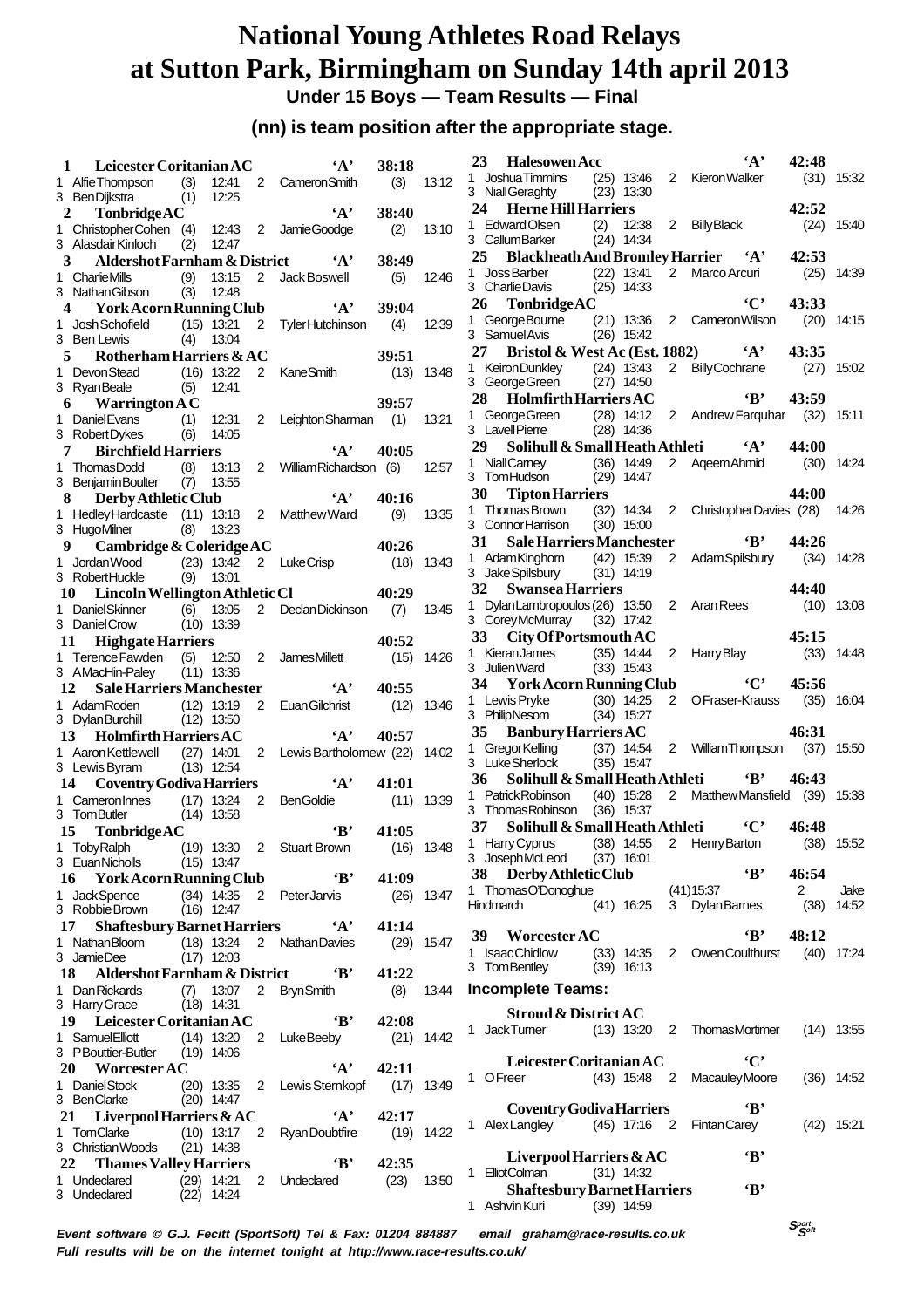|     |                                  |                   |              | o     |     |                                |                                 |   |       |
|-----|----------------------------------|-------------------|--------------|-------|-----|--------------------------------|---------------------------------|---|-------|
|     | <b>Birchfield Harriers</b>       |                   | $\cdot$ B    |       | $=$ | Thomas Mortimer                | Stroud & D                      |   | 13:55 |
|     | 1 Yahye Dirir<br>$(44)$ 16:31    |                   |              |       |     | 62 Tom Butler                  | Coventry G                      | Α | 13:58 |
|     | <b>Halesowen Acc</b>             |                   | $\mathbf{B}$ |       |     | 63 Aaron Kettlewell            | Holmfirth                       | Α | 14:01 |
|     | 1 Ben Williets<br>$(46)$ 17:43   |                   |              |       |     | 64 Lewis Bartholomew Holmfirth |                                 | A | 14:02 |
|     |                                  |                   |              |       |     |                                |                                 |   | 14:05 |
|     |                                  |                   |              |       |     | 65 Robert Dykes                | Warrington                      |   |       |
|     | <b>Fastest of all legs</b>       |                   |              |       |     | 66 P Bouttier-Butler           | Leicester                       | Β | 14:06 |
| 1   | Jamie Dee                        | Shaftesbur        | A            | 12:03 |     | 67 George Green                | Holmfirth                       | В | 14:12 |
| 2   | Ben Dijkstra                     | Leicester         | A            | 12:25 |     | 68 Cameron Wilson              | Tonbridge                       | С | 14:15 |
|     |                                  |                   |              |       | 69  | Jake Spilsbury                 | Sale Harri                      | В | 14:19 |
| 3   | Daniel Evans                     | Warrington        |              | 12:31 | 70  | *Not Declared*                 |                                 |   | 14:21 |
| 4   | <b>Edward Olsen</b>              | Herne Hill        |              | 12:38 | 71  | Ryan Doubtfire                 | Liverpool                       | Α | 14:22 |
| 5   | <b>Tyler Hutchinson</b>          | York Acorn        | Α            | 12:39 |     | 72 Ageem Ahmid                 | Solihull &                      | A | 14:24 |
| 6   | Ryan Beale                       | Rotherham         |              | 12:41 | $=$ | *Not Declared*                 |                                 |   | 14:24 |
| $=$ | Alfie Thompson                   | Leicester         | Α            | 12:41 |     | 74 Lewis Pryke                 | York Acorn                      | С | 14:25 |
| 8   | Christopher Cohen                | Tonbridge         | Α            | 12:43 |     | 75 James Millett               | Highgate H                      |   | 14:26 |
| 9   | Jack Boswell                     | Aldershot         | Α            | 12:46 | $=$ | <b>Christopher Davies</b>      | <b>Tipton Har</b>               |   | 14:26 |
| 10  | Robbie Brown                     | York Acorn        | В            | 12:47 |     |                                |                                 |   | 14:28 |
| $=$ | Alasdair Kinloch                 | Tonbridge         | Α            | 12:47 |     | 77 Adam Spilsbury              | Sale Harri                      | В |       |
|     | 12 Nathan Gibson                 | Aldershot         | A            | 12:48 |     | 78 Harry Grace                 | Aldershot                       | B | 14:31 |
|     | 13 Terence Fawden                | Highgate H        |              | 12:50 | 79  | Elliot Colman                  | Liverpool                       | в | 14:32 |
|     | 14 Lewis Byram                   | Holmfirth         | Α            | 12:54 | 80  | <b>Charlie Davis</b>           | Blackheath                      | A | 14:33 |
|     |                                  |                   |              |       | 81  | Callum Barker                  | Herne Hill                      |   | 14:34 |
|     | 15 William Richardson Birchfield |                   | A            | 12:57 | $=$ | Thomas Brown                   | <b>Tipton Har</b>               |   | 14:34 |
|     | 16 Robert Huckle                 | Cambridge         |              | 13:01 | 83  | <b>Isaac Chidlow</b>           | Worcester                       | в | 14:35 |
|     | 17 Ben Lewis                     | York Acorn        | A            | 13:04 | $=$ | Jack Spence                    | York Acorn                      | B | 14:35 |
|     | 18 Daniel Skinner                | Lincoln We        |              | 13:05 |     | 85 Lavell Pierre               | Holmfirth                       | B | 14:36 |
|     | 19 Dan Rickards                  | Aldershot         | в            | 13:07 |     | 86 Christian Woods             | Liverpool                       | Α | 14:38 |
|     | 20 Aran Rees                     | Swansea Ha        |              | 13:08 |     | 87 Marco Arcuri                | Blackheath                      | Α | 14:39 |
| 21  | Jamie Goodge                     | Tonbridge         | Α            | 13:10 |     | 88 Luke Beeby                  | Leicester                       | B | 14:42 |
|     | 22 Cameron Smith                 | Leicester         | A            | 13:12 |     | 89 Kieran James                | City Of Po                      |   | 14:44 |
|     | 23 Thomas Dodd                   | <b>Birchfield</b> | Α            | 13:13 | 90  | <b>Ben Clarke</b>              | Worcester                       | Α | 14:47 |
|     | 24 Charlie Mills                 | Aldershot         | Α            | 13:15 |     | Tom Hudson                     | Solihull &                      | Α | 14:47 |
|     | 25 Tom Clarke                    | Liverpool         | Α            | 13:17 | $=$ |                                |                                 |   |       |
|     | 26 Hedley Hardcastle             | Derby Athl        | Α            | 13:18 |     | 92 Harry Blay                  | City Of Po                      |   | 14:48 |
|     | 27 Adam Roden                    | Sale Harri        | Α            | 13:19 |     | 93 Niall Carney                | Solihull &                      | Α | 14:49 |
|     | 28 Samuel Elliott                | Leicester         | в            | 13:20 | 94  | George Green                   | Bristol &                       | Α | 14:50 |
|     | <b>Jack Turner</b>               | Stroud & D        |              | 13:20 |     | 95 Macauley Moore              | Leicester                       | С | 14:52 |
| $=$ |                                  |                   |              | 13:21 | $=$ | Dylan Barnes                   | Derby Athl                      | в | 14:52 |
|     | 30 Josh Schofield                | York Acorn        | Α            |       |     | 97 Gregor Kelling              | Banbury Ha                      |   | 14:54 |
| $=$ | Leighton Sharman                 | Warrington        |              | 13:21 |     | 98 Harry Cyprus                | Solihull &                      | С | 14:55 |
|     | 32 Devon Stead                   | Rotherham         |              | 13:22 |     | 99 Ashvin Kuri                 | Shaftesbur                      | В | 14:59 |
|     | 33 Hugo Milner                   | Derby Athl        | Α            | 13:23 |     | 100 Connor Harrison            | <b>Tipton Har</b>               |   | 15:00 |
|     | 34 Cameron Innes                 | Coventry G        | Α            | 13:24 |     | 101 Billy Cochrane             | Bristol &                       | Α | 15:02 |
|     | Nathan Bloom                     | Shaftesbur        | Α            | 13:24 |     | 102 Andrew Farquhar            | Holmfirth                       | B | 15:11 |
|     | 36 Toby Ralph                    | Tonbridge         | В            | 13:30 |     | 103 Fintan Carey               | Coventry G                      | В | 15:21 |
| $=$ | Niall Geraghty                   | Halesowen         | A            | 13:30 |     | 104 Philip Nesom               | York Acorn                      | C | 15:27 |
| 38. | Daniel Stock                     | Worcester         | A            | 13:35 |     | 105 Patrick Robinson           | Solihull &                      | В | 15:28 |
| $=$ | <b>Matthew Ward</b>              | Derby Athl        | Α            | 13:35 |     | 106 Kieron Walker              | Halesowen                       | Α | 15:32 |
|     | 40 George Bourne                 | Tonbridge         | С            | 13:36 |     | 107 Thomas Robinson            | Solihull &                      | В | 15:37 |
| $=$ | A MacHin-Paley                   | Highgate H        |              | 13:36 |     | = Thomas O'Donoghu Derby Athl  |                                 | В | 15:37 |
|     | 42 Ben Goldie                    | Coventry G        | Α            | 13:39 |     |                                |                                 |   |       |
| $=$ | Daniel Crow                      | Lincoln We        |              | 13:39 |     | 109 Matthew Mansfield          | Solihull &                      | В | 15:38 |
|     | 44 Joss Barber                   | <b>Blackheath</b> | A            | 13:41 |     | 110 Adam Kinghorn              | Sale Harri                      | B | 15:39 |
|     | 45 Jordan Wood                   | Cambridge         |              | 13:42 |     | 111 Billy Black                | Herne Hill                      |   | 15:40 |
|     |                                  |                   |              |       |     | 112 Samuel Avis                | Tonbridge                       | C | 15:42 |
|     | 46 Luke Crisp                    | Cambridge         |              | 13:43 |     | 113 Julien Ward                | City Of Po                      |   | 15:43 |
| $=$ | Keiron Dunkley                   | Bristol &         | A            | 13:43 |     | 114 Luke Sherlock              | Banbury Ha                      |   | 15:47 |
| 48  | <b>Bryn Smith</b>                | Aldershot         | В            | 13:44 |     | = Nathan Davies                | Shaftesbur                      | Α | 15:47 |
|     | 49 Declan Dickinson              | Lincoln We        |              | 13:45 |     | 116 O Freer                    | Leicester                       | С | 15:48 |
|     | 50 Euan Gilchrist                | Sale Harri        | A            | 13:46 |     | 117 William Thompson           | Banbury Ha                      |   | 15:50 |
| $=$ | Joshua Timmins                   | Halesowen         | Α            | 13:46 |     | 118 Henry Barton               | Solihull &                      | С | 15:52 |
|     | 52 Peter Jarvis                  | York Acorn        | В            | 13:47 |     | 119 Joseph McLeod              | Solihull &                      | С | 16:01 |
| $=$ | Euan Nicholls                    | Tonbridge         | В            | 13:47 |     | 120 O Fraser-Krauss            | York Acorn                      | C | 16:04 |
|     | 54 Kane Smith                    | Rotherham         |              | 13:48 |     | 121 Tom Bentley                | Worcester                       | B | 16:13 |
| $=$ | <b>Stuart Brown</b>              | Tonbridge         | B            | 13:48 |     | 122 Jake Hindmarch             |                                 | B | 16:25 |
|     | 56 Lewis Sternkopf               | Worcester         | Α            | 13:49 |     |                                | Derby Athl<br><b>Birchfield</b> | B | 16:31 |
| 57  | *Not Declared*                   |                   |              | 13:50 |     | 123 Yahye Dirir                |                                 |   |       |
| $=$ | Dylan Burchill                   | Sale Harri        | A            | 13:50 |     | 124 Alex Langley               | Coventry G                      | В | 17:16 |
| $=$ | Dylan LambropoulosSwansea Ha     |                   |              | 13:50 |     | 125 Owen Coulthurst            | Worcester                       | В | 17:24 |
|     | 60 Benjamin Boulter              | <b>Birchfield</b> | A            | 13:55 |     | 126 Corey McMurray             | Swansea Ha                      |   | 17:42 |
|     |                                  |                   |              |       |     | 127 Ben Williets               | Halesowen                       | В | 17:43 |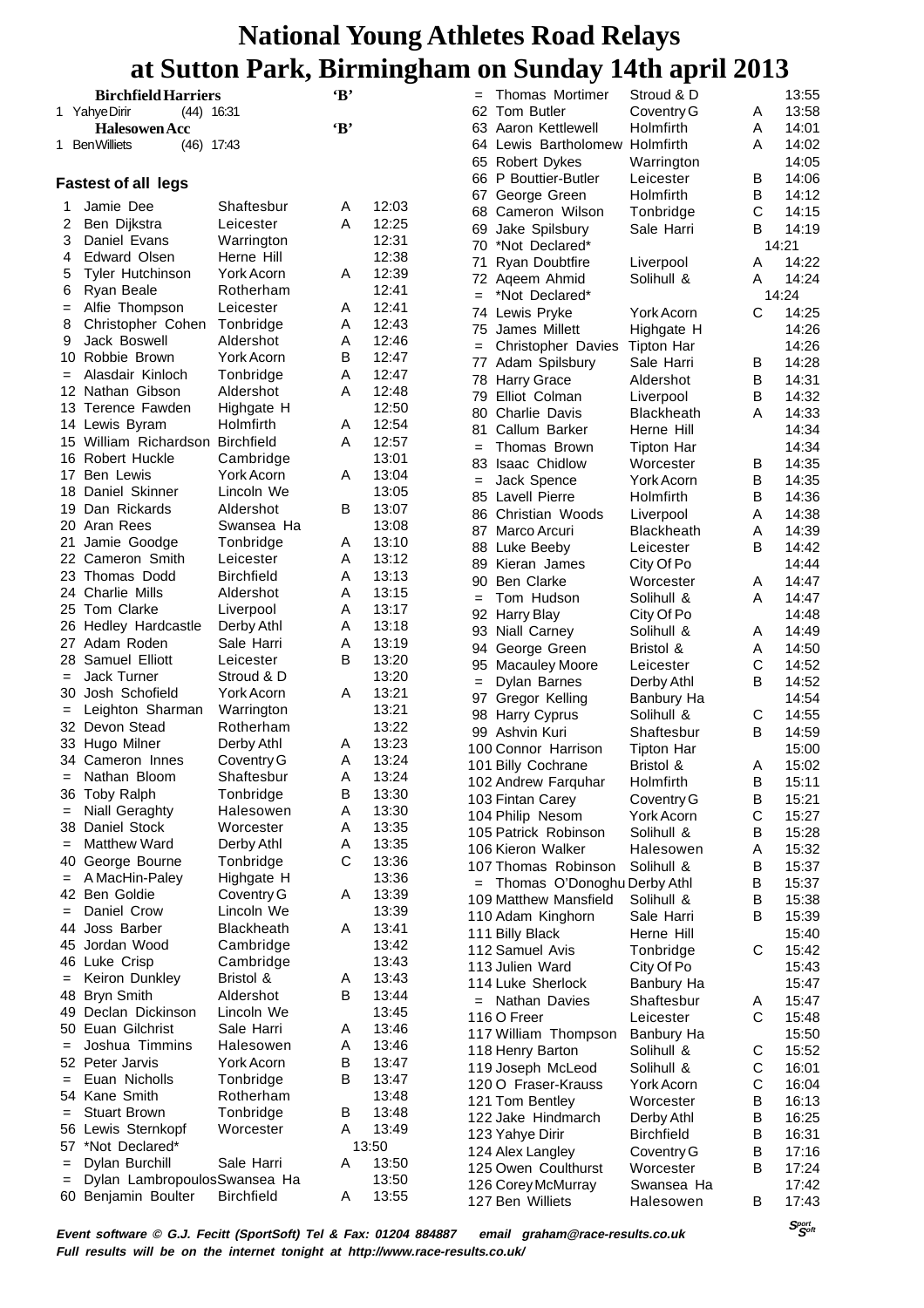**Under 17 Women Stage 1 - Provisional Results**

#### **PosName Club Leg Time**

|    | Hannah Nuttall       | Charnwood         | 13:39 | 12 | Faye McLellan    | Cambridge         | 15:16 |
|----|----------------------|-------------------|-------|----|------------------|-------------------|-------|
|    | Katy Wood            | York Acorn        | 13:55 | 13 | Alice Wood       | Tonbridge         | 15:32 |
|    | Megan Davies         | Sale Harri        | 14:11 | 14 | Lucy Lennon      | Ribble Val        | 15:32 |
| 4  | Bethany Gibson       | Aldershot A       | 14:17 | 15 | Hannah Sharkey   | Halesowen         | 16:23 |
| 5  | Aimee Hopcroft       | <b>Birchfield</b> | 14:28 | 16 | Lucy Sidey       | <b>Blackheath</b> | 16:47 |
| 6  | Lara Philippart      | Swansea Ha A      | 14:37 |    | Sophie Williams  | Stockport B       | 16:55 |
|    | Alanah Harris        | Bedford &         | 14:46 | 18 | Veleska Wills    | Derby Athl        | 17:21 |
| 8  | Elizabeth Apsley     | Stockport A       | 14:51 | 19 | Lucy Fliglestone | Swansea Ha<br>в   | 17:48 |
| 9  | <b>Emily Kearney</b> | Wirral Ac         | 14:53 | 20 | Lucille Rostron  | Leicester A       | 18:06 |
| 10 | Bonnie Smith         | Rotherham         | 15:00 | 21 | Megan Gildea     | Aldershot B       | 18:29 |
| 11 | Megan Blake          | Solihull &        | 15:08 |    |                  |                   |       |

#### **Under 17 Women Stage 2 - Provisional Results**

#### **PosName Club Leg TimeCum Time Gain**

| 1              | Christiana Pain       | Y  |
|----------------|-----------------------|----|
| $\overline{2}$ | Annie Richardson      | Bi |
| 3              | Claire Wilson         | С  |
| 4              | Emily Hollis          | С  |
| 5              | <b>Harriet Preedy</b> | Al |
| 6              | Elin Davies           | S١ |
| $\overline{7}$ | Imani Modahl          | S. |
| 8              | Ellen Downs           | Sı |
| 9              | Sian Driscoll         | Т٥ |
| 10             | Cichhon Toulor        | c. |

| ┘ | ысн ромно      |
|---|----------------|
| Э | Sian Driscoll  |
| 0 | Siobhan Taylor |
| 1 | Emma Dutton    |

- 
- 
- 15 Holly Fletcher Blackheath 17:27 34:14 + 1

#### $14:22$   $28:50 + 3$ <br>13:40  $28:56 + 9$  $3:40$  28:56 + 9 1 - Amily 15:27 29:06 - 3<br>Idershot A - 14:52 29:09 - 1 dershot A wansea Ha A 14:41 29:18 0 7 Imani Modahl Sale Harri 15:27 29:38 - 4 8 tockport A 15:10 30:01 0  $\text{Sophridge}$  15:12 30:44 + 4 16:09 31:17 + 1<br>Rotherham 16:31 31:31 - 1 11 Emma Dutton Rotherham 16:31 31:31 - 1 12 Heather Nuttall Wirral Ac 16:45 31:38 - 3<br>13 Reth Sharkev Halesowen 16:39 33:02 + 2 13 Beth Sharkey Halesowen 16:39 33:02 + 2 Swansea Ha B 15:45

#### 1 Christiana Paris 14:39 28:34 + 1<br>11:22 28:50 + 3  **Fastest runners over stage 2:** 1 Claire Wilson Cambridge 13:40 2 Annie Richardson Birchfield 14:22

| z Annie Richardson | <b>Birchfield</b> | 147/7 |
|--------------------|-------------------|-------|
| 3 Christiana Pain  | York Acorn        | 14:39 |
| 4 Elin Davies      | Swansea Ha A      | 14:41 |
| 5 Harriet Preedy   | Aldershot A       | 14:52 |
| 6 Ellen Downs      | Stockport A       | 15:10 |
| 7 Sian Driscoll    | Tonbridge         | 15:12 |
| 8 Imani Modahl     | Sale Harri        | 15:27 |
| 9 Emily Hollis     | Charnwood         | 15:27 |
| 10 Iona Evans      | Swansea Ha B      | 15:45 |

#### **Under 17 Women Stage 3 - Provisional Results**

|    | <b>PosName</b>        | Club              |              | Leg Time Cum Time Gain |       |                          |   |
|----|-----------------------|-------------------|--------------|------------------------|-------|--------------------------|---|
| 1  | Kate Harris           | York Acorn        |              | 14:35                  | 43:09 |                          | 0 |
| 2  | Olivia Gwynn          |                   | Swansea Ha A | 14:08                  | 43:26 | $\ddot{}$                | 4 |
| 3  | Rebecca Howard        | Aldershot A       |              | 14:31                  | 43:40 | $\div$                   | 2 |
| 4  | Mollie Williams       | Stockport A       |              | 14:15                  | 44:16 | $\div$                   | 4 |
| 5  | Saffron Salih         | Tonbridge         |              | 15:09                  | 45:53 | $+$                      | 4 |
| 6  | Sophie Jones          | Cambridge         |              | 17:05                  | 46:01 | $\overline{\phantom{0}}$ | 3 |
| 7  | Sophia Debeer         | <b>Birchfield</b> |              | 17:13                  | 46:03 | -                        | 5 |
| 8  | Georgia Gartside      | Charnwood         |              | 17:02                  | 46:08 | $\blacksquare$           | 4 |
| 9  | <b>Abigail Fitton</b> | Sale Harri        |              | 16:35                  | 46:13 |                          | 2 |
| 10 | <b>Meredith Cox</b>   | Solihull &        |              | 15:25                  | 46:42 |                          | 0 |
| 11 | Jessica Mangham       | Rotherham         |              | 15:21                  | 46:52 |                          | 0 |
| 12 | Phoebe Dodd           | Halesowen         |              | 14:44                  | 47:46 | $+$                      | 1 |
| 13 | Fiona Nuttall         | Wirral Ac         |              | 16:14                  | 47:52 |                          | 1 |
| 14 | Lucy Hammett          |                   | Swansea Ha B | 15:48                  | 49:21 |                          | O |
| 15 | Chloe Haffenden       | <b>Blackheath</b> |              | 19:22                  | 53:36 |                          | 0 |

#### **Fastest runners over stage 3:**

| 1 Olivia Gwynn    | Swansea Ha A      | 14:08 |
|-------------------|-------------------|-------|
| 2 Mollie Williams | Stockport A       | 14:15 |
| 3 Rebecca Howard  | Aldershot A       | 14:31 |
| 4 Kate Harris     | <b>York Acorn</b> | 14:35 |
| 5 Phoebe Dodd     | Halesowen         | 14:44 |
| 6 Saffron Salih   | Tonbridge         | 15:09 |
| 7 Jessica Mangham | Rotherham         | 15:21 |
| 8 Meredith Cox    | Solihull &        | 15:25 |
| 9 Lucy Hammett    | Swansea Ha B      | 15:48 |
| 10 Fiona Nuttall  | Wirral Ac         | 16:14 |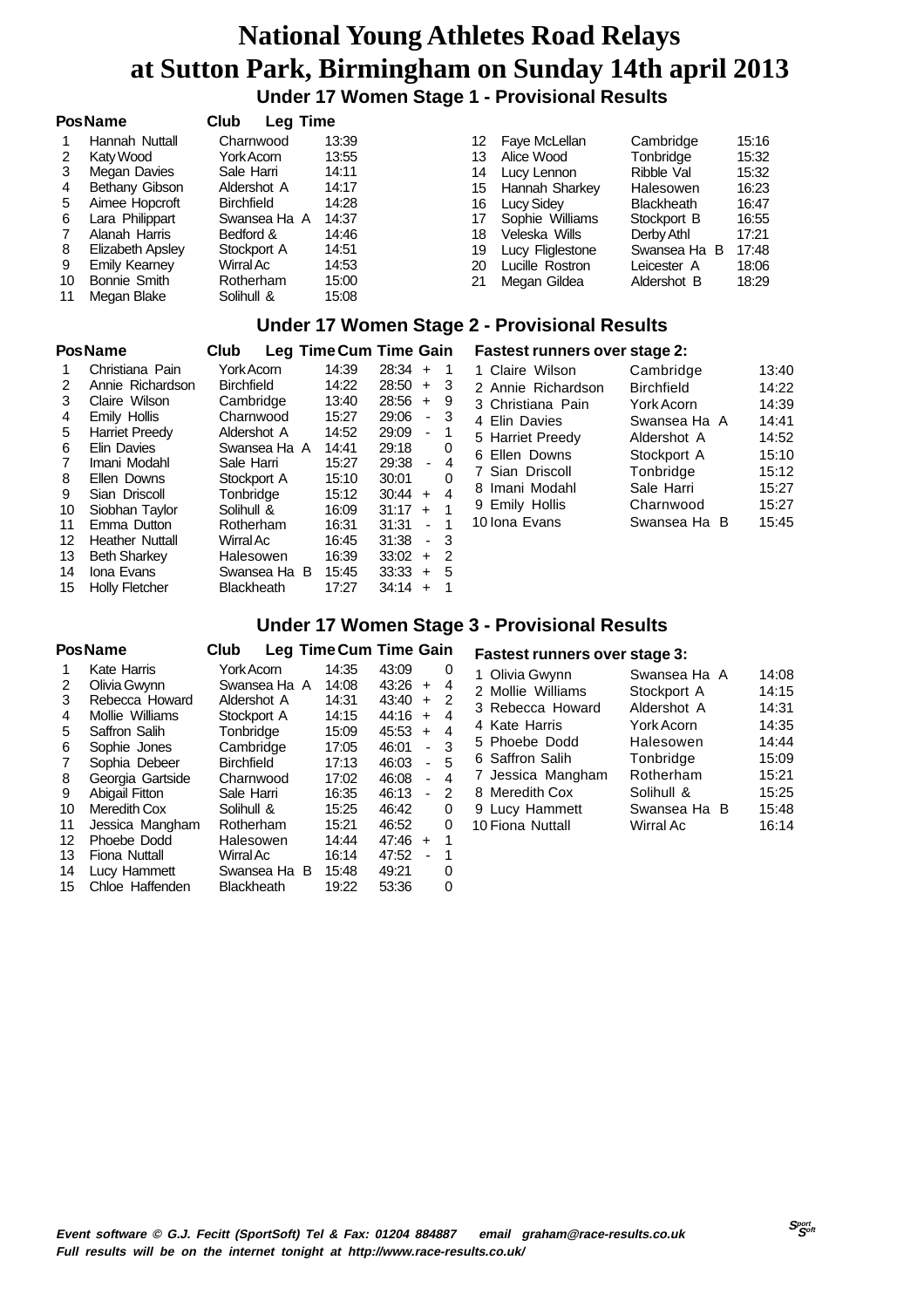**Under 17 Women — Team Results — Provisional**

**(nn) is team position after the appropriate stage.**

|    | <b>York Acorn Running Club</b>          |     |                              |                |                        | 43:09 |       | Rotherham Harriers $&AC$<br>46:52<br>11                                                          |       |
|----|-----------------------------------------|-----|------------------------------|----------------|------------------------|-------|-------|--------------------------------------------------------------------------------------------------|-------|
|    | 1 Katy Wood                             | (2) | 13:55                        | 2              | <b>Christiana Pain</b> | (1)   | 14:39 | <b>Bonnie Smith</b><br>$(10)$ 15:00<br>$\mathbf{1}$<br>$\mathbf{2}$<br><b>EmmaDutton</b><br>(11) | 16:31 |
|    | 3 KateHarris                            | (1) | 14:35                        |                |                        |       |       | JessicaMangham<br>$(11)$ 15:21<br>3                                                              |       |
|    | <b>Swansea Harriers</b>                 |     |                              |                | $\mathbf{A}$           | 43:26 |       | <b>Halesowen Acc</b><br>12<br>47:46                                                              |       |
|    | 1 LaraPhilippart                        | (6) | 14:37                        | $\overline{2}$ | <b>ElinDavies</b>      | (6)   | 14:41 | 1 Hannah Sharkey<br>(13)<br>$(15)$ 16:23<br><b>Beth Sharkey</b><br>$\overline{2}$                | 16:39 |
|    | 3 Olivia Gwynn                          | (2) | 14:08                        |                |                        |       |       | 3 PhoebeDodd<br>(12)<br>14:44                                                                    |       |
| 3  | <b>Aldershot Farnham &amp; District</b> |     |                              |                | $\mathbf{A}$           | 43:40 |       | <b>Wirral AC</b><br>13<br>47:52                                                                  |       |
|    | Bethany Gibson                          | (4) | 14:17                        | $\overline{2}$ | <b>HarrietPreedy</b>   | (5)   | 14:52 | <b>EmilyKearney</b><br>(12)<br>(9)<br>14:53<br><b>HeatherNuttall</b><br>2<br>1                   | 16:45 |
|    | 3 Rebecca Howard                        | (3) | 14:31                        |                |                        |       |       | $(13)$ 16:14<br>3 FionaNuttall                                                                   |       |
| 4  | Stockport Harriers & AC                 |     |                              |                | $\mathbf{A}$           | 44:16 |       | $\bf{B}$<br>14<br><b>Swansea Harriers</b><br>49:21                                               |       |
|    | Elizabeth Apsley                        | (8) | 14:51                        | 2              | Ellen Downs            | (8)   | 15:10 | 1 Lucy Fliglestone<br>$(19)$ 17:48<br>2<br><b>IonaEvans</b><br>(14)                              | 15:45 |
|    | 3 Mollie Williams                       | (4) | 14:15                        |                |                        |       |       | $(14)$ 15:48<br>3 LucyHammett                                                                    |       |
| 5  | <b>Tonbridge AC</b>                     |     |                              |                |                        | 45:53 |       | 15 Blackheath And Bromley Harrier<br>53:36                                                       |       |
|    | 1 Alice Wood<br>3 Saffron Salih         |     | $(13)$ 15:32<br>15:09        | 2              | Sian Driscoll          | (9)   | 15:12 | Lucy Sidey<br>$(16)$ 16:47<br>(15)<br><b>Holly Fletcher</b><br>$\overline{2}$<br>1               | 17:27 |
|    |                                         | (5) |                              |                |                        |       |       | 3 Chloe Haffenden<br>(15)<br>19:22                                                               |       |
|    |                                         |     |                              |                |                        |       |       |                                                                                                  |       |
| 6  | Cambridge & Coleridge AC                |     |                              |                |                        | 46:01 |       |                                                                                                  |       |
|    | 1 FayeMcLellan                          |     | $(12)$ 15:16                 | 2              | <b>Claire Wilson</b>   | (3)   | 13:40 | Incomplete Teams:                                                                                |       |
|    | 3 Sophie Jones                          | (6) | 17:05                        |                |                        |       |       | Bedford & County AC                                                                              |       |
| 7  | <b>Birchfield Harriers</b>              |     |                              |                |                        | 46:03 |       | Alanah Harris<br>(7)<br>14:46                                                                    |       |
|    | 1 Aimee Hopcroft                        | (5) | 14:28                        | 2              | Annie Richardson       | (2)   | 14:22 | <b>Ribble Valley Athletic Club</b>                                                               |       |
|    | 3 SophiaDebeer                          | (7) | 17:13                        |                |                        |       |       | 1 Lucy Lennon<br>$(14)$ 15:32                                                                    |       |
| 8  | <b>Charnwood A C</b>                    |     |                              |                |                        | 46:08 |       | $\mathbf{B}$<br>Stockport Harriers & AC                                                          |       |
|    | 1 Hannah Nuttall                        | (1) | 13:39                        | 2              | <b>Emily Hollis</b>    | (4)   | 15:27 | Sophie Williams<br>$(17)$ 16:55<br>$\mathbf{1}$                                                  |       |
|    | 3 Georgia Gartside                      | (8) | 17:02                        |                |                        |       |       | Derby Athletic Club                                                                              |       |
| 9  | <b>Sale Harriers Manchester</b>         |     |                              |                |                        | 46:13 |       | <b>Veleska Wills</b><br>$(18)$ 17:21<br>1.                                                       |       |
|    | 1 MeganDavies                           | (3) | 14:11                        | 2              | <b>ImaniModahl</b>     | (7)   | 15:27 | Leicester Coritanian AC<br>$\mathbf{A}$                                                          |       |
|    | 3 Abigail Fitton                        | (9) | 16:35                        |                |                        |       |       | 1 Lucille Rostron<br>$(20)$ 18:06                                                                |       |
| 10 | Solihull & Small Heath Athleti          |     |                              |                |                        | 46:42 |       | $\mathbf{B}$<br><b>Aldershot Farnham &amp; District</b>                                          |       |
|    | 1 Megan Blake<br>3 Meredith Cox         |     | $(11)$ 15:08<br>$(10)$ 15:25 | $\overline{2}$ | Siobhan Taylor         | (10)  | 16:09 | MeganGildea<br>$(21)$ 18:29<br>1.                                                                |       |

| 1  | Hannah Nuttall       | Charnwood         |   | 13:39 |
|----|----------------------|-------------------|---|-------|
| 2  | Claire Wilson        | Cambridge         |   | 13:40 |
| 3  | Katy Wood            | York Acorn        |   | 13:55 |
| 4  | Olivia Gwynn         | Swansea Ha        | A | 14:08 |
| 5  | Megan Davies         | Sale Harri        |   | 14:11 |
| 6  | Mollie Williams      | Stockport         | A | 14:15 |
| 7  | Bethany Gibson       | Aldershot         | А | 14:17 |
| 8  | Annie Richardson     | <b>Birchfield</b> |   | 14:22 |
| 9  | Aimee Hopcroft       | <b>Birchfield</b> |   | 14:28 |
| 10 | Rebecca Howard       | Aldershot         | A | 14:31 |
| 11 | Kate Harris          | York Acorn        |   | 14:35 |
|    | 12 Lara Philippart   | Swansea Ha        | Α | 14:37 |
|    | 13 Christiana Pain   | York Acorn        |   | 14:39 |
|    | 14 Elin Davies       | Swansea Ha        | А | 14:41 |
| 15 | Phoebe Dodd          | Halesowen         |   | 14:44 |
| 16 | Alanah Harris        | Bedford &         |   | 14:46 |
|    | 17 Elizabeth Apsley  | Stockport         | A | 14:51 |
|    | 18 Harriet Preedy    | Aldershot         | А | 14:52 |
| 19 | <b>Emily Kearney</b> | Wirral Ac         |   | 14:53 |
| 20 | Bonnie Smith         | Rotherham         |   | 15:00 |
| 21 | Megan Blake          | Solihull &        |   | 15:08 |
|    | 22 Saffron Salih     | Tonbridge         |   | 15:09 |
| 23 | Ellen Downs          | Stockport         | А | 15:10 |
| 24 | Sian Driscoll        | Tonbridge         |   | 15:12 |
| 25 | Faye McLellan        | Cambridge         |   | 15:16 |
| 26 | Jessica Mangham      | Rotherham         |   | 15:21 |
| 27 | Meredith Cox         | Solihull &        |   | 15:25 |

|     | 28 Emily Hollis       | Charnwood         |   | 15:27 |
|-----|-----------------------|-------------------|---|-------|
| $=$ | Imani Modahl          | Sale Harri        |   | 15:27 |
|     | 30 Alice Wood         | Tonbridge         |   | 15:32 |
| $=$ | Lucy Lennon           | Ribble Val        |   | 15:32 |
|     | 32 Iona Evans         | Swansea Ha        | В | 15:45 |
|     | 33 Lucy Hammett       | Swansea Ha        | B | 15:48 |
|     | 34 Siobhan Taylor     | Solihull &        |   | 16:09 |
|     | 35 Fiona Nuttall      | Wirral Ac         |   | 16:14 |
|     | 36 Hannah Sharkey     | Halesowen         |   | 16:23 |
|     | 37 Emma Dutton        | Rotherham         |   | 16:31 |
| 38  | Abigail Fitton        | Sale Harri        |   | 16:35 |
|     | 39 Beth Sharkey       | Halesowen         |   | 16:39 |
|     | 40 Heather Nuttall    | Wirral Ac         |   | 16:45 |
| 41  | Lucy Sidey            | Blackheath        |   | 16:47 |
|     | 42 Sophie Williams    | Stockport         | В | 16:55 |
|     | 43 Georgia Gartside   | Charnwood         |   | 17:02 |
|     | 44 Sophie Jones       | Cambridge         |   | 17:05 |
|     | 45 Sophia Debeer      | Birchfield        |   | 17:13 |
|     | 46 Veleska Wills      | Derby Athl        |   | 17:21 |
| 47  | <b>Holly Fletcher</b> | <b>Blackheath</b> |   | 17:27 |
|     | 48 Lucy Fliglestone   | Swansea Ha        | В | 17:48 |
| 49  | Lucille Rostron       | Leicester         | A | 18:06 |
| 50  | Megan Gildea          | Aldershot         | в | 18:29 |
|     | 51 Chloe Haffenden    | Blackheath        |   | 19:22 |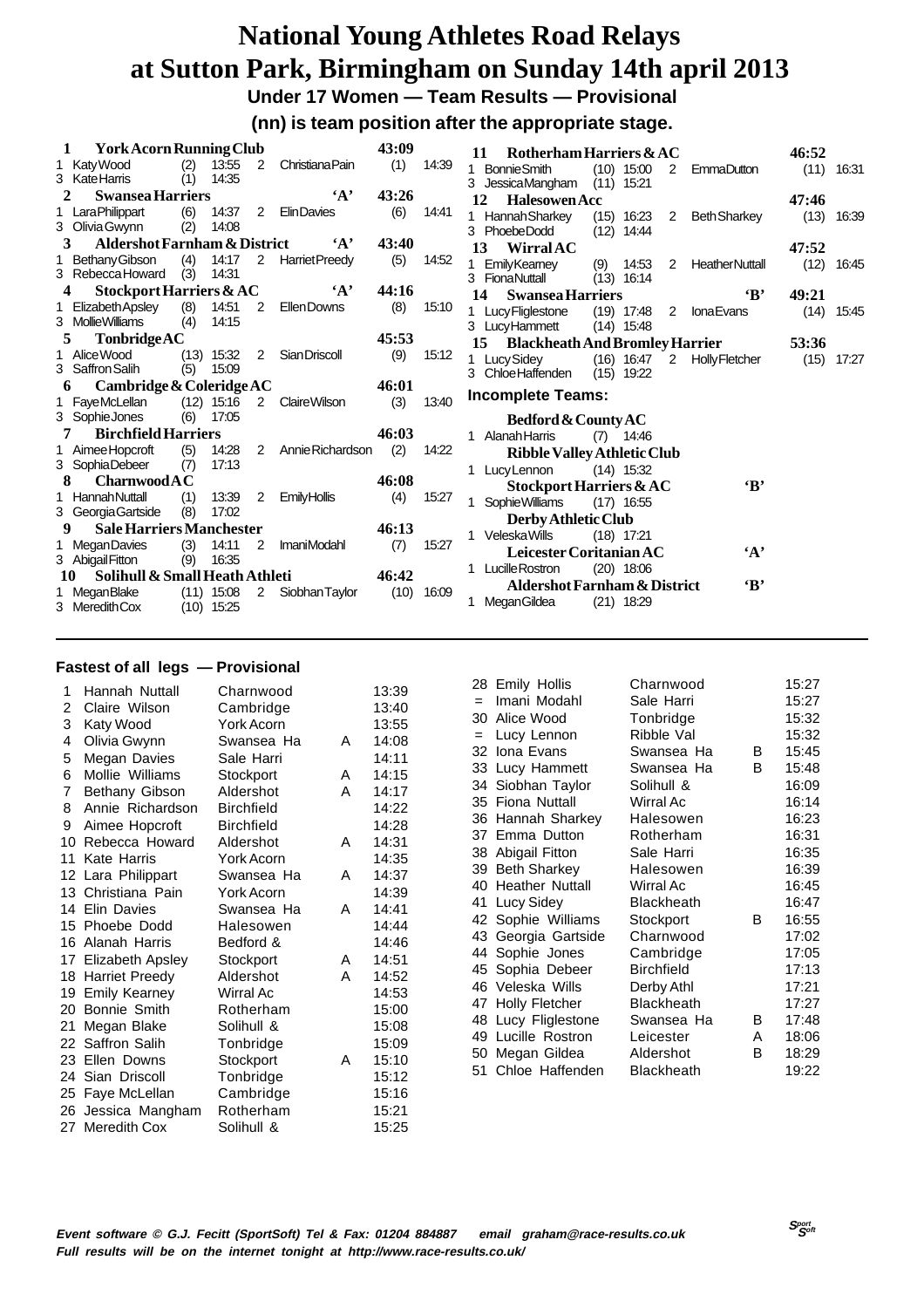**Under 17 Men Stage 1 - Provisional Results**

|          | <b>PosName</b>                     | Club                        | <b>Leg Time</b> |                                                                      |          |                                                   |                              |                |                |                  |                   |
|----------|------------------------------------|-----------------------------|-----------------|----------------------------------------------------------------------|----------|---------------------------------------------------|------------------------------|----------------|----------------|------------------|-------------------|
| 1        | Adualgani Sharif                   | Liverpool A                 | 11:55           |                                                                      | 18       | Zack Nolan                                        | Solihull & A                 | 12:50          |                |                  |                   |
| 2        | Connor Davies                      | Swansea Ha                  | 11:58           |                                                                      | 19       | Theo Blundell                                     | Birchfield B                 | 12:51          |                |                  |                   |
| 3        | Jeremy Barnes                      | Coventry G A                | 12:05           |                                                                      | 20       | William Ingram                                    | Wakefield                    | 12:56          |                |                  |                   |
| 4        | Luke Vine                          | Tipton Har A                | 12:06           |                                                                      | 21       | <b>Billy Kelsey</b>                               | Shaftesbur A                 | 13:02          |                |                  |                   |
| 5        | Abdi Abdi                          | Birchfield A                | 12:09           |                                                                      | 22       | Danny Stuart                                      | Stroud & D A                 | 13:06          |                |                  |                   |
| 6        | Daniel Haymes                      | Derby Athl A                | 12:10           |                                                                      | 23       | Connor Whiting                                    | Ipswich Ha                   | 13:11          |                |                  |                   |
| 7        | Kieran Wood                        | Cambridge                   | 12:11           |                                                                      | 24<br>25 | Matthew Hassall                                   | Derby Athl B<br>Shaftesbur B | 13:18<br>13:22 |                |                  |                   |
| 8        | Cameron Field<br>James West        | Warrington                  | 12:12           |                                                                      | 26       | Joseph Redwood<br><b>Phillip Maddocks</b>         | Leicester C                  | 13:28          |                |                  |                   |
| 9<br>10  | <b>Richard Webb</b>                | Tonbridge A<br>Blackheath A | 12:13<br>12:13  |                                                                      | 27       | Lee Dobson                                        | Liverpool B                  | 13:36          |                |                  |                   |
| 11       | <b>Richard Evans</b>               | Wirral Ac                   | 12:19           |                                                                      | 28       | Ryan Hearn                                        | Gloucester                   | 13:44          |                |                  |                   |
| 12       | Sean Molloy                        | Tonbridge B                 | 12:23           |                                                                      | 29       | Thomas Desborough                                 | Blackheath B                 |                | 14:10          |                  |                   |
| 13       | Jack Wyllie                        | Aldershot B                 | 12:23           |                                                                      | 30       | Andrew McDonald                                   | Solihull & B                 | 14:24          |                |                  |                   |
| 14       | <b>Toby Starling</b>               | Aldershot A                 | 12:27           |                                                                      | 31       | Joseph Proctor                                    | Coventry G B                 | 14:26          |                |                  |                   |
| 15       | Paddy Clark                        | Notts Ac                    | 12:36           |                                                                      | 32       | Eddie Hinchliffe                                  | Holmfirth                    | 14:30          |                |                  |                   |
| 16       | Xander Tansey                      | Leicester B                 | 12:39           |                                                                      | 33       | Tom Hatcher                                       | Tipton Har B                 | 14:31          |                |                  |                   |
| 17       | James Hatton                       | Leicester A                 | 12:44           |                                                                      | 34       | Jonathan Shore                                    | Tonbridge C                  | 16:00          |                |                  |                   |
|          |                                    |                             |                 |                                                                      |          | <b>Under 17 Men Stage 2 - Provisional Results</b> |                              |                |                |                  |                   |
|          | <b>PosName</b>                     | Club                        |                 | Leg Time Cum Time Gain                                               |          |                                                   |                              |                |                |                  |                   |
| 1        | Jonathan Tobin                     | Swansea Ha                  | 12:11           | $24:09 +$<br>$\overline{1}$                                          | 22       | Cameron Dye                                       | Wakefield                    | 13:48          | 26:44          |                  | $\overline{2}$    |
| 2        | Callum Grant                       | Liverpool A                 | 12:34           | 1<br>24:29<br>$\blacksquare$                                         | 23       | Luke Bloodworth                                   | Stroud & D A                 | 13:49          | 26:55          | $\blacksquare$   | $\overline{1}$    |
| 3        | Michael Costante                   | Notts Ac                    | 12:09           | $24:45 + 12$                                                         | 24<br>25 | C Manning                                         | Liverpool B                  | 13:43<br>14:44 | 27:19<br>28:12 | $\pm$<br>$+$     | 3<br>$\mathbf{1}$ |
| 4        | Corey De'Ath                       | Tonbridge A                 | 12:39           | 5<br>$24:52 +$                                                       | 26       | Zak Anderson<br>Keenan Chambers                   | Leicester C<br>Derby Athl B  | 15:12          | 28:30          | $\blacksquare$   | $\overline{2}$    |
| 5        | Jack Sproson                       | Derby Athl A                | 12:51<br>12:51  | 1<br>25:01<br>$\ddot{}$<br>$\overline{2}$                            | 27       | Robert Hinchliffe                                 | Holmfirth                    | 14:27          | 28:57          | $\ddot{}$        | 5                 |
| 6<br>7   | Liam Burthem<br>Cameron Shankly    | Warrington<br>Birchfield A  | 12:57           | 25:03<br>$+$<br>$\overline{2}$<br>25:06<br>$\blacksquare$            | 28       | Luke Russell                                      | Blackheath B                 | 16:07          | 30:17          | $\ddot{}$        | $\mathbf{1}$      |
| 8        | <b>Matthew Arnold</b>              | Aldershot A                 | 12:42           | 6<br>25:09<br>$+$                                                    | 29       | <b>Peter Mills</b>                                | Tonbridge C                  | 14:31          | 30:31          | $\ddot{}$        | 5                 |
| 9        | Daniel Villette                    | Coventry G A                | 13:20           | 6<br>25:25<br>$\blacksquare$                                         | 30       | Piers Bolton                                      | Solihull & B                 | 17:29          | 31:53          |                  | 0                 |
| 10       | Miles Weatherseed                  | Tonbridge B                 | 13:02           | 25:25<br>$\pm$<br>$\overline{2}$                                     |          | <b>Fastest runners over stage 2:</b>              |                              |                |                |                  |                   |
| 11       | William Ruiz                       | Blackheath A                | 13:22           | 25:35<br>1<br>$\blacksquare$                                         |          | 1 Alex George                                     | Gloucester                   | 12:01          |                |                  |                   |
| 12       | Tom Loring                         | Leicester A                 | 12:54           | 25:38<br>5<br>$\ddot{}$                                              |          | 2 Michael Costante                                | Notts Ac                     | 12:09          |                |                  |                   |
| 13       | Alex George                        | Gloucester                  | 12:01           | $25:45 +$<br>15                                                      |          | 3 Jonathan Tobin                                  | Swansea Ha                   | 12:11          |                |                  |                   |
| 14       | Ross Tennant                       | Ipswich Ha                  | 12:39           | 9<br>25:50<br>$\ddot{}$                                              |          | 4 Callum Grant                                    | Liverpool A                  | 12:34          |                |                  |                   |
| 15       | Sam Griffiths                      | Shaftesbur A                | 12:53           | 6<br>25:55<br>$+$                                                    |          | 5 Ross Tennant                                    | Ipswich Ha                   | 12:39          |                |                  |                   |
| 16       | <b>Oliver Paulin</b>               | Solihull & A                | 13:12           | 26:02<br>2<br>$\pm$<br>6                                             |          | 6 Corey De'Ath                                    | Tonbridge A                  | 12:39          |                |                  |                   |
| 17<br>18 | Nathan Schofield<br>Cameron Hart   | Wirral Ac<br>Leicester B    | 13:46<br>13:28  | 26:05<br>$\blacksquare$<br>$\overline{2}$<br>26:07<br>$\blacksquare$ |          | 7 Matthew Arnold                                  | Aldershot A                  | 12:42          |                |                  |                   |
| 19       | James Southcott                    | Shaftesbur B                | 12:46           | 26:08<br>6<br>$+$                                                    |          | 8 James Southcott                                 | Shaftesbur B                 | 12:46          |                |                  |                   |
| 20       | <b>Robert Stroud</b>               | Birchfield B                | 13:17           | 26:08<br>$\mathbf 1$<br>$\overline{a}$                               |          | 9 Jack Sproson                                    | Derby Athl A                 | 12:51          |                |                  |                   |
| 21       | James Booker                       | Tipton Har A                | 14:19           | 26:25<br>- 17                                                        |          | 10 Liam Burthem                                   | Warrington                   | 12:51          |                |                  |                   |
|          |                                    |                             |                 |                                                                      |          | <b>Under 17 Men Stage 3 - Provisional Results</b> |                              |                |                |                  |                   |
|          | <b>PosName</b>                     | Club                        |                 | Leg Time Cum Time Gain                                               |          |                                                   |                              |                |                |                  |                   |
| 1        | Jac Hopkins                        | Swansea Ha                  | 11:47           | 35:56<br>0                                                           | 19       | Connor Haywood                                    | Leicester B                  | 14:10          | 40:17          |                  | - 1               |
| 2        | Daniel Jarvis                      | Liverpool A                 | 12:28           | 0<br>36:57                                                           | 20       | Dan Owen                                          | Tipton Har A                 | 13:53          | 40:18          | $\ddot{}$        | $\mathbf 1$       |
| 3        | <b>Richard Allen</b>               | Aldershot A                 | 12:01           | 5<br>$37:10 +$                                                       | 21       | Keiron Morgan                                     | Wirral Ac                    | 15:00          | 41:05          | ٠                | $\overline{4}$    |
| 4        | George Duggan                      | Tonbridge A                 | 12:32           | 0<br>37:24                                                           | 22       | Sam Kenmore<br>Joel Herbert                       | Leicester C                  | 14:55          | 43:07          | $\boldsymbol{+}$ | 3<br>3            |
| 5        | Dominic Chambers                   | Derby Athl A                | 12:25           | 37:26<br>0                                                           | 23       |                                                   | Derby Athl B                 | 14:55          | $43:25 +$      |                  |                   |
| 6        | Liam Dee                           | Shaftesbur A                | 11:45           | 9<br>37:40<br>$\ddot{}$                                              |          | <b>Fastest runners over stage 3:</b>              |                              |                |                |                  |                   |
| 7<br>8   | Thomas George<br><b>Ben Topley</b> | Gloucester<br>Birchfield A  | 12:05<br>12:54  | 37:50<br>6<br>$\pm$<br>38:00<br>1<br>$\blacksquare$                  |          | 1 Liam Dee                                        | Shaftesbur A                 | 11:45          |                |                  |                   |
| 9        | <b>Matthew Hulse</b>               | Warrington                  | 12:59           | 38:02<br>3<br>$\overline{\phantom{a}}$                               |          | 2 Jac Hopkins                                     | Swansea Ha                   | 11:47          |                |                  |                   |
| 10       | <b>William Fuller</b>              | Blackheath A                | 12:28           | $38:03 +$<br>1                                                       |          | 3 Richard Allen                                   | Aldershot A                  | 12:01          |                |                  |                   |
| 11       | David Robertson                    | Leicester A                 | 12:33           | 38:11<br>1<br>$\ddot{}$                                              |          | 4 Thomas George                                   | Gloucester                   | 12:05          |                |                  |                   |
| 12       | <b>B</b> Wattleworth               | Ipswich Ha                  | 13:00           | 2<br>38:50<br>$\bf +$                                                |          | 5 Dominic Chambers                                | Derby Athl A                 | 12:25          |                |                  |                   |
| 13       | William Whitmore                   | Tonbridge B                 | 13:37           | 3<br>39:02<br>$\blacksquare$                                         |          | 6 William Fuller                                  | Blackheath A                 | 12:28          |                |                  |                   |
| 14       | Daniel Mladenovic                  | Solihull & A                | 13:39           | 2<br>39:41<br>$\ddot{}$                                              |          | 7 Daniel Jarvis                                   | Liverpool A                  | 12:28          |                |                  |                   |
| 15       | Tom Cox                            | Coventry G A                | 14:20           | 39:45<br>$\blacksquare$<br>6                                         |          | 8 George Duggan                                   | Tonbridge A                  | 12:32          |                |                  |                   |
| 16       | Callum McCormick                   | Shaftesbur B                | 13:40           | 3<br>$39:48 +$                                                       |          | 9 David Robertson                                 | Leicester A                  | 12:33          |                |                  |                   |
| 17       | Daniel Franks                      | Wakefield                   | 13:17           | 5<br>40:01<br>$\ddot{}$                                              |          | 10 Ben Topley                                     | Birchfield A                 | 12:54          |                |                  |                   |
| 18       | Hermon Woldekidan Birchfield B     |                             | 14:08           | $40:16 +$<br>2                                                       |          |                                                   |                              |                |                |                  |                   |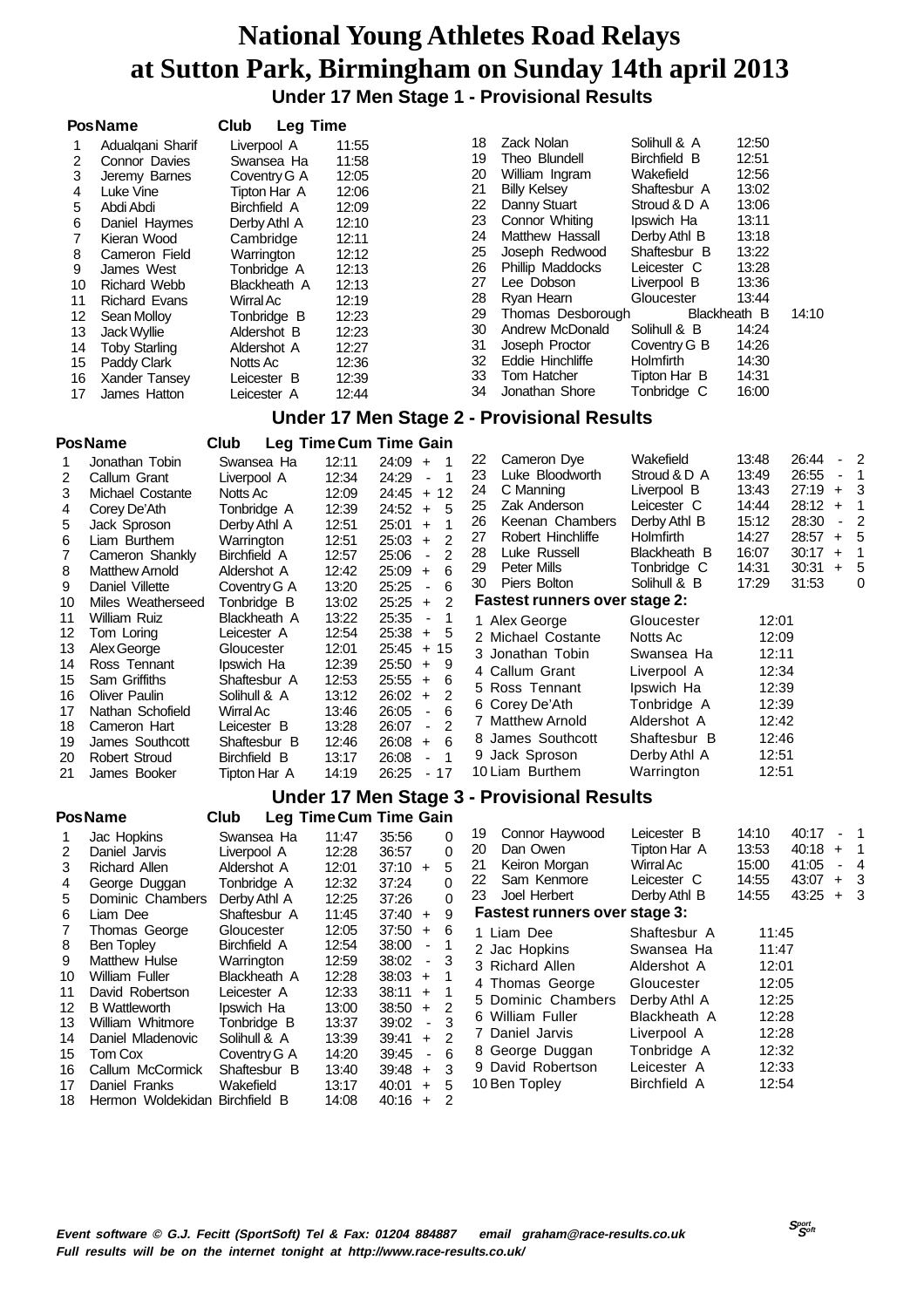**Under 17 Men — Team Results — Provisional**

#### **(nn) is team position after the appropriate stage.**

|    |                                                          |            |                             |   | (iii) is team position after the appropriate stage. |              |              | 23 Derby Athletic Club<br>$\cdot$ B<br>43:25                         |       |
|----|----------------------------------------------------------|------------|-----------------------------|---|-----------------------------------------------------|--------------|--------------|----------------------------------------------------------------------|-------|
| 1  | <b>Swansea Harriers</b>                                  |            |                             |   |                                                     | 35:56        |              | 1 Matthew Hassall<br>(24) 13:18 2 Keenan Chambers (26) 15:12         |       |
|    | 1 ConnorDavies<br>3 JacHopkins                           | (2)<br>(1) | 11:47                       |   | 11:58 2 Jonathan Tobin                              | $(1)$ 12:11  |              | 3 JoelHerbert<br>$(23)$ 14:55                                        |       |
| 2  | Liverpool Harriers $&AC$                                 |            |                             |   | $\mathbf{A}$                                        | 36:57        |              |                                                                      |       |
|    | 1 Adualgani Sharif                                       | (1)        | 11:55                       |   | 2 CallumGrant                                       | (2)          | 12:34        | Incomplete Teams:                                                    |       |
|    | 3 Daniel Jarvis                                          | (2)        | 12:28                       |   |                                                     |              |              | <b>Notts AC</b>                                                      |       |
| 3  | Aldershot Farnham & District                             |            |                             |   | $\mathbf{A}$                                        | 37:10        |              | 1 PaddyClark<br>(15) 12:36 2 Michael Costante<br>(3)                 | 12:09 |
|    | 1 Toby Starling                                          |            |                             |   | $(14)$ 12:27 2 Matthew Arnold                       | (8)          | 12:42        |                                                                      |       |
|    | 3 Richard Allen                                          |            | $(3)$ 12:01                 |   |                                                     |              |              | $\mathbf{A}$<br><b>Stroud &amp; District AC</b>                      |       |
|    | <b>Tonbridge AC</b>                                      |            |                             |   | $\mathbf{A}$                                        | 37:24        |              | (22) 13:06 2 LukeBloodworth<br>1 Danny Stuart<br>$(23)$ 13:49        |       |
|    | 1 JamesWest                                              |            |                             |   | (9) 12:13 2 Corey De'Ath                            | (4)          | 12:39        |                                                                      |       |
|    | 3 George Duggan                                          |            | $(4)$ 12:32                 |   |                                                     |              |              | Liverpool Harriers $\&\mathrm{AC}$<br>$\cdot_{\rm B}$                |       |
|    | Derby Athletic Club<br>$5 -$                             |            |                             |   | $\mathbf{A}$                                        | 37:26        |              | 1 Lee Dobson (27) 13:36 2 CManning<br>$(24)$ 13:43                   |       |
|    | 1 DanielHaymes                                           | (6)        |                             |   | 12:10 2 JackSproson                                 | (5)          | 12:51        | <b>Holmfirth Harriers AC</b>                                         |       |
|    | 3 DominicChambers (5) 12:25                              |            |                             |   |                                                     |              |              | 1 Eddie Hinchliffe<br>(32) 14:30 2 Robert Hinchliffe<br>$(27)$ 14:27 |       |
|    | <b>Shaftesbury Barnet Harriers</b><br>6                  |            |                             |   | $\mathbf{A}^{\bullet}$                              | 37:40        |              |                                                                      |       |
|    | 1 Billy Kelsey                                           |            | $(21)$ 13:02                |   | 2 Sam Griffiths                                     |              | $(15)$ 12:53 | <b>Blackheath And Bromley Harrier</b><br>٠в,                         |       |
|    | 3 LiamDee                                                |            | $(6)$ 11:45                 |   |                                                     |              |              | 1 Thomas Desborough<br>2<br>(29)14:10                                | Luke  |
|    | <b>Gloucester AC</b><br>7                                |            |                             |   |                                                     | 37:50        |              | $(28)$ 16:07<br>Russell                                              |       |
|    | 1 RyanHeam<br>3 Thomas George                            |            | $(28)$ 13:44<br>$(7)$ 12:05 |   | 2 Alex George                                       |              | $(13)$ 12:01 | $\cdot$ $C$<br>TonbridgeAC                                           |       |
|    | <b>Birchfield Harriers</b><br>8.                         |            |                             |   | $\mathbf{A}$                                        | 38:00        |              | 1 Jonathan Shore<br>(34) 16:00 2 PeterMills<br>$(29)$ 14:31          |       |
|    | 1 Abdi Abdi                                              | (5)        | 12:09                       |   | 2 Cameron Shankly                                   | (7)          | 12:57        |                                                                      |       |
|    | 3 BenTopley                                              | (8)        | 12:54                       |   |                                                     |              |              | Solihull & Small Heath Athleti<br>«в'                                |       |
|    | 9 Warrington $AC$                                        |            |                             |   |                                                     | 38:02        |              | 1 Andrew McDonald (30) 14:24 2 Piers Bolton<br>$(30)$ 17:29          |       |
|    | 1 Cameron Field                                          |            |                             |   | (8) 12:12 2 LiamBurthem                             | (6)          | 12:51        |                                                                      |       |
|    | 3 Matthew Hulse                                          | (9)        | 12:59                       |   |                                                     |              |              | Cambridge & Coleridge AC                                             |       |
|    | 10 Blackheath And Bromley Harrier 'A'                    |            |                             |   |                                                     | 38:03        |              | 1 Kieran Wood<br>$(7)$ 12:11                                         |       |
|    | 1 Richard Webb                                           |            |                             |   | (10) 12:13 2 William Ruiz                           |              | $(11)$ 13:22 | $\cdot$ B<br>Aldershot Farnham & District                            |       |
|    | 3 William Fuller                                         |            | $(10)$ 12:28                |   |                                                     |              |              | 1 Jack Wyllie<br>$(13)$ 12:23                                        |       |
|    | 11 Leicester Coritanian AC                               |            |                             |   | $\mathbf{A}$                                        | 38:11        |              | $\mathbf{B}$<br><b>Coventry Godiva Harriers</b>                      |       |
|    | 1 James Hatton                                           |            |                             |   | (17) 12:44 2 TomLoring                              |              | $(12)$ 12:54 | 1 Joseph Proctor<br>$(31)$ 14:26                                     |       |
|    | 3 DavidRobertson                                         |            | $(11)$ 12:33                |   |                                                     |              |              | $\mathbf{B}$<br><b>Tipton Harriers</b>                               |       |
|    | 12 Ipswich Harriers                                      |            |                             |   |                                                     | 38:50        |              | 1 Tom Hatcher (33) 14:31                                             |       |
|    | 1 Connor Whiting                                         |            |                             |   | $(23)$ 13:11 2 Ross Tennant                         | $(14)$ 12:39 |              |                                                                      |       |
|    | 3 BWattleworth                                           |            | $(12)$ 13:00                |   |                                                     |              |              |                                                                      |       |
| 13 | <b>Tonbridge AC</b>                                      |            |                             |   | $\mathbf{B}^*$                                      | 39:02        |              |                                                                      |       |
|    | 1 SeanMolloy<br>3 William Whitmore                       |            |                             |   | (12) 12:23 2 Miles Weatherseed (10) 13:02           |              |              |                                                                      |       |
|    |                                                          |            | $(13)$ 13:37                |   |                                                     | 39:41        |              |                                                                      |       |
|    | Solihull & Small Heath Athleti $A'$<br>14<br>1 ZackNolan |            |                             |   | (18) 12:50 2 OliverPaulin                           |              | $(16)$ 13:12 |                                                                      |       |
|    | 3 Daniel Mladenovic (14) 13:39                           |            |                             |   |                                                     |              |              |                                                                      |       |
|    | 15 Coventry Godiva Harriers                              |            |                             |   |                                                     |              |              |                                                                      |       |
|    | 1 Jeremy Barnes                                          |            |                             |   |                                                     |              |              |                                                                      |       |
|    |                                                          |            |                             |   | $\mathbf{A}$                                        | 39:45        |              |                                                                      |       |
|    | 3 TomCox                                                 |            |                             |   | (3) 12:05 2 Daniel Villette                         | (9)          | 13:20        |                                                                      |       |
|    | 16                                                       |            | $(15)$ 14:20                |   | $\cdot$ B                                           | 39:48        |              |                                                                      |       |
|    | <b>Shaftesbury Barnet Harriers</b><br>1 Joseph Redwood   |            | $(25)$ 13:22                |   | 2 James Southcott                                   |              | $(19)$ 12:46 |                                                                      |       |
|    | 3 CallumMcCormick                                        |            | (16) 13:40                  |   |                                                     |              |              |                                                                      |       |
|    | 17 Wakefield District H & AC                             |            |                             |   |                                                     | 40:01        |              |                                                                      |       |
|    | 1 WilliamIngram                                          |            | $(20)$ 12:56                |   | 2 Cameron Dye                                       |              | $(22)$ 13:48 |                                                                      |       |
|    | 3 Daniel Franks                                          |            | $(17)$ 13:17                |   |                                                     |              |              |                                                                      |       |
|    | 18 Birchfield Harriers                                   |            |                             |   | $\cdot_{\mathbf{B}}$                                | 40:16        |              |                                                                      |       |
|    | 1 TheoBlundell                                           |            | $(19)$ 12:51                |   | 2 RobertStroud                                      |              | $(20)$ 13:17 |                                                                      |       |
|    | 3 HermonWoldekidan (18) 14:08                            |            |                             |   |                                                     |              |              |                                                                      |       |
|    | 19 Leicester Coritanian AC                               |            |                             |   | $\cdot$ B'                                          | 40:17        |              |                                                                      |       |
|    | 1 XanderTansey                                           |            | $(16)$ 12:39                | 2 | CameronHart                                         |              | $(18)$ 13:28 |                                                                      |       |
|    | 3 ConnorHaywood                                          |            | $(19)$ 14:10                |   |                                                     |              |              |                                                                      |       |
|    | 20 Tipton Harriers                                       |            |                             |   | $\mathbf{A}$                                        | 40:18        |              |                                                                      |       |
|    | 1 Luke Vine                                              | (4)        | 12:06                       | 2 | JamesBooker                                         |              | $(21)$ 14:19 |                                                                      |       |
|    | 3 DanOwen                                                |            | $(20)$ 13:53                |   |                                                     |              |              |                                                                      |       |
|    | 21 WirralAC                                              |            |                             |   |                                                     | 41:05        |              |                                                                      |       |
|    | 1 Richard Evans                                          |            | $(11)$ 12:19 2              |   | Nathan Schofield                                    | (17) 13:46   |              |                                                                      |       |
|    | 3 KeironMorgan<br>22                                     |            | $(21)$ 15:00                |   | $\cdot$ C'                                          |              |              |                                                                      |       |
|    | Leicester Coritanian AC<br>1 PhillipMaddocks             |            | $(26)$ 13:28                |   | 2 Zak Anderson                                      | 43:07        | $(25)$ 14:44 |                                                                      |       |